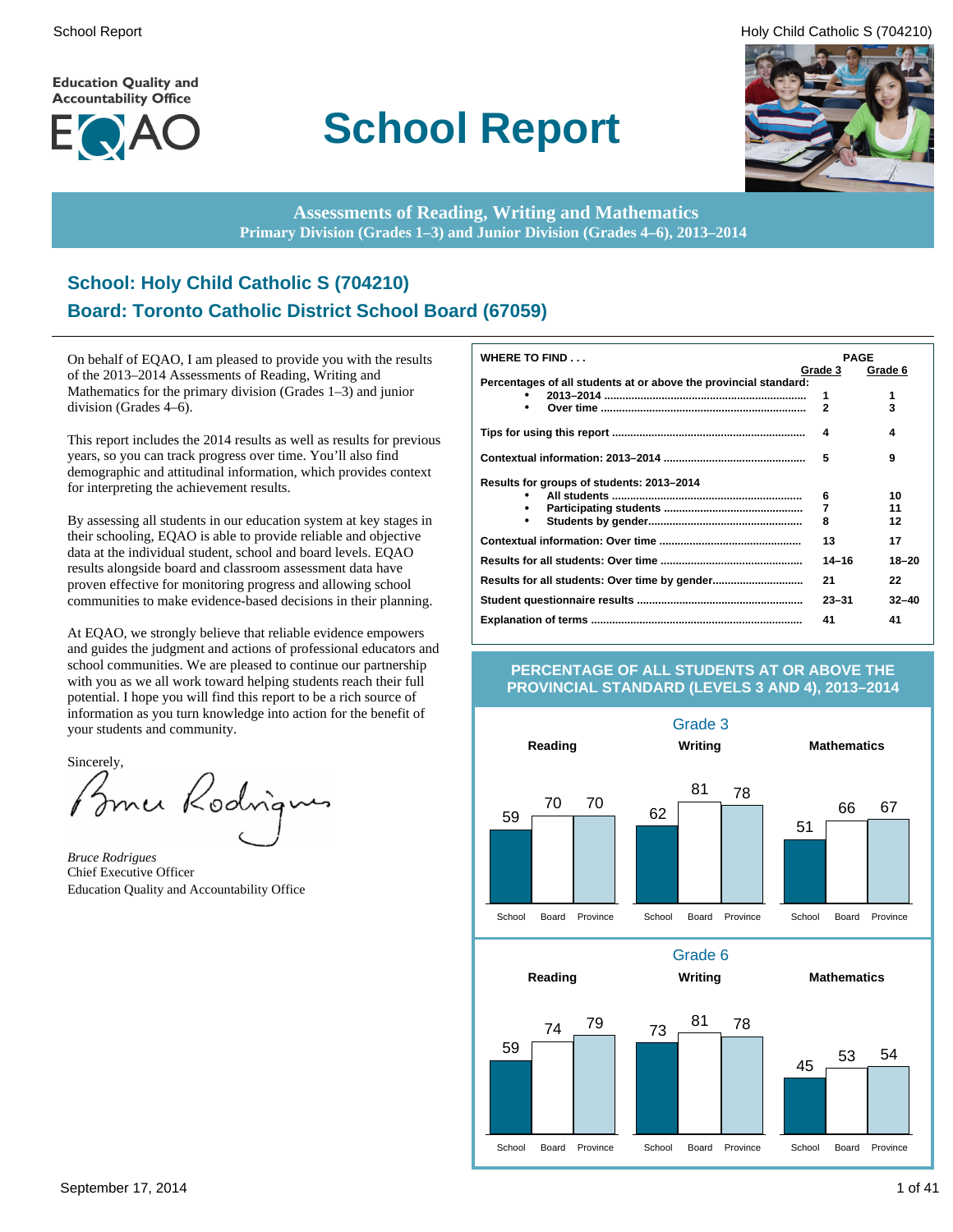#### **RESULTS FOR ALL STUDENTS AT OR ABOVE THE PROVINCIAL STANDARD (LEVELS 3 AND 4) OVER TIME**

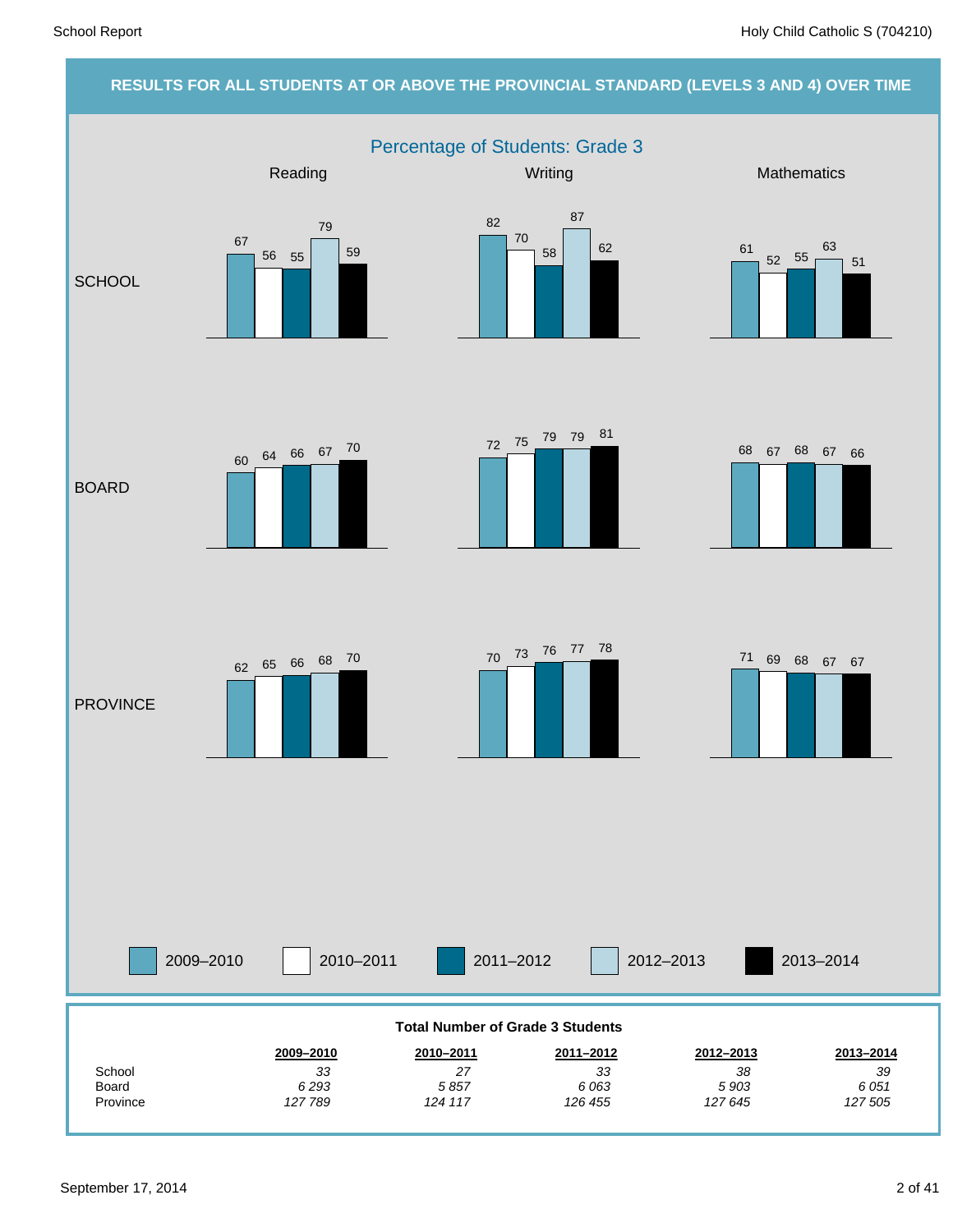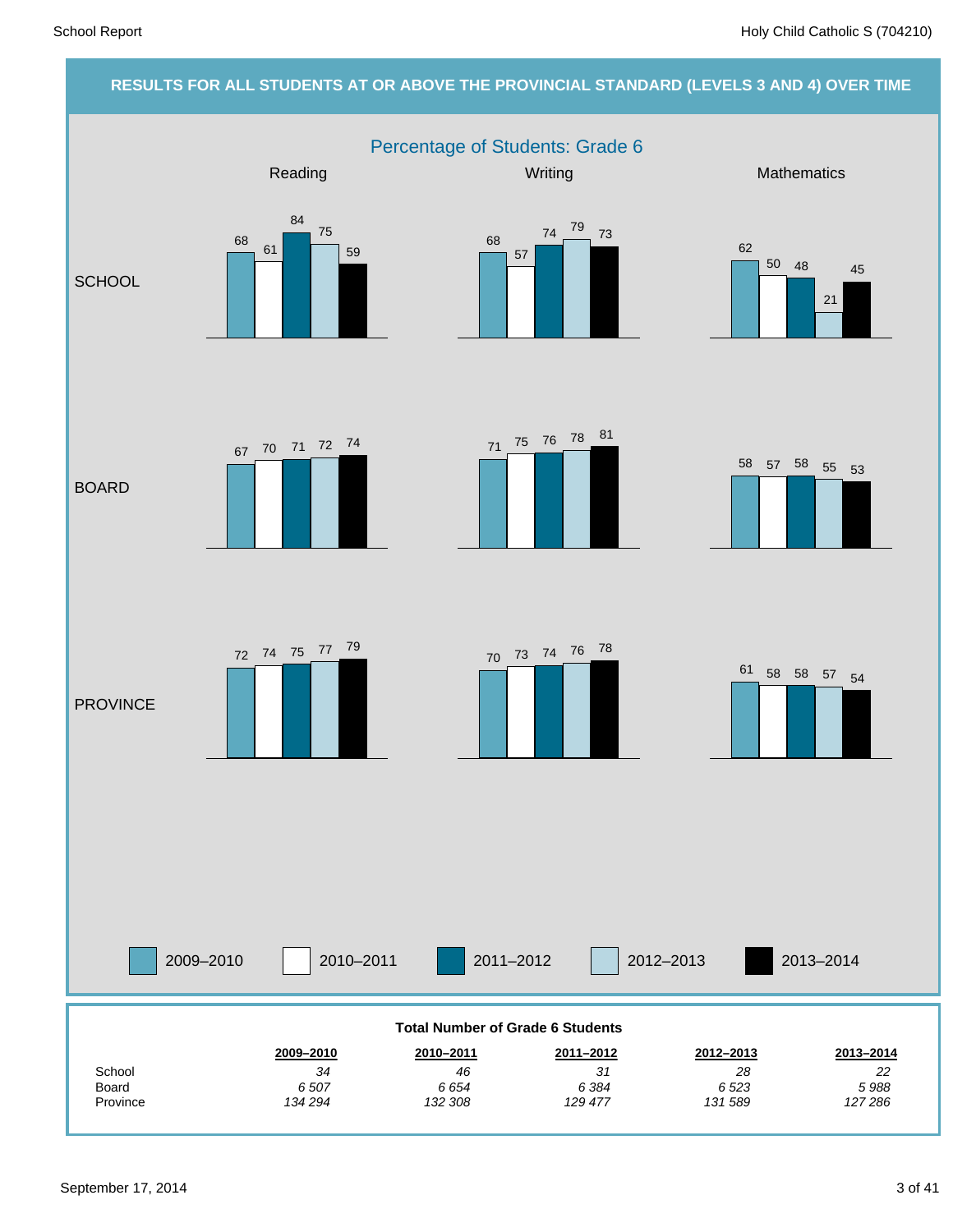Each school or board is unique. To appreciate the distinctive character of a school or board, look at the contextual information to understand the features and characteristics of the community it serves.

 $C<sub>3</sub>$ 

Every assessment captures the performance of students at one point in time each year. Consider the results along with other information about students' achievement in reading, writing and mathematics.

 $C<sub>3</sub>$ 

Exercise caution when interpreting results for small schools or boards. Results may vary considerably from year to year, and differences may look exaggerated. For example, in a school of 20 students, a difference of 10% represents only two students.

#### $C<sub>1</sub>$

Trends may be difficult to identify or to interpret. This is especially true in small schools or boards, or in schools where there is a high turnover in the student population.

#### $C<sub>3</sub>$

EQAO values students' privacy. Beginning in 2012- 2013, results are not reported publicly for schools where fewer than 10 students participated because it might be possible to identify individual students. Prior to 2012- 2013, results were not reported publicly for schools where fewer than 15 students participated.

# **TIPS ABOUT THIS SCHOOL OR BOARD REPORT**

This report shows how well students have met curriculum expectations to the end of the Primary Division and the end of the Junior Division. Students complete a set of test booklets that allow them to show what they have learned in reading, writing and mathematics. The assessments are based on *The Ontario Curriculum.*

#### **This report includes**

- $\bullet$  results for this year
- $\bullet$  a comparison of results of the current and previous administrations to aid in monitoring improvement
- $\bullet$  information about the characteristics of the students who participated
- summary graphs showing the percentage of students achieving the provincial standard in reading, writing and mathematics
- detailed tables and graphs showing results for all levels of achievement, results for gender and participation information
- student questionnaire results
- an explanation of all terms used in this report.

#### **HOW TO USE THIS REPORT**

- $\bullet$  Examine the contextual information to understand the similarities and differences between the school, the board and the province; the board and the province. Consider the challenges that any differences might present.
- Examine the results for reading, writing and mathematics.
	- Are these results consistent with what you would expect?
	- · How do the school results compare to the board and the province; the board results compare to the province?
	- How do these results compare over time?
	- What influence might students' attitudes have on student performance (refer to the questionnaire results)?
- Speak to school or board staff about the goals for school improvement related to reading, writing and mathematics.

The Education Quality and Accountability Office is an independent agency that gathers information about student achievement through province-wide assessments. Each year, all Grade 3 and Grade 6 students across Ontario take part in these assessments of reading, writing and mathematics. Individual results are reported to students and to parents and guardians. School, board and provincial results are released publicly.

Learn more about us at www.eqao.com.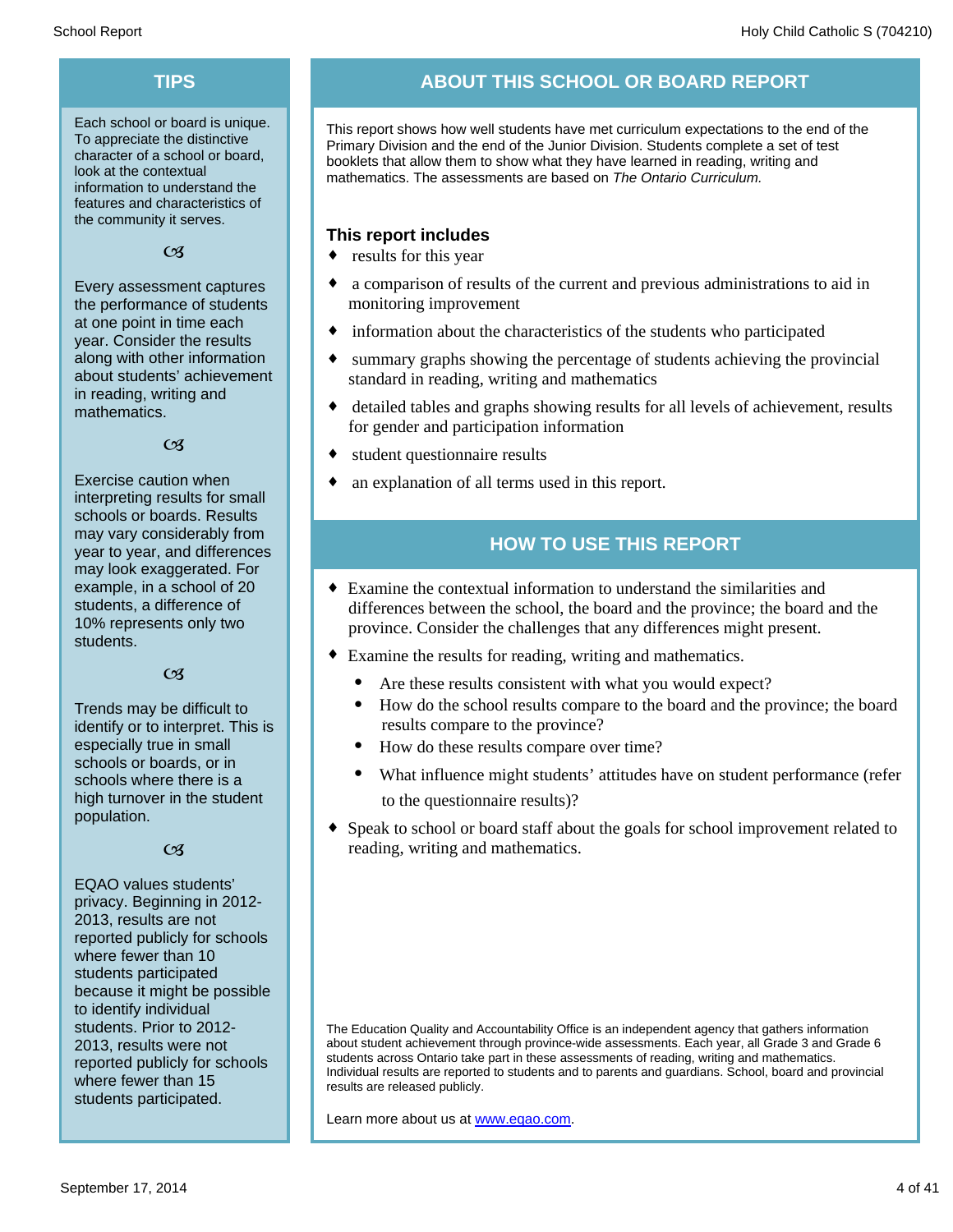# **Contextual Information: Grade 3\***

This information provides a context for interpreting the school's results.

| <b>Demographic Information</b>                             |                           |                | <b>School</b><br><b>Board</b> |            |                                              | <b>Province</b> |  |
|------------------------------------------------------------|---------------------------|----------------|-------------------------------|------------|----------------------------------------------|-----------------|--|
| <b>Enrolment</b>                                           |                           |                |                               |            |                                              |                 |  |
| Number of Grade 3 students                                 |                           | 39             |                               | 6051       |                                              | 127 505         |  |
| Number of classes with Grade 3 students                    |                           |                |                               | 468        |                                              | 9631            |  |
| Number of schools with Grade 3 classes                     |                           | Not applicable |                               | 169        |                                              | 3 3 4 0         |  |
|                                                            |                           |                |                               |            | Number Percent Number Percent Number Percent |                 |  |
| Gender                                                     |                           |                |                               |            |                                              |                 |  |
| Female                                                     | 19                        | 49%            | 2954                          | 49%        | 61865                                        | 49%             |  |
| Male                                                       | 20                        | 51%            | 3096                          | 51%        | 65 640                                       | 51%             |  |
| Gender not specified                                       | 0                         | 0%             | 1                             | ${<}1\%$   | 0                                            | 0%              |  |
| <b>Student Status</b>                                      |                           |                |                               |            |                                              |                 |  |
| English language learners**                                | 5                         | 13%            | 621                           | 10%        | 16 40 6                                      | 13%             |  |
| Students with special education needs (excluding gifted)** | 8                         | 21%            | 1 105                         | 18%        | 21 965                                       | 17%             |  |
| <b>Place of Birth</b>                                      |                           |                |                               |            |                                              |                 |  |
| Born in Canada                                             | 31                        | 79%            | 4917                          | 81%        | 114 546                                      | 90%             |  |
| Born outside Canada                                        | 8                         | 21%            | 1 1 3 3                       | 19%        | 12 693                                       | 10%             |  |
| In Canada less than one year                               | 0                         | $0\%$          | 35                            | 1%         | 703                                          | 1%              |  |
| In Canada one year or more but less than three years       | 0                         | 0%             | 265                           | 4%         | 2713                                         | 2%              |  |
| In Canada three years or more                              | 8                         | 21%            | 830                           | 14%        | 8 3 5 0                                      | 7%              |  |
| Language                                                   |                           |                |                               |            |                                              |                 |  |
| First language learned at home was other than English      | 5                         | 13%            | 1767                          | 29%        | 27 998                                       | 22%             |  |
| <b>Year Student Entered Current School</b>                 |                           |                |                               |            |                                              |                 |  |
| Year of the assessment                                     | 5                         | 13%            | 570                           | 9%         | 18 107                                       | 14%             |  |
| Year prior to the assessment                               | 2                         | 5%             | 515                           | 9%         | 16 504                                       | 13%             |  |
| 2 years prior to the assessment                            | 5                         | 13%            | 778                           | 13%        | 17899                                        | 14%             |  |
| 3 or more years prior to the assessment                    | 27                        | 69%            | 4 185                         | 69%        | 74 916                                       | 59%             |  |
| Data not available                                         | 0                         | $0\%$          | 3                             | $<\!\!1\%$ | 79                                           | $<$ 1%          |  |
| <b>Year Student Entered Current Board</b>                  |                           |                |                               |            |                                              |                 |  |
| Year of the assessment                                     | $\overline{2}$            | 5%             | 294                           | 5%         | 7365                                         | 6%              |  |
| Year prior to the assessment                               | 1                         | 3%             | 342                           | 6%         | 8 3 2 4                                      | 7%              |  |
| 2 years prior to the assessment                            | $\overline{4}$            | 10%            | 544                           | 9%         | 10 606                                       | 8%              |  |
| 3 or more years prior to the assessment                    | 32                        | 82%            | 4863                          | 80%        | 99 074                                       | 78%             |  |
| Data not available                                         | $\boldsymbol{\mathit{0}}$ | $0\%$          | $\boldsymbol{8}$              | $<\!\!1\%$ | 2 1 3 6                                      | $2\%$           |  |

\* Contextual data pertaining to gender, student status, place of birth, language learned at home and year entered school and board are provided by schools and/or boards through the Student Data Collection process. Some data may be missing because they were not provided by the school or the board.

\*\* See the Explanation of Terms.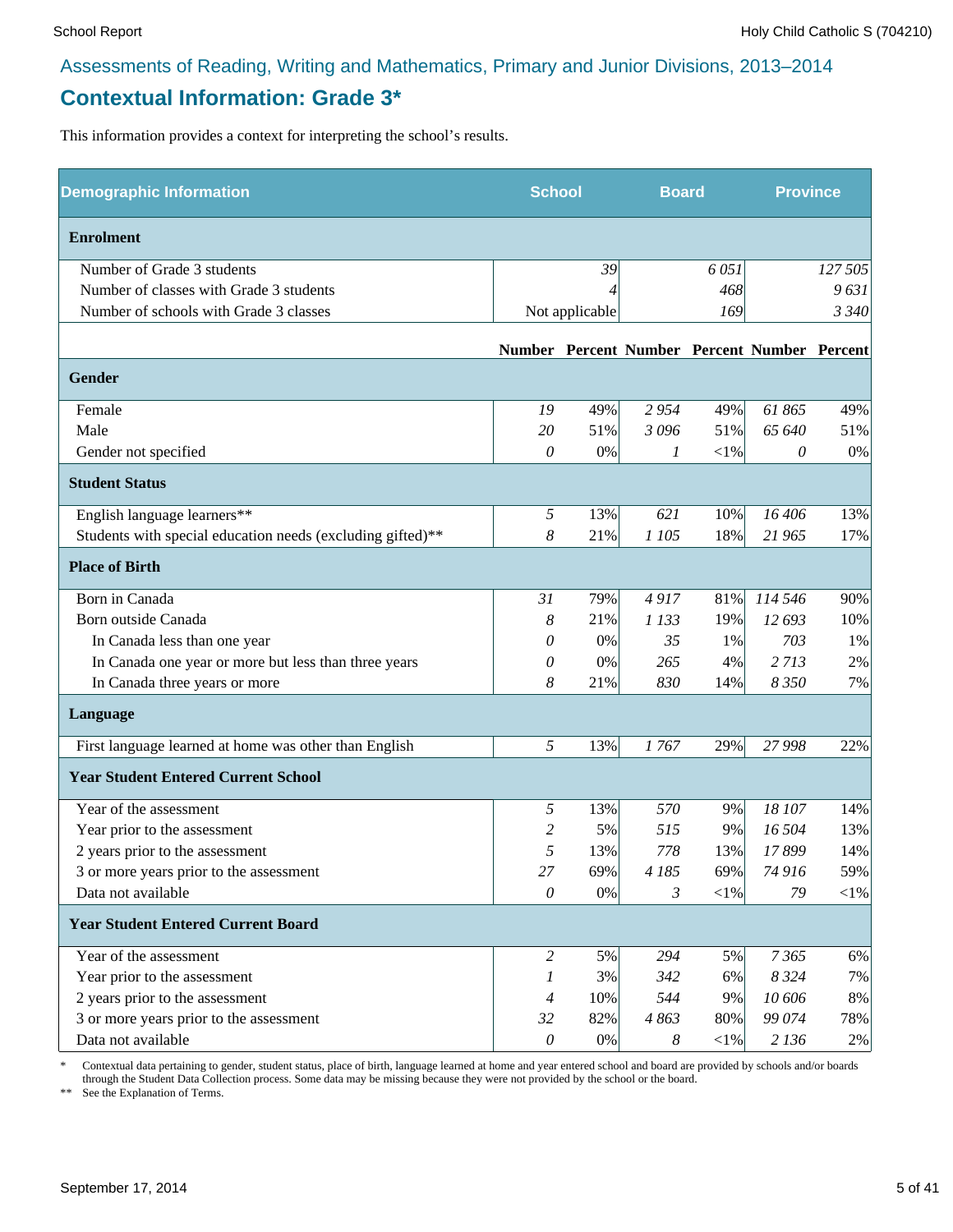#### Results in Reading, Writing and Mathematics, 2013–2014 **Grade 3: All Students††**

| <b>Grade 3: Reading*</b>                                                          |                |                     |                      |                            |  |  |  |  |
|-----------------------------------------------------------------------------------|----------------|---------------------|----------------------|----------------------------|--|--|--|--|
| Number of Students                                                                |                | <b>School</b><br>39 | <b>Board</b><br>5848 | <b>Province</b><br>122 018 |  |  |  |  |
|                                                                                   | #              | $\%$                | $\frac{0}{0}$        | $\%$                       |  |  |  |  |
| Level 4                                                                           | $\mathfrak{Z}$ | 8%                  | 12%                  | 12%                        |  |  |  |  |
| Level 3                                                                           | 20             | 51%                 | 58%                  | 58%                        |  |  |  |  |
| Level 2                                                                           | 11             | 28%                 | 23%                  | 23%                        |  |  |  |  |
| <b>Level 1</b>                                                                    | 1              | 3%                  | 3%                   | 4%                         |  |  |  |  |
| $NE1**$                                                                           | 0              | 0%                  | 1%                   | 1%                         |  |  |  |  |
| Participating<br><b>Students</b>                                                  | 35             | 90%                 | 97%                  | 97%                        |  |  |  |  |
| <b>No Data</b>                                                                    | $\theta$       | 0%                  | $<$ 1%               | 1%                         |  |  |  |  |
| Exempt                                                                            | 4              | 10%                 | 3%                   | 2%                         |  |  |  |  |
| <b>At or Above</b><br><b>Provincial Standard</b><br>(Levels 3 and 4) $^{\dagger}$ |                | 59%                 | 70%                  | 70%                        |  |  |  |  |



| <b>Grade 3: Mathematics*</b>                                                                         |    |                     |                      |                            |  |  |  |  |  |
|------------------------------------------------------------------------------------------------------|----|---------------------|----------------------|----------------------------|--|--|--|--|--|
| <b>Number of Students</b>                                                                            |    | <b>School</b><br>39 | <b>Board</b><br>6051 | <b>Province</b><br>127 504 |  |  |  |  |  |
|                                                                                                      | #  | $\%$                | $\%$                 | $\%$                       |  |  |  |  |  |
| Level 4                                                                                              | 3  | 8%                  | 12%                  | 13%                        |  |  |  |  |  |
| Level 3                                                                                              | 17 | 44%                 | 54%                  | 54%                        |  |  |  |  |  |
| Level 2                                                                                              | 14 | 36%                 | 27%                  | 26%                        |  |  |  |  |  |
| <b>Level 1</b>                                                                                       |    | 3%                  | 4%                   | 4%                         |  |  |  |  |  |
| $NE1**$                                                                                              | 0  | 0%                  | $<$ 1%               | ${<}1\%$                   |  |  |  |  |  |
| Participating<br><b>Students</b>                                                                     | 35 | 90%                 | 97%                  | 97%                        |  |  |  |  |  |
| No Data                                                                                              | 0  | 0%                  | $<$ 1%               | 1%                         |  |  |  |  |  |
| <b>Exempt</b>                                                                                        | 4  | 10%                 | 2%                   | 2%                         |  |  |  |  |  |
| <b>At or Above</b><br><b>Provincial Standard</b><br>(Levels 3 and 4) <sup><math>\dagger</math></sup> |    | 51%                 | 66%                  | 67%                        |  |  |  |  |  |







**(Levels 3 and 4) †**

\* Because percentages in tables and graphs are rounded, and because graphs do not show all reporting categories, percentages may not add to 100.

ž \*\* See the Explanation of Terms.

Í These percentages are based on the actual number of students and cannot be calculated simply by adding the rounded percentages of students at Levels 3 and 4.

† †† Some French Immersion students do not write all components of the assessment in Grade 3; the numbers shown reflect those students who were expected to write each component as determined by the French Immersion participation option selected by boards.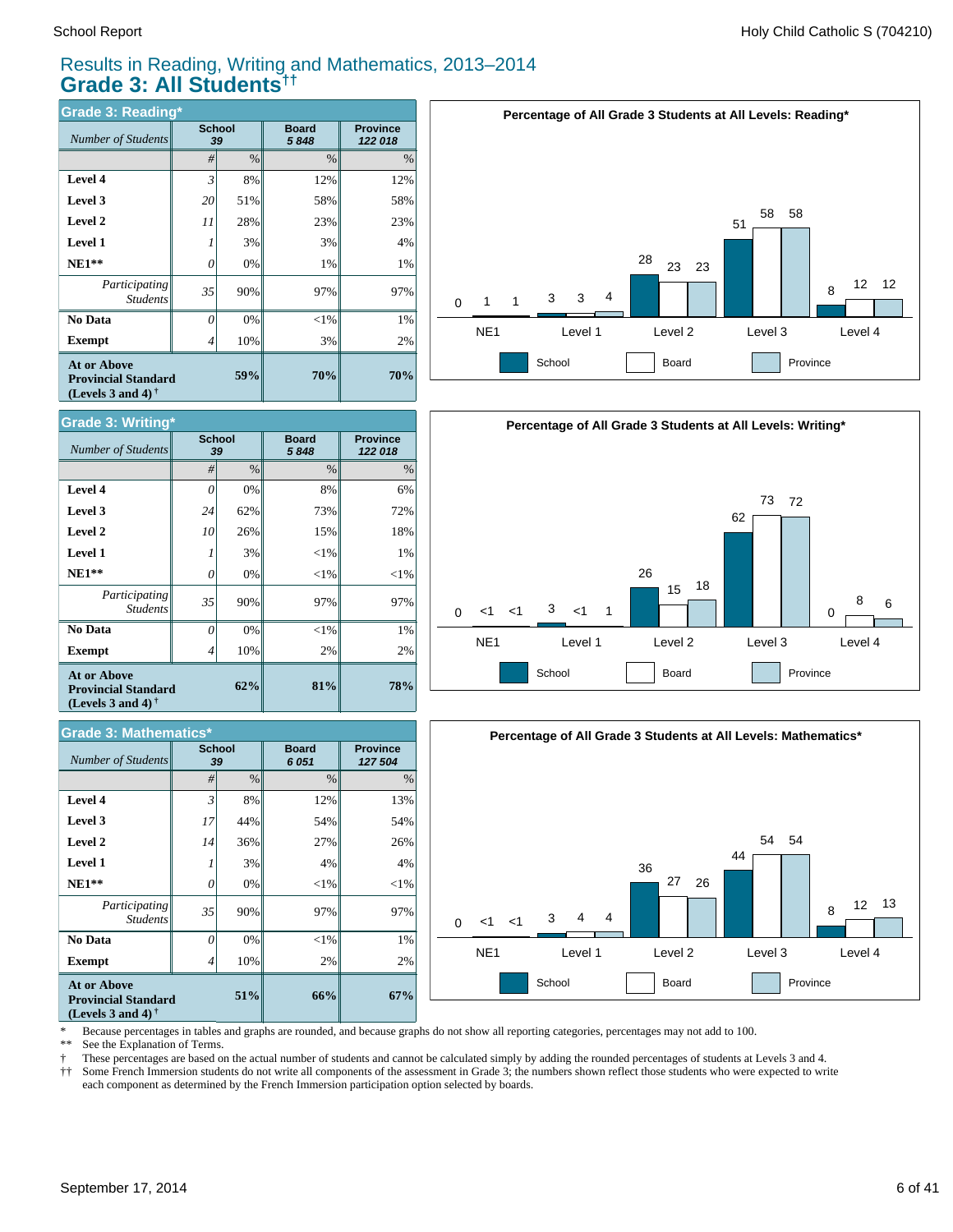#### Results in Reading, Writing and Mathematics, 2013–2014

# **Grade 3: Participating Students (excludes "no data" and "exempt" categories)**

| <b>Grade 3: Reading*</b>                                                       |                     |      |                      |                            |  |  |  |  |  |
|--------------------------------------------------------------------------------|---------------------|------|----------------------|----------------------------|--|--|--|--|--|
| Number of Students                                                             | <b>School</b><br>35 |      | <b>Board</b><br>5678 | <b>Province</b><br>118 386 |  |  |  |  |  |
|                                                                                | #                   | $\%$ | $\frac{0}{0}$        | $\%$                       |  |  |  |  |  |
| Level 4                                                                        | 3                   | 9%   | 13%                  | 13%                        |  |  |  |  |  |
| Level 3                                                                        | 20                  | 57%  | 60%                  | 59%                        |  |  |  |  |  |
| Level 2                                                                        | 11                  | 31%  | 24%                  | 23%                        |  |  |  |  |  |
| <b>Level 1</b>                                                                 |                     | 3%   | 3%                   | 4%                         |  |  |  |  |  |
| $NE1**$                                                                        | 0                   | 0%   | 1%                   | 1%                         |  |  |  |  |  |
| <b>At or Above</b><br><b>Provincial Standard</b><br>(Levels 3 and 4) $\dagger$ |                     | 66%  | 72%                  | 72%                        |  |  |  |  |  |



| <b>Grade 3: Writing*</b>                                                |               |               |                                                    |         | P.       |
|-------------------------------------------------------------------------|---------------|---------------|----------------------------------------------------|---------|----------|
| Number of Students                                                      | <b>School</b> | 35            | <b>Province</b><br><b>Board</b><br>5683<br>118 585 |         |          |
|                                                                         | #             | $\frac{0}{0}$ | $\frac{0}{0}$                                      | $\%$    |          |
| Level 4                                                                 | $\theta$      | 0%            | 8%                                                 | 6%      |          |
| Level 3                                                                 | 24            | 69%           | 76%                                                | 74%     |          |
| Level 2                                                                 | 10            | 29%           | 16%                                                | 19%     |          |
| <b>Level 1</b>                                                          |               | 3%            | $< 1\%$                                            | 1%      |          |
| $NE1**$                                                                 | 0             | 0%            | ${<}1\%$                                           | $< 1\%$ |          |
| At or Above<br><b>Provincial Standard</b><br>(Levels 3 and 4) $\dagger$ |               | 69%           | 84%                                                | 80%     | $\Omega$ |
|                                                                         |               |               |                                                    |         | N        |



| <b>Grade 3: Mathematics*</b>                                                          |                     |               |                      |                            |  |  |  |  |  |
|---------------------------------------------------------------------------------------|---------------------|---------------|----------------------|----------------------------|--|--|--|--|--|
| <b>Number of Students</b>                                                             | <b>School</b><br>35 |               | <b>Board</b><br>5897 | <b>Province</b><br>124 012 |  |  |  |  |  |
|                                                                                       | #                   | $\frac{0}{0}$ | $\frac{0}{0}$        | $\%$                       |  |  |  |  |  |
| Level 4                                                                               | 3                   | 9%            | 12%                  | 13%                        |  |  |  |  |  |
| Level 3                                                                               | 17                  | 49%           | 56%                  | 56%                        |  |  |  |  |  |
| Level 2                                                                               | 14                  | 40%           | 28%                  | 27%                        |  |  |  |  |  |
| Level 1                                                                               |                     | 3%            | 4%                   | 4%                         |  |  |  |  |  |
| $NE1**$                                                                               | 0                   | 0%            | $<$ 1%               | $<$ 1%                     |  |  |  |  |  |
| <b>At or Above</b><br>57%<br><b>Provincial Standard</b><br>(Levels 3 and 4) $\dagger$ |                     |               | 68%                  | 69%                        |  |  |  |  |  |



\* Because percentages in tables and graphs are rounded, percentages may not add to 100.

**\*\*** See the Explanation of Terms.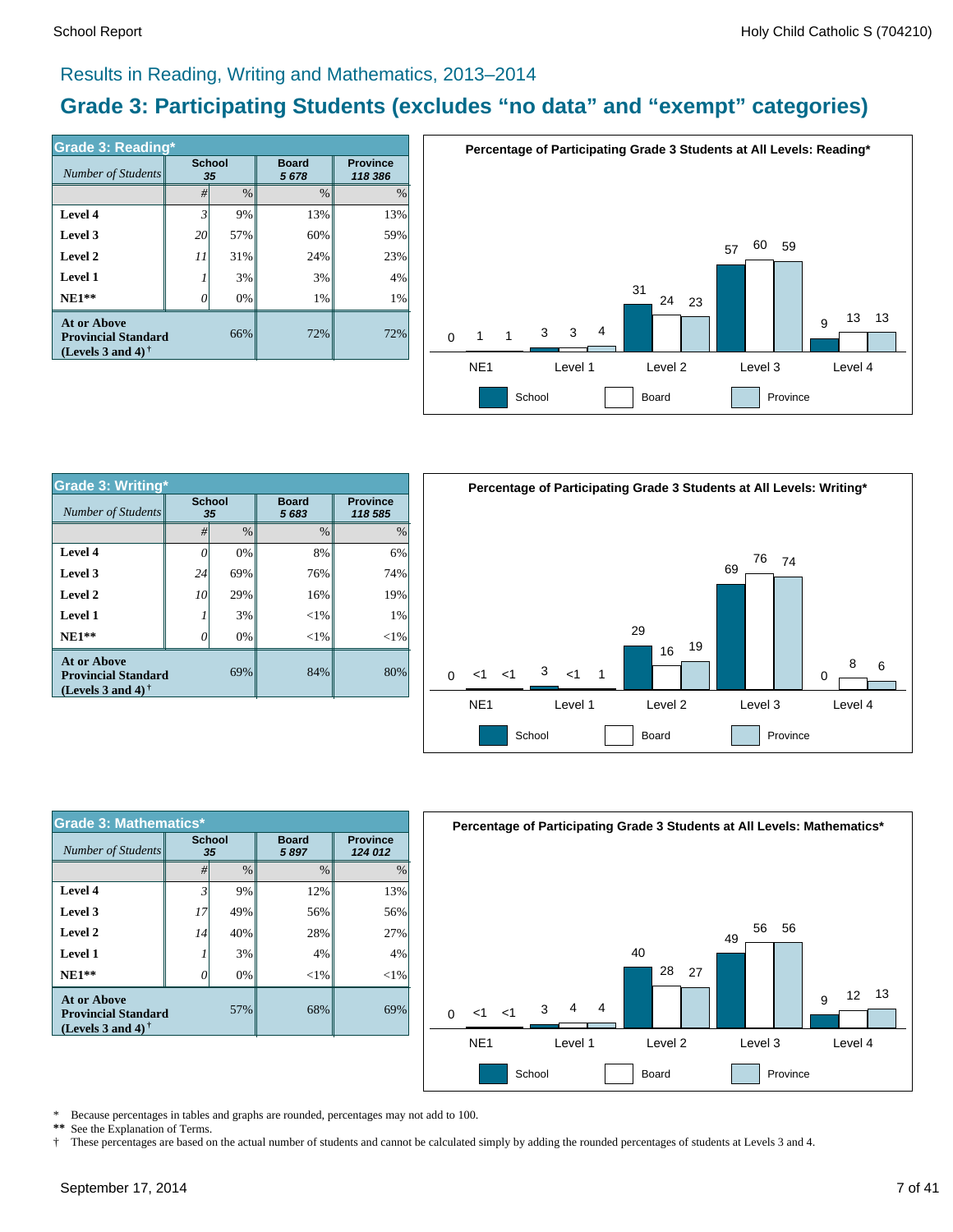#### Results in Reading, Writing and Mathematics, 2013–2014

# **Grade 3: Gender††**

| Grade 3: School*                                                                  |                     |            |                     |                   |                     |            |  |  |
|-----------------------------------------------------------------------------------|---------------------|------------|---------------------|-------------------|---------------------|------------|--|--|
|                                                                                   | Reading             |            | <b>Writing</b>      |                   | <b>Mathematics</b>  |            |  |  |
| Number of Students                                                                | <b>Female</b><br>19 | Male<br>20 | <b>Female</b><br>19 | <b>Male</b><br>20 | <b>Female</b><br>19 | Male<br>20 |  |  |
| Level 4                                                                           | 11%                 | 5%         | 0%                  | 0%                | 5%                  | 10%        |  |  |
| Level 3                                                                           | 74%                 | 30%        | 84%                 | 40%               | 63%                 | 25%        |  |  |
| Level 2                                                                           | 16%                 | 40%        | 16%                 | 35%               | 32%                 | 40%        |  |  |
| <b>Level 1</b>                                                                    | 0%                  | 5%         | 0%                  | 5%                | 0%                  | 5%         |  |  |
| $NE1**$                                                                           | 0%                  | 0%         | 0%                  | 0%                | 0%                  | 0%         |  |  |
| Participating<br><i>Students</i>                                                  | 100%                | 80%        | 100%                | 80%               | 100%                | 80%        |  |  |
| No Data                                                                           | 0%                  | $0\%$      | 0%                  | 0%                | 0%                  | 0%         |  |  |
| Exempt                                                                            | 0%                  | 20%        | 0%                  | 20%               | 0%                  | 20%        |  |  |
| <b>At or Above</b><br><b>Provincial Standard</b><br>(Levels 3 and 4) <sup>†</sup> | 84%                 | 35%        | 84%                 | 40%               | 68%                 | 35%        |  |  |

| Grade 3: Board*                                                                |                |              |                       |              |                    |              |  |
|--------------------------------------------------------------------------------|----------------|--------------|-----------------------|--------------|--------------------|--------------|--|
|                                                                                | Reading        |              | <b>Writing</b>        |              | <b>Mathematics</b> |              |  |
| Number of Students                                                             | Female<br>2840 | Male<br>3007 | <b>Female</b><br>2840 | Male<br>3007 | Female<br>2954     | Male<br>3096 |  |
| Level 4                                                                        | 14%            | 10%          | 11%                   | 5%           | 12%                | 12%          |  |
| Level 3                                                                        | 60%            | 56%          | 75%                   | 72%          | 55%                | 53%          |  |
| Level 2                                                                        | 20%            | 26%          | 12%                   | 18%          | 27%                | 27%          |  |
| <b>Level 1</b>                                                                 | 3%             | 4%           | ${<}1\%$              | 1%           | 4%                 | 3%           |  |
| $NE1**$                                                                        | ${<}1\%$       | 1%           | ${<}1\%$              | ${<}1\%$     | ${<}1\%$           | ${<}1\%$     |  |
| Participating<br><i>Students</i>                                               | 98%            | 96%          | 98%                   | 96%          | 98%                | 97%          |  |
| No Data                                                                        | ${<}1\%$       | ${<}1\%$     | ${<}1\%$              | ${<}1\%$     | $<$ 1%             | $<$ 1%       |  |
| Exempt                                                                         | 2%             | 3%           | 2%                    | 3%           | 1%                 | 3%           |  |
| <b>At or Above</b><br><b>Provincial Standard</b><br>(Levels 3 and 4) $\dagger$ | 75%            | 66%          | 86%                   | 77%          | 67%                | 66%          |  |

| <b>Grade 3: Province*</b>                                                                            |                         |                |                         |                |                    |                |  |  |
|------------------------------------------------------------------------------------------------------|-------------------------|----------------|-------------------------|----------------|--------------------|----------------|--|--|
|                                                                                                      | Reading                 |                | <b>Writing</b>          |                | <b>Mathematics</b> |                |  |  |
| Number of Students                                                                                   | <b>Female</b><br>58 763 | Male<br>63 255 | <b>Female</b><br>58 763 | Male<br>63 255 | Female<br>61 864   | Male<br>65 640 |  |  |
| Level 4                                                                                              | 15%                     | 9%             | 9%                      | 4%             | 12%                | 13%            |  |  |
| Level 3                                                                                              | 60%                     | 56%            | 75%                     | 69%            | 55%                | 53%            |  |  |
| Level 2                                                                                              | 19%                     | 25%            | 13%                     | 23%            | 27%                | 26%            |  |  |
| <b>Level 1</b>                                                                                       | 3%                      | 5%             | 1%                      | 1%             | 4%                 | 4%             |  |  |
| $NE1**$                                                                                              | 1%                      | 1%             | ${<}1\%$                | ${<}1\%$       | ${<}1\%$           | 1%             |  |  |
| Participating<br><i>Students</i>                                                                     | 98%                     | 96%            | 98%                     | 96%            | 98%                | 97%            |  |  |
| No Data                                                                                              | 1%                      | 1%             | 1%                      | 1%             | 1%                 | 1%             |  |  |
| <b>Exempt</b>                                                                                        | 2%                      | 3%             | 2%                      | 3%             | 1%                 | 3%             |  |  |
| <b>At or Above</b><br><b>Provincial Standard</b><br>(Levels 3 and 4) <sup><math>\dagger</math></sup> | 75%                     | 65%            | 84%                     | 72%            | 67%                | 66%            |  |  |

\* Because percentages in tables are rounded, percentages may not add to 100.

 **\*\*** See the Explanation of Terms.

 † †† These percentages are based on the actual number of students and cannot be calculated simply by adding the rounded percentages of students at Levels 3 and 4.

Results include only students for whom gender data were available.





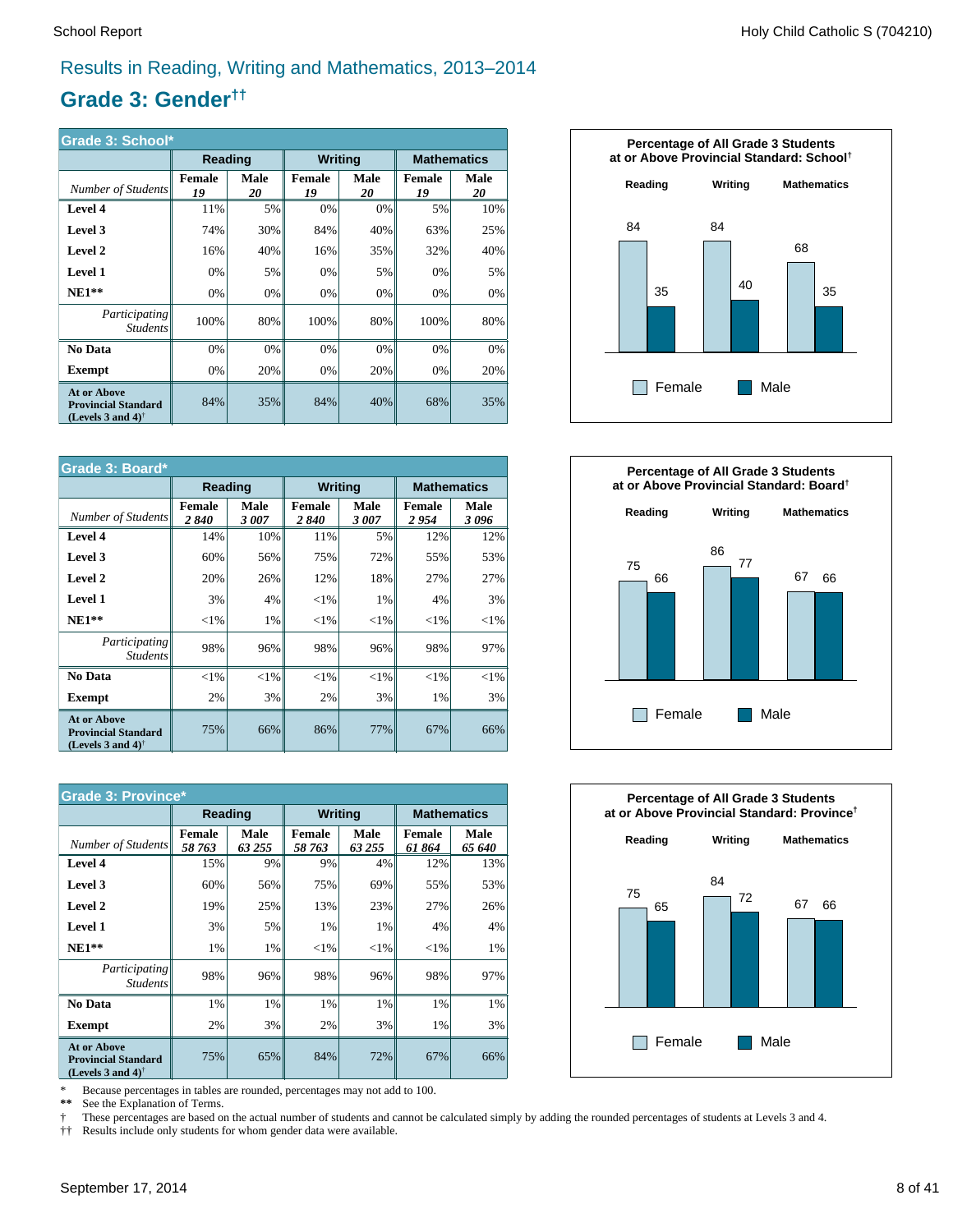# **Contextual Information: Grade 6\***

This information provides a context for interpreting the school's results.

| <b>Demographic Information</b>                             | <b>School</b>             |                | <b>Board</b>          |            | <b>Province</b>                              |            |
|------------------------------------------------------------|---------------------------|----------------|-----------------------|------------|----------------------------------------------|------------|
| <b>Enrolment</b>                                           |                           |                |                       |            |                                              |            |
| Number of Grade 6 students                                 |                           | 22             |                       | 5988       |                                              | 127 286    |
| Number of classes with Grade 6 students                    |                           | 3              |                       | 397        |                                              | 8 2 2 4    |
| Number of schools with Grade 6 classes                     |                           | Not applicable |                       | 169        |                                              | 3 171      |
|                                                            |                           |                |                       |            | Number Percent Number Percent Number Percent |            |
| <b>Gender</b>                                              |                           |                |                       |            |                                              |            |
| Female                                                     | 11                        | 50%            | 2 9 0 5               | 49%        | 62 052                                       | 49%        |
| Male                                                       | 11                        | 50%            | 3 083                 | 51%        | 65 233                                       | 51%        |
| Gender not specified                                       | 0                         | $0\%$          | $\theta$              | 0%         | 1                                            | $<\!\!1\%$ |
| <b>Student Status</b>                                      |                           |                |                       |            |                                              |            |
| English language learners**                                | $\overline{c}$            | 9%             | 640                   | 11%        | 12 481                                       | 10%        |
| Students with special education needs (excluding gifted)** | 7                         | 32%            | 1 160                 | 19%        | 26 4 45                                      | 21%        |
| <b>Place of Birth</b>                                      |                           |                |                       |            |                                              |            |
| Born in Canada                                             | 17                        | 77%            | 4658                  | 78%        | 111 250                                      | 87%        |
| Born outside Canada                                        | 5                         | 23%            | 1 3 2 6               | 22%        | 15 828                                       | 12%        |
| In Canada less than one year                               | 0                         | 0%             | 27                    | $<\!\!1\%$ | 619                                          | $<\!\!1\%$ |
| In Canada one year or more but less than three years       | 1                         | 5%             | 249                   | 4%         | 2 4 3 8                                      | $2\%$      |
| In Canada three years or more                              | $\overline{4}$            | 18%            | 1050                  | 18%        | 11909                                        | 9%         |
| Language                                                   |                           |                |                       |            |                                              |            |
| First language learned at home was other than English      | 5                         | 23%            | 2074                  | 35%        | 28 753                                       | 23%        |
| <b>Year Student Entered Current School</b>                 |                           |                |                       |            |                                              |            |
| Year of the assessment                                     | 5                         | 23%            | 533                   | 9%         | 29 4 99                                      | 23%        |
| Year prior to the assessment                               | 0                         | $0\%$          | 478                   | 8%         | 14 884                                       | 12%        |
| 2 years prior to the assessment                            | 2                         | 9%             | 440                   | 7%         | 10819                                        | 8%         |
| 3 or more years prior to the assessment                    | 15                        | 68%            | 4533                  | 76%        | 72 006                                       | 57%        |
| Data not available                                         | 0                         | $0\%$          | 4                     | $<\!\!1\%$ | 78                                           | $<$ 1%     |
| <b>Year Student Entered Current Board</b>                  |                           |                |                       |            |                                              |            |
| Year of the assessment                                     | 0                         | 0%             | 263                   | 4%         | 6383                                         | 5%         |
| Year prior to the assessment                               | 1                         | 5%             | 251                   | 4%         | 7287                                         | 6%         |
| 2 years prior to the assessment                            | 1                         | 5%             | 280                   | 5%         | 5 868                                        | 5%         |
| 3 or more years prior to the assessment                    | 20                        | 91%            | 5 186                 | 87%        | 104 427                                      | 82%        |
| Data not available                                         | $\boldsymbol{\mathit{0}}$ | $0\%$          | $\boldsymbol{\delta}$ | $<\!\!1\%$ | 3 3 2 1                                      | 3%         |

\* Contextual data pertaining to gender, student status, place of birth, language learned at home and year entered school and board are provided by schools and/or boards through the Student Data Collection process. Some data may be missing because they were not provided by the school or the board.

\*\* See the Explanation of Terms.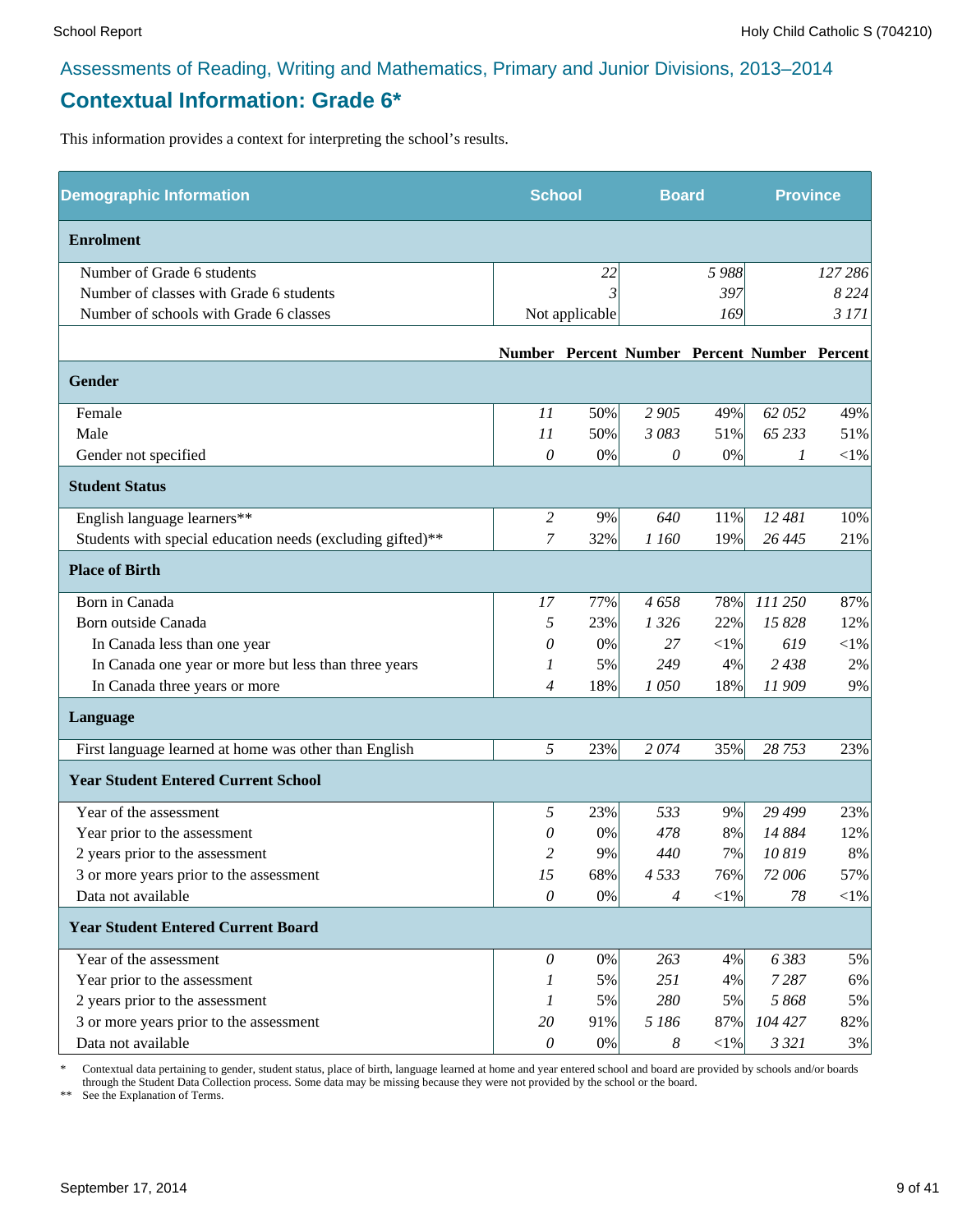#### Results in Reading, Writing and Mathematics, 2013–2014 **Grade 6: All Students**

| <b>Grade 6: Reading*</b>                                                       |          |                     |                       |                            |  |  |  |  |  |
|--------------------------------------------------------------------------------|----------|---------------------|-----------------------|----------------------------|--|--|--|--|--|
| Number of Students                                                             |          | <b>School</b><br>22 | <b>Board</b><br>5 980 | <b>Province</b><br>127 261 |  |  |  |  |  |
|                                                                                | #        | $\%$                | $\frac{0}{0}$         | $\%$                       |  |  |  |  |  |
| Level 4                                                                        | 1        | 5%                  | 10%                   | 12%                        |  |  |  |  |  |
| Level 3                                                                        | 12       | 55%                 | 64%                   | 67%                        |  |  |  |  |  |
| Level 2                                                                        | 7        | 32%                 | 21%                   | 16%                        |  |  |  |  |  |
| Level 1                                                                        | 0        | 0%                  | 3%                    | 2%                         |  |  |  |  |  |
| $NE1**$                                                                        | 0        | 0%                  | $<$ 1%                | $<$ 1%                     |  |  |  |  |  |
| Participating<br><b>Students</b>                                               | 20       | 91%                 | 98%                   | 98%                        |  |  |  |  |  |
| <b>No Data</b>                                                                 | $\theta$ | 0%                  | $<$ 1%                | $<$ 1%                     |  |  |  |  |  |
| Exempt                                                                         | 2        | 9%                  | 2%                    | 2%                         |  |  |  |  |  |
| <b>At or Above</b><br><b>Provincial Standard</b><br>(Levels 3 and 4) $\dagger$ |          | 59%                 | <b>74%</b>            | 79%                        |  |  |  |  |  |



| <b>Grade 6: Mathematics*</b>                                                                         |                     |      |                      |                            |  |  |  |  |
|------------------------------------------------------------------------------------------------------|---------------------|------|----------------------|----------------------------|--|--|--|--|
| <b>Number of Students</b>                                                                            | <b>School</b><br>22 |      | <b>Board</b><br>5986 | <b>Province</b><br>127 286 |  |  |  |  |
|                                                                                                      | #                   | $\%$ | $\%$                 | $\%$                       |  |  |  |  |
| Level 4                                                                                              | 6                   | 27%  | 12%                  | 13%                        |  |  |  |  |
| Level 3                                                                                              | $\overline{4}$      | 18%  | 42%                  | 42%                        |  |  |  |  |
| Level 2                                                                                              | 6                   | 27%  | 31%                  | 30%                        |  |  |  |  |
| <b>Level 1</b>                                                                                       | $\overline{4}$      | 18%  | 13%                  | 13%                        |  |  |  |  |
| $NE1**$                                                                                              | 0                   | 0%   | $<$ 1%               | ${<}1\%$                   |  |  |  |  |
| Participating<br><b>Students</b>                                                                     | 20                  | 91%  | 98%                  | 98%                        |  |  |  |  |
| No Data                                                                                              | $\Omega$            | 0%   | 1%                   | 1%                         |  |  |  |  |
| <b>Exempt</b>                                                                                        | 2                   | 9%   | 2%                   | 2%                         |  |  |  |  |
| <b>At or Above</b><br><b>Provincial Standard</b><br>(Levels 3 and 4) <sup><math>\dagger</math></sup> |                     | 45%  | 53%                  | 54%                        |  |  |  |  |







\* Because percentages in tables and graphs are rounded, and because graphs do not show all reporting categories, percentages may not add to 100.

**\*\*** See the Explanation of Terms.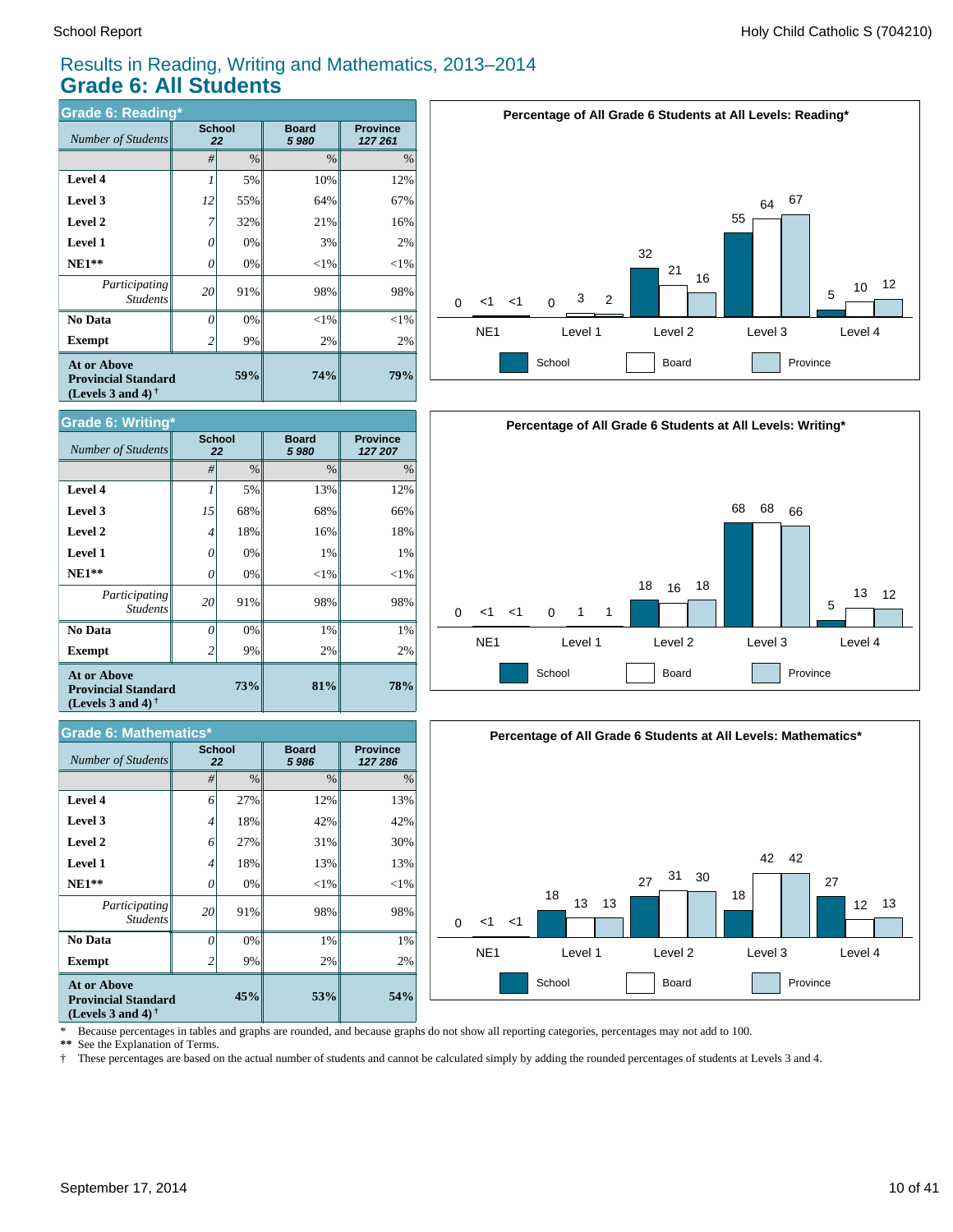#### Results in Reading, Writing and Mathematics, 2013–2014

# **Grade 6: Participating Students (excludes "no data" and "exempt" categories)**

| Grade 6: Reading*                                                              |                     |      |                         |                            |  |  |  |  |
|--------------------------------------------------------------------------------|---------------------|------|-------------------------|----------------------------|--|--|--|--|
| Number of Students                                                             | <b>School</b><br>20 |      | <b>Board</b><br>5 8 5 0 | <b>Province</b><br>124 340 |  |  |  |  |
|                                                                                | #                   | $\%$ | $\%$                    | %                          |  |  |  |  |
| Level 4                                                                        |                     | 5%   | 10%                     | 13%                        |  |  |  |  |
| Level 3                                                                        | 12                  | 60%  | 65%                     | 68%                        |  |  |  |  |
| Level 2                                                                        | 7                   | 35%  | 22%                     | 17%                        |  |  |  |  |
| <b>Level 1</b>                                                                 | 0                   | 0%   | 3%                      | 2%                         |  |  |  |  |
| $NE1**$                                                                        |                     | 0%   | $<$ 1%                  | $<$ 1%                     |  |  |  |  |
| <b>At or Above</b><br><b>Provincial Standard</b><br>(Levels 3 and 4) $\dagger$ |                     | 65%  | 75%                     | 81%                        |  |  |  |  |



| Grade 6: Writing*                                                       |                     |               |                      |        |  |
|-------------------------------------------------------------------------|---------------------|---------------|----------------------|--------|--|
| Number of Students                                                      | <b>School</b><br>20 |               | <b>Board</b><br>5849 |        |  |
|                                                                         | #                   | $\frac{0}{0}$ | $\frac{0}{0}$        | $\%$   |  |
| Level 4                                                                 |                     | 5%            | 13%                  | 12%    |  |
| Level 3                                                                 | 15                  | 75%           | 69%                  | 68%    |  |
| Level 2                                                                 | 4                   | 20%           | 16%                  | 19%    |  |
| <b>Level 1</b>                                                          | 0                   | 0%            | 1%                   | 1%     |  |
| $NE1**$                                                                 |                     | 0%            | $< 1\%$              | $<$ 1% |  |
| At or Above<br><b>Provincial Standard</b><br>(Levels 3 and 4) $\dagger$ |                     | 80%           | 83%                  | 80%    |  |



| <b>Grade 6: Mathematics*</b>                                                                         |              |               |                      |                            |  |  |  |  |
|------------------------------------------------------------------------------------------------------|--------------|---------------|----------------------|----------------------------|--|--|--|--|
| Number of Students                                                                                   | School<br>20 |               | <b>Board</b><br>5852 | <b>Province</b><br>124 168 |  |  |  |  |
|                                                                                                      | #            | $\frac{0}{0}$ | $\frac{0}{0}$        | $\frac{0}{0}$              |  |  |  |  |
| <b>Level 4</b>                                                                                       | 6            | 30%           | 12%                  | 13%                        |  |  |  |  |
| Level 3                                                                                              | 4            | 20%           | 43%                  | 43%                        |  |  |  |  |
| Level 2                                                                                              | 6            | 30%           | 32%                  | 31%                        |  |  |  |  |
| <b>Level 1</b>                                                                                       | 4            | 20%           | 14%                  | 13%                        |  |  |  |  |
| $NE1**$                                                                                              | 0            | 0%            | $<$ 1%               | ${<}1\%$                   |  |  |  |  |
| <b>At or Above</b><br><b>Provincial Standard</b><br>(Levels 3 and 4) <sup><math>\dagger</math></sup> |              | 50%           | 55%                  | 56%                        |  |  |  |  |



\* Because percentages in tables and graphs are rounded, percentages may not add to 100.

\*\* See the Explanation of Terms.<br>† These percentages are based o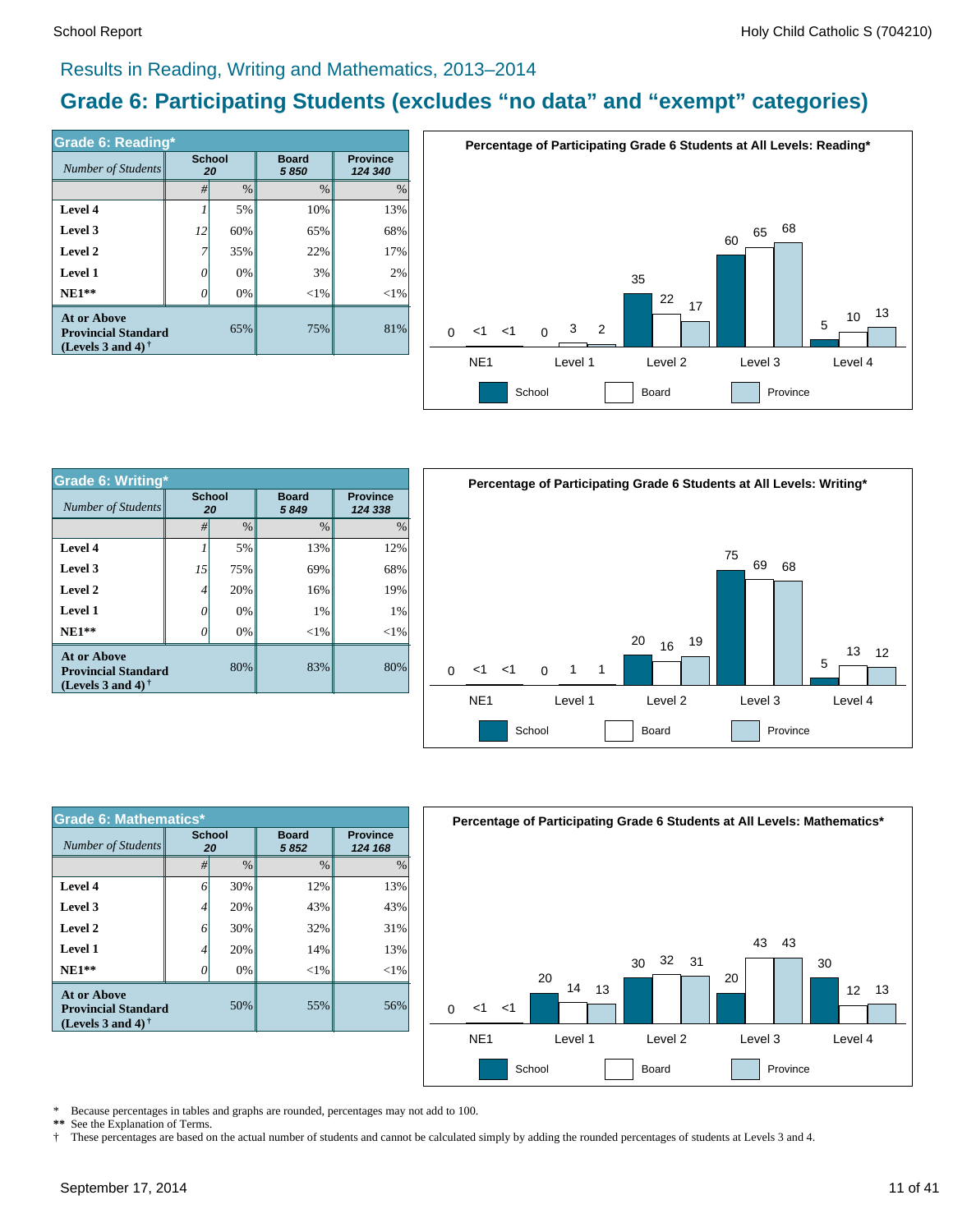#### Results in Reading, Writing and Mathematics, 2013–2014

# **Grade 6: Gender††**

| Grade 6: School*                                                                  |               |                    |                      |             |                    |             |  |
|-----------------------------------------------------------------------------------|---------------|--------------------|----------------------|-------------|--------------------|-------------|--|
|                                                                                   | Reading       |                    | <b>Writing</b>       |             | <b>Mathematics</b> |             |  |
| Number of Students                                                                | Female<br>N/R | <b>Male</b><br>N/R | <b>Female</b><br>N/R | Male<br>N/R | Female<br>N/R      | Male<br>N/R |  |
| <b>Level 4</b>                                                                    | N/R           | N/R                | N/R                  | N/R         | N/R                | N/R         |  |
| Level 3                                                                           | N/R           | N/R                | N/R                  | N/R         | N/R                | N/R         |  |
| Level 2                                                                           | N/R           | N/R                | N/R                  | N/R         | N/R                | N/R         |  |
| <b>Level 1</b>                                                                    | N/R           | N/R                | N/R                  | N/R         | N/R                | N/R         |  |
| $NE1**$                                                                           | N/R           | N/R                | N/R                  | N/R         | N/R                | N/R         |  |
| Participating<br><b>Students</b>                                                  | N/R           | N/R                | N/R                  | N/R         | N/R                | N/R         |  |
| <b>No Data</b>                                                                    | N/R           | N/R                | N/R                  | N/R         | N/R                | N/R         |  |
| <b>Exempt</b>                                                                     | N/R           | N/R                | N/R                  | N/R         | N/R                | N/R         |  |
| <b>At or Above</b><br><b>Provincial Standard</b><br>(Levels 3 and 4) <sup>†</sup> | N/R           | N/R                | N/R                  | N/R         | N/R                | N/R         |  |

| Grade 6: Board*                                                                                      |                       |              |                               |              |                       |                    |  |
|------------------------------------------------------------------------------------------------------|-----------------------|--------------|-------------------------------|--------------|-----------------------|--------------------|--|
|                                                                                                      | Reading               |              | <b>Writing</b>                |              |                       | <b>Mathematics</b> |  |
| Number of Students                                                                                   | <b>Female</b><br>2900 | Male<br>3080 | <b>Female</b><br><i>2 900</i> | Male<br>3080 | <b>Female</b><br>2903 | Male<br>3083       |  |
| Level 4                                                                                              | 13%                   | 7%           | 19%                           | 7%           | 12%                   | 12%                |  |
| Level 3                                                                                              | 66%                   | 62%          | 69%                           | 67%          | 45%                   | 39%                |  |
| Level 2                                                                                              | 17%                   | 25%          | 10%                           | 22%          | 30%                   | 31%                |  |
| <b>Level 1</b>                                                                                       | 2%                    | 4%           | ${<}1\%$                      | 1%           | 12%                   | 15%                |  |
| $NE1**$                                                                                              | ${<}1\%$              | ${<}1\%$     | ${<}1\%$                      | ${<}1\%$     | $<$ 1%                | ${<}1\%$           |  |
| <i>Participating</i><br><b>Students</b>                                                              | 98%                   | 97%          | 98%                           | 97%          | 98%                   | 97%                |  |
| No Data                                                                                              | 1%                    | ${<}1\%$     | 1%                            | $< 1\%$      | $<$ 1%                | $1\%$              |  |
| <b>Exempt</b>                                                                                        | 1%                    | 2%           | 1%                            | 2%           | 1%                    | 2%                 |  |
| <b>At or Above</b><br><b>Provincial Standard</b><br>(Levels 3 and 4) <sup><math>\dagger</math></sup> | 79%                   | 69%          | 88%                           | 74%          | 56%                   | 51%                |  |

| <b>Grade 6: Province*</b>                                                                            |                        |               |                        |                |                        |                |  |
|------------------------------------------------------------------------------------------------------|------------------------|---------------|------------------------|----------------|------------------------|----------------|--|
|                                                                                                      | Reading                |               | <b>Writing</b>         |                | <b>Mathematics</b>     |                |  |
| Number of Students                                                                                   | <b>Female</b><br>62042 | Male<br>65218 | <b>Female</b><br>62012 | Male<br>65 194 | <b>Female</b><br>62052 | Male<br>65 233 |  |
| Level 4                                                                                              | 16%                    | 8%            | 18%                    | 7%             | 12%                    | 13%            |  |
| Level 3                                                                                              | 67%                    | 66%           | 69%                    | 63%            | 44%                    | 39%            |  |
| Level 2                                                                                              | 13%                    | 20%           | 11%                    | 25%            | 30%                    | 30%            |  |
| <b>Level 1</b>                                                                                       | 2%                     | 3%            | $<$ 1%                 | 1%             | 11%                    | 14%            |  |
| $NE1**$                                                                                              | ${<}1\%$               | ${<}1\%$      | ${<}1\%$               | ${<}1\%$       | ${<}1\%$               | 1%             |  |
| Participating<br><b>Students</b>                                                                     | 98%                    | 97%           | 98%                    | 97%            | 98%                    | 97%            |  |
| No Data                                                                                              | ${<}1\%$               | $<$ 1%        | $<$ 1%                 | 1%             | 1%                     | 1%             |  |
| <b>Exempt</b>                                                                                        | 1%                     | 2%            | 1%                     | 2%             | 1%                     | 2%             |  |
| <b>At or Above</b><br><b>Provincial Standard</b><br>(Levels 3 and 4) <sup><math>\dagger</math></sup> | 84%                    | 74%           | 87%                    | 70%            | 56%                    | 52%            |  |

\* Because percentages in tables are rounded, percentages may not add to 100.

 **\*\*** See the Explanation of Terms.

 † †† These percentages are based on the actual number of students and cannot be calculated simply by adding the rounded percentages of students at Levels 3 and 4.

Results include only students for whom gender data were available.





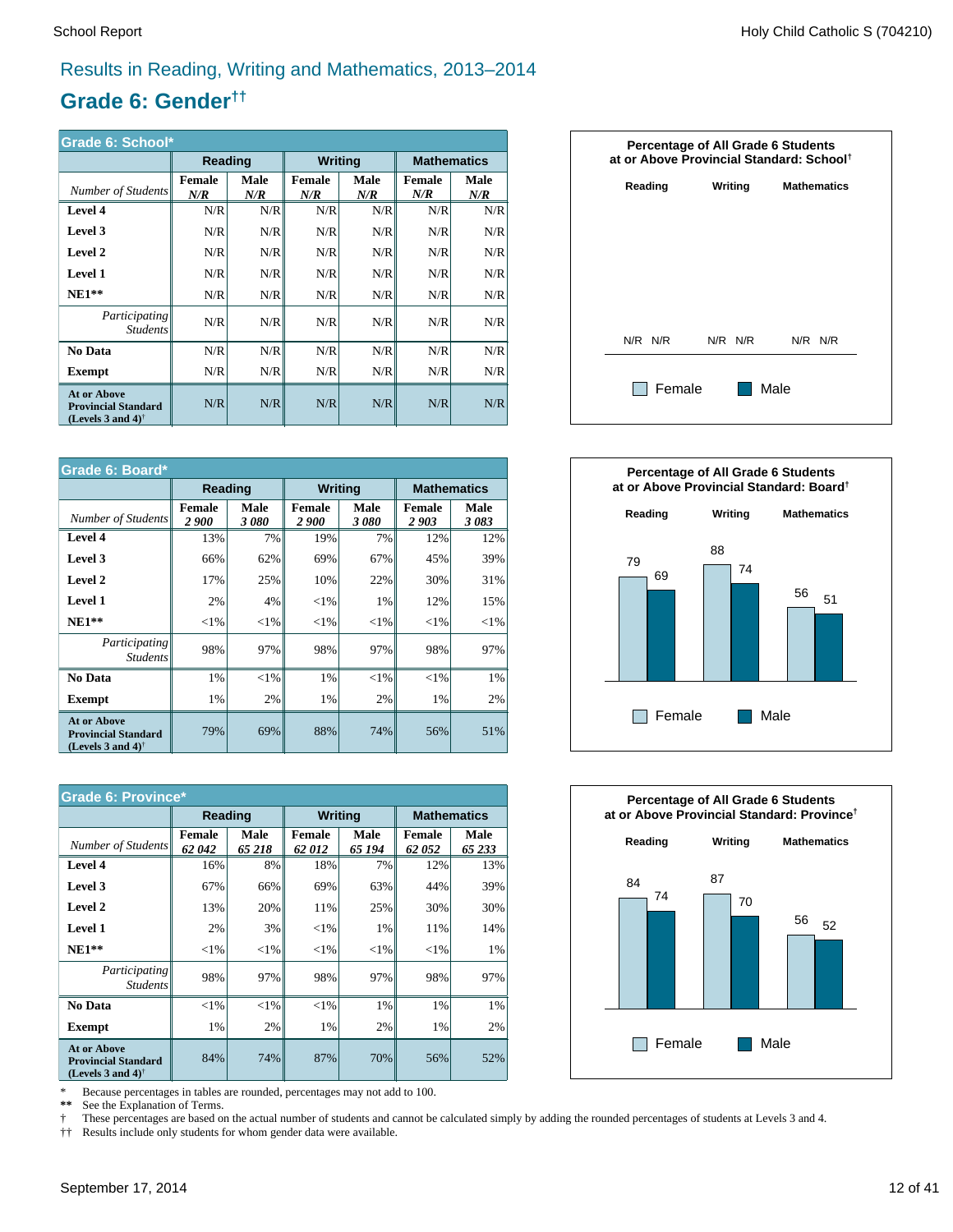# **Contextual Information over Time: Grade 3\***

This information provides a context for interpreting the school's results of the current and previous administrations.

| Grade <sub>3</sub>                                            | 2009-2010 | 2010-2011 | 2011-2012 | 2012-2013 | 2013-2014 |
|---------------------------------------------------------------|-----------|-----------|-----------|-----------|-----------|
| <b>Enrolment</b>                                              |           |           |           |           |           |
| Number of students                                            | 33        | 27        | 33        | 38        | 39        |
| <b>Participation in the Assessment</b>                        |           |           |           |           |           |
| Reading <sup>†</sup>                                          | 97%       | 93%       | 97%       | 97%       | 90%       |
| Writing <sup>†</sup>                                          | 97%       | 93%       | 94%       | 97%       | 90%       |
| Mathematics <sup>†</sup>                                      | 97%       | 93%       | 94%       | 97%       | 90%       |
| <b>Gender</b>                                                 |           |           |           |           |           |
| Female                                                        | 45%       | 41%       | 36%       | 53%       | 49%       |
| Male                                                          | 55%       | 59%       | 64%       | 47%       | 51%       |
| <b>Student Status</b>                                         |           |           |           |           |           |
| English language learners**                                   | 12%       | 22%       | 21%       | 5%        | 13%       |
| Students with special education needs (excluding<br>gifted)** | 9%        | 15%       | 12%       | 13%       | 21%       |
| <b>Place of Birth</b>                                         |           |           |           |           |           |
| Born in Canada                                                | 79%       | 63%       | 67%       | 84%       | 79%       |
| Born outside Canada                                           | 21%       | 37%       | 33%       | 16%       | 21%       |
| In Canada less than one year                                  | 0%        | 4%        | 0%        | 0%        | 0%        |
| In Canada one year or more but less than three years          | 9%        | 4%        | 3%        | 3%        | 0%        |
| In Canada three years or more                                 | 12%       | 30%       | 30%       | 13%       | 21%       |
| <b>Language</b>                                               |           |           |           |           |           |
| First language learned at home was other than English         | 24%       | 11%       | 18%       | 11%       | 13%       |
| <b>Year Student Entered Current School</b>                    |           |           |           |           |           |
| Year of the assessment                                        | 15%       | 15%       | 6%        | 8%        | 13%       |
| Year prior to the assessment                                  | 3%        | 0%        | 15%       | 3%        | 5%        |
| 2 years prior to the assessment                               | 21%       | 22%       | 27%       | 3%        | 13%       |
| 3 or more years prior to the assessment                       | 61%       | 63%       | 52%       | 87%       | 69%       |
| Data not available                                            | 0%        | 0%        | 0%        | 0%        | $0\%$     |

\* Contextual data pertaining to gender, student status, place of birth, language learned at home and year entered school are provided by schools and/or boards through the Student Data Collection process. Some data may be missing because they were not provided by the school or the board.

† Some French Immersion students do not write all components of the assessment in Grade 3; the numbers shown reflect those students who were expected to write each component as determined by the French Immersion participation option selected by boards.

\*\* See the Explanation of Terms.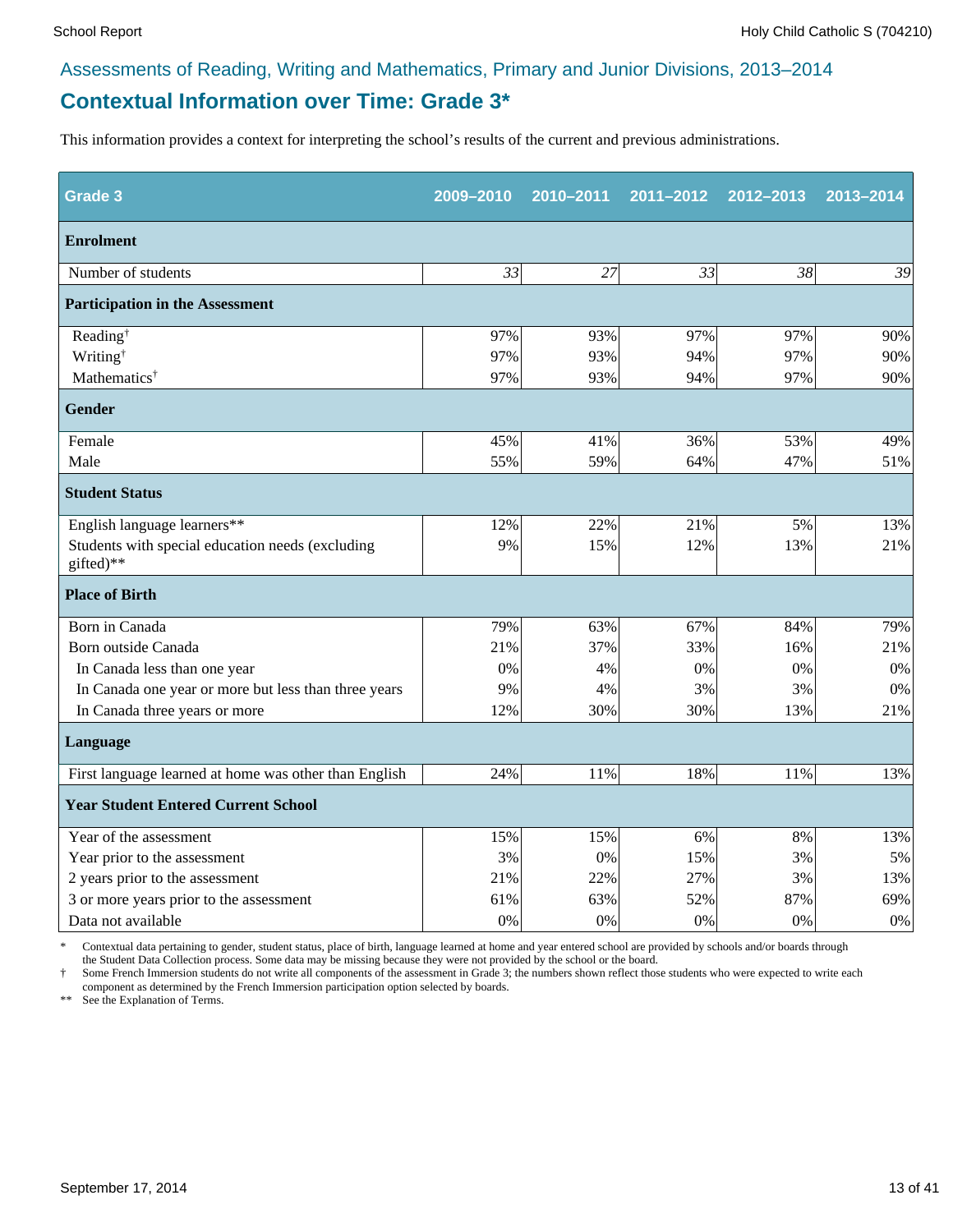#### **Grade 3: Reading** Results over Time, 2010–2011 to 2013–2014®

#### 56% 55% 79% 59% **Exempt**  $\begin{vmatrix} 7\% & 3\% \end{vmatrix}$  3% 3% 10% **No Data**  $\begin{vmatrix} 0\% & 0\% \end{vmatrix}$  0% 0% 0% 0%  $Participating$ 93% 97% 97% 90% *StudentsX* **NE1\*\***  $\begin{array}{|c|c|c|c|c|} \hline \text{N}} \text{E1}^* & 0\% & 3\% & 0\% \hline \end{array}$ **Level 1**  $\begin{array}{|c|c|c|c|} \hline \end{array}$  15% 6% 3% 3% **Level 2**  $\begin{vmatrix} 2 & 22\% & 33\% \end{vmatrix}$  16% 28% **Level 3** 41% 48% 68% 51% **Level 4**  $\begin{vmatrix} 15\% & 6\% \end{vmatrix}$  11% 8% *<sup>27</sup> <sup>33</sup> <sup>38</sup> <sup>39</sup> Number of Students* **Year '10–'11 '11–'12 '12–'13 '13–'14 Grade 3 Reading: School\* At or Above Provincial Standard**†

| <b>Grade 3 Reading: Board*</b>                            |             |           |           |           |  |  |  |  |
|-----------------------------------------------------------|-------------|-----------|-----------|-----------|--|--|--|--|
| Year                                                      | $'10 - '11$ | $11 - 12$ | $12 - 13$ | $13 - 14$ |  |  |  |  |
| Number of<br><b>Students</b>                              | 5693        | 5863      | 5692      | 5848      |  |  |  |  |
| Level 4                                                   | 8%          | 11%       | 12%       | 12%       |  |  |  |  |
| Level 3                                                   | 56%         | 54%       | 55%       | 58%       |  |  |  |  |
| Level 2                                                   | 25%         | 24%       | 24%       | 23%       |  |  |  |  |
| Level 1                                                   | 6%          | 6%        | 5%        | 3%        |  |  |  |  |
| $NE1**$                                                   | 1%          | 1%        | 1%        | 1%        |  |  |  |  |
| Participating<br><b>Students</b>                          | 96%         | 97%       | 96%       | 97%       |  |  |  |  |
| No Data                                                   | 1%          | 1%        | $<$ 1%    | $<$ 1%    |  |  |  |  |
| <b>Exempt</b>                                             | 3%          | 3%        | 3%        | 3%        |  |  |  |  |
| At or Above<br><b>Provincial</b><br>Standard <sup>†</sup> | 64%         | 66%       | 67%       | 70%       |  |  |  |  |

#### **Grade 3 Reading: Province\***

| Year                                                                    | $'10 - '11$ | $11 - 12$ | $12 - 13$ | $13 - 14$ |
|-------------------------------------------------------------------------|-------------|-----------|-----------|-----------|
| Number of<br><b>Students</b>                                            | 119 914     | 121727    | 122 450   | 122018    |
| Level 4                                                                 | 8%          | 10%       | 12%       | 12%       |
| Level 3                                                                 | 57%         | 56%       | 55%       | 58%       |
| Level 2                                                                 | 24%         | 23%       | 23%       | 23%       |
| Level 1                                                                 | 6%          | 6%        | 5%        | 4%        |
| <b>NE1**</b>                                                            | 1%          | 1%        | 1%        | 1%        |
| Participating<br><b>Students</b>                                        | 97%         | 97%       | 97%       | 97%       |
| No Data                                                                 | 1%          | $<$ 1%    | 1%        | 1%        |
| <b>Exempt</b>                                                           | 3%          | 3%        | 3%        | 2%        |
| <b>At or Above</b><br><b>Provincial</b><br><b>Standard</b> <sup>†</sup> | 65%         | 66%       | 68%       | 70%       |









Refer to the EQAO Web site (www.eqao.com) for data from previous years.

\* Because percentages in tables and graphs are rounded, and because graphs do not show all reporting categories, percentages may not add to 100.

 **\*\*** See the Explanation of Terms.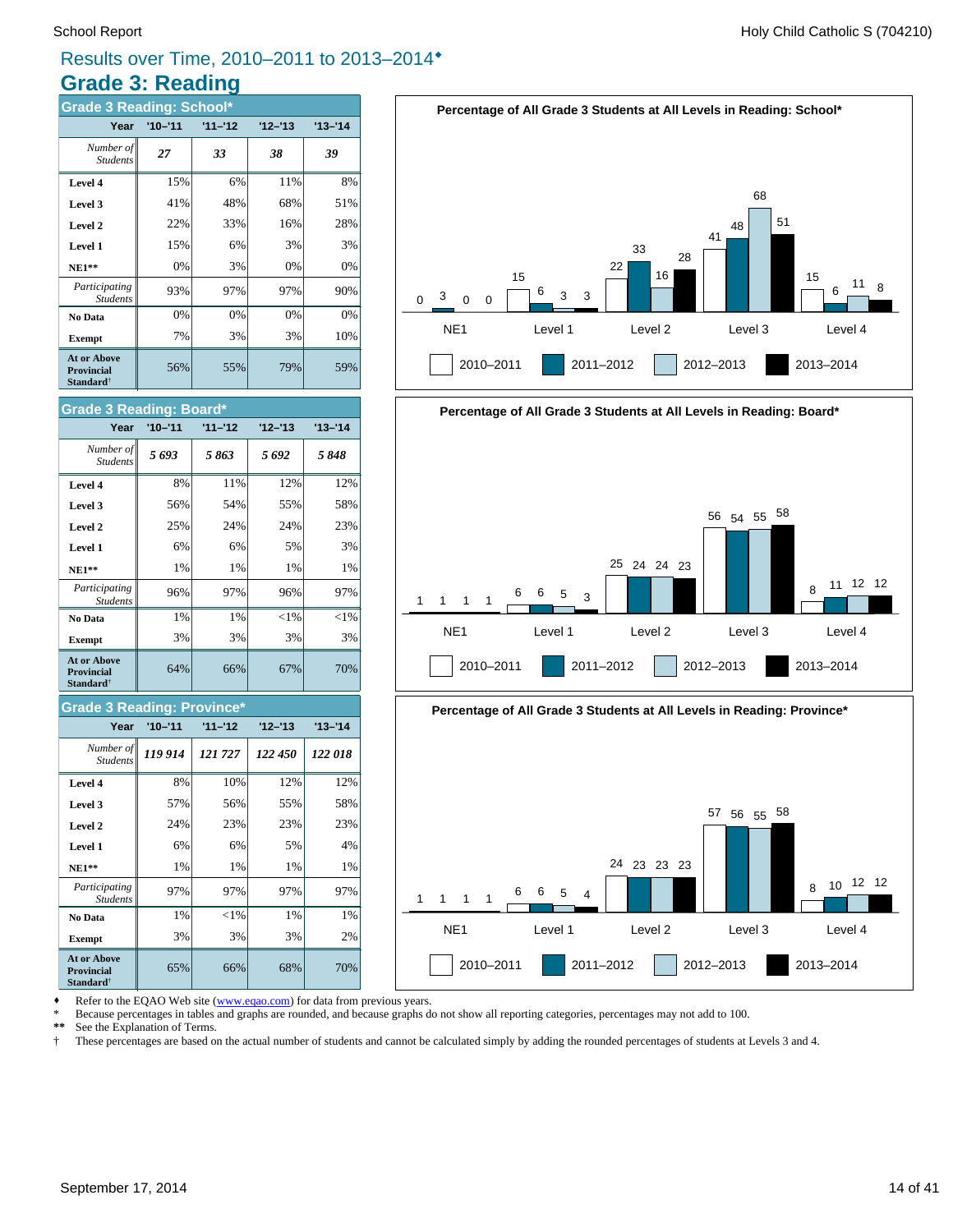# **Grade 3: Writing** Results over Time, 2010–2011 to 2013–2014®

| <b>Grade 3 Writing: School*</b>                                  |             |           |           |           |  |  |  |  |
|------------------------------------------------------------------|-------------|-----------|-----------|-----------|--|--|--|--|
| Year                                                             | $'10 - '11$ | $11 - 12$ | $12 - 13$ | $13 - 14$ |  |  |  |  |
| Number of<br><b>Students</b>                                     | 27          | 33        | 38        | 39        |  |  |  |  |
| Level 4                                                          | 0%          | 0%        | 5%        | 0%        |  |  |  |  |
| Level 3                                                          | 70%         | 58%       | 82%       | 62%       |  |  |  |  |
| Level 2                                                          | 22%         | 36%       | 8%        | 26%       |  |  |  |  |
| Level 1                                                          | 0%          | 0%        | 3%        | 3%        |  |  |  |  |
| $NE1**$                                                          | 0%          | 0%        | 0%        | 0%        |  |  |  |  |
| Participating<br><b>Students</b>                                 | 93%         | 94%       | 97%       | 90%       |  |  |  |  |
| No Data                                                          | 0%          | 3%        | 0%        | 0%        |  |  |  |  |
| <b>Exempt</b>                                                    | 7%          | 3%        | 3%        | 10%       |  |  |  |  |
| <b>At or Above</b><br><b>Provincial</b><br>Standard <sup>†</sup> | 70%         | 58%       | 87%       | 62%       |  |  |  |  |







Refer to the EQAO Web site (www.eqao.com) for data from previous years.

\* Because percentages in tables and graphs are rounded, and because graphs do not show all reporting categories, percentages may not add to 100.

 **\*\*** See the Explanation of Terms.

 † These percentages are based on the actual number of students and cannot be calculated simply by adding the rounded percentages of students at Levels 3 and 4.

**Level 2**  $\begin{array}{|c|c|c|c|c|} \hline \end{array}$  21% 18% 16% 16% 15% **Level 3** 70% 71% 72% 73% **Level 4** 5% 8% 8% 8% 8%

**Grade 3 Writing: Board\***

*Students*

| ${<}1\%$ | ${<}1\%$ | 1%       | ${<}1%$ |
|----------|----------|----------|---------|
| ${<}1\%$ | ${<}1\%$ | ${<}1\%$ | ${<}1%$ |
| 96%      | 97%      | 97%      | 97%     |
| 1%       | 1%       | 1%       | ${<}1%$ |
| 3%       | 3%       | 3%       | 2%      |
| 75%      | 79%      | 79%      | 81%     |
|          |          |          |         |

*5 693 5 863 5 693 5 848 Number of*

**Year '10–'11 '11–'12 '12–'13 '13–'14**

#### **Grade 3 Writing: Province\***

| Year                                                             | $'10 - '11$ | $11 - 12$ | $12 - 13$ | $13 - 14$ |
|------------------------------------------------------------------|-------------|-----------|-----------|-----------|
| Number of<br><b>Students</b>                                     | 119873      | 121 727   | 122 447   | 122 018   |
| Level 4                                                          | 5%          | 6%        | 7%        | 6%        |
| Level 3                                                          | 68%         | 69%       | 70%       | 72%       |
| Level 2                                                          | 24%         | 21%       | 19%       | 18%       |
| Level 1                                                          | ${<}1\%$    | ${<}1\%$  | 1%        | 1%        |
| $NE1**$                                                          | $<$ 1%      | ${<}1\%$  | ${<}1\%$  | ${<}1\%$  |
| Participating<br><b>Students</b>                                 | 97%         | 97%       | 97%       | 97%       |
| No Data                                                          | 1%          | 1%        | 1%        | 1%        |
| <b>Exempt</b>                                                    | 2%          | 2%        | 2%        | 2%        |
| <b>At or Above</b><br><b>Provincial</b><br>Standard <sup>†</sup> | 73%         | 76%       | 77%       | 78%       |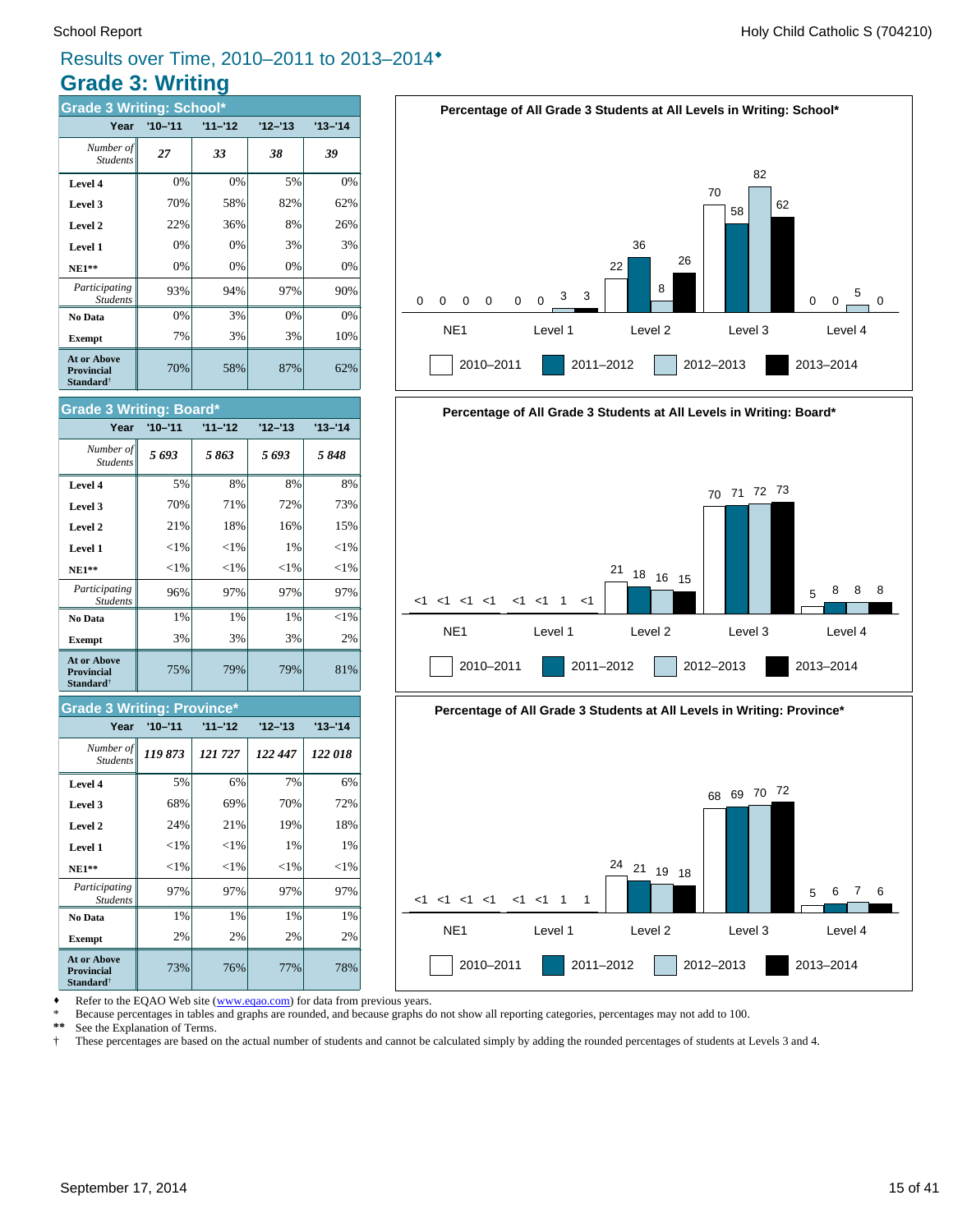#### **Grade 3: Mathematics** Results over Time, 2010–2011 to 2013–2014®

| <b>Grade 3 Mathematics: School*</b>                              |             |           |           |           |  |  |  |  |  |
|------------------------------------------------------------------|-------------|-----------|-----------|-----------|--|--|--|--|--|
| Year                                                             | $'10 - '11$ | $11 - 12$ | $12 - 13$ | $13 - 14$ |  |  |  |  |  |
| Number of<br><b>Students</b>                                     | 27          | 33        | 38        | 39        |  |  |  |  |  |
| Level 4                                                          | 7%          | 6%        | 5%        | 8%        |  |  |  |  |  |
| Level 3                                                          | 44%         | 48%       | 58%       | 44%       |  |  |  |  |  |
| Level 2                                                          | 37%         | 27%       | 34%       | 36%       |  |  |  |  |  |
| Level 1                                                          | 4%          | 12%       | 0%        | 3%        |  |  |  |  |  |
| $NE1**$                                                          | 0%          | 0%        | 0%        | 0%        |  |  |  |  |  |
| Participating<br><b>Students</b>                                 | 93%         | 94%       | 97%       | 90%       |  |  |  |  |  |
| No Data                                                          | 0%          | 3%        | 0%        | 0%        |  |  |  |  |  |
| <b>Exempt</b>                                                    | 7%          | 3%        | 3%        | 10%       |  |  |  |  |  |
| <b>At or Above</b><br><b>Provincial</b><br>Standard <sup>†</sup> | 52%         | 55%       | 63%       | 51%       |  |  |  |  |  |



#### **Grade 3 Mathematics: Province\***

| Year                                                             | $'10 - '11$ | $11 - 12$ | $12 - 13$ | $'13 - '14$ |
|------------------------------------------------------------------|-------------|-----------|-----------|-------------|
| Number of<br><b>Students</b>                                     | 124 104     | 126 439   | 127 633   | 127 504     |
| Level 4                                                          | 12%         | 12%       | 12%       | 13%         |
| Level 3                                                          | 57%         | 56%       | 55%       | 54%         |
| Level 2                                                          | 25%         | 25%       | 27%       | 26%         |
| Level 1                                                          | 3%          | 3%        | 3%        | 4%          |
| $NE1**$                                                          | ${<}1\%$    | 1%        | ${<}1\%$  | ${<}1\%$    |
| Participating<br><b>Students</b>                                 | 97%         | 97%       | 97%       | 97%         |
| No Data                                                          | 1%          | 1%        | 1%        | 1%          |
| <b>Exempt</b>                                                    | 2%          | 2%        | 2%        | 2%          |
| <b>At or Above</b><br><b>Provincial</b><br>Standard <sup>†</sup> | 69%         | 68%       | 67%       | 67%         |









Refer to the EQAO Web site (www.eqao.com) for data from previous years.

\* Because percentages in tables and graphs are rounded, and because graphs do not show all reporting categories, percentages may not add to 100.

 **\*\*** See the Explanation of Terms.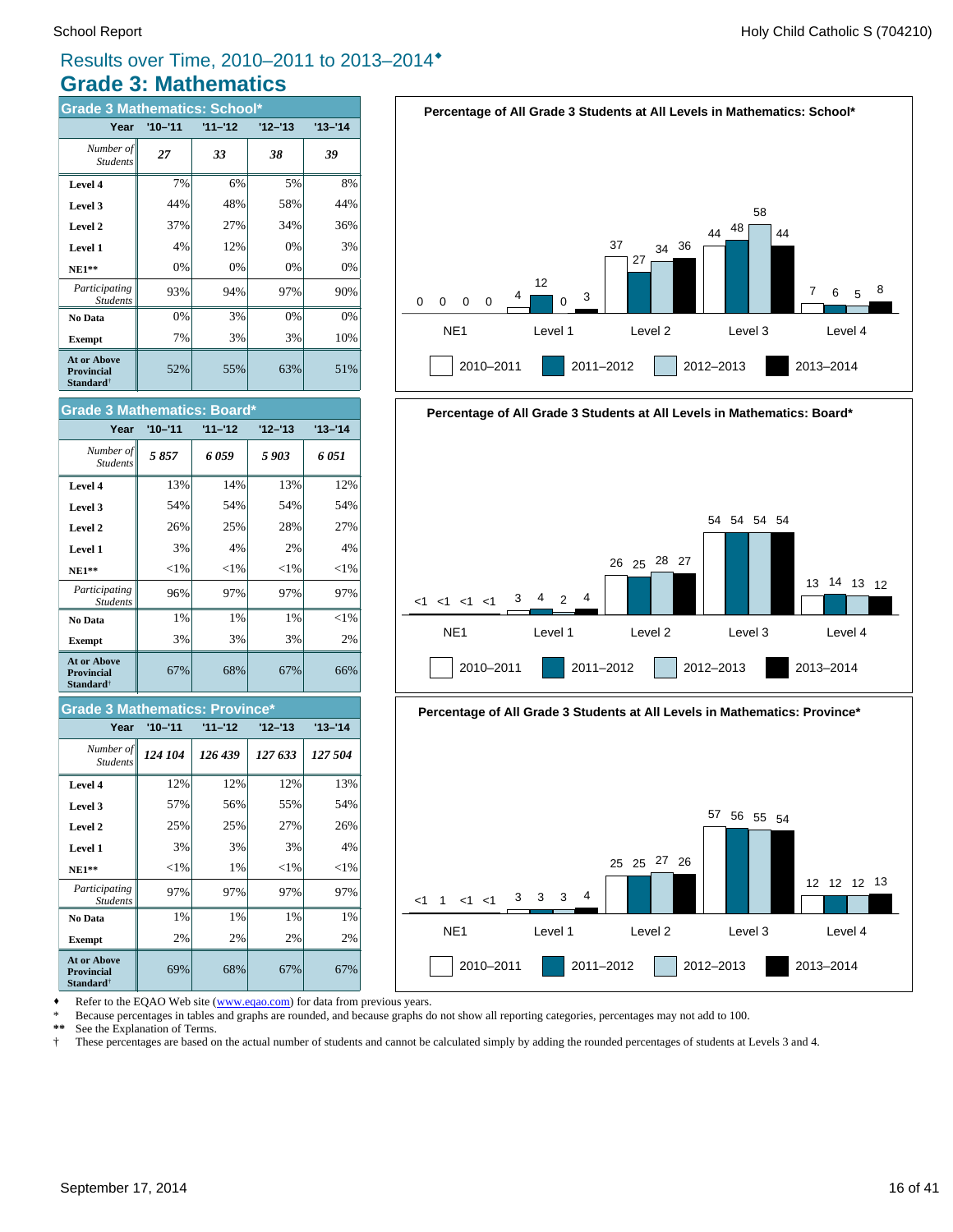# **Contextual Information over Time: Grade 6\***

This information provides a context for interpreting the school's results of the current and previous administrations.

| Grade 6                                                       | 2009-2010 | 2010-2011 | 2011-2012 | 2012-2013 | 2013-2014 |
|---------------------------------------------------------------|-----------|-----------|-----------|-----------|-----------|
| <b>Enrolment</b>                                              |           |           |           |           |           |
| Number of students                                            | 34        | 46        | 31        | 28        | 22        |
| <b>Participation in the Assessment</b>                        |           |           |           |           |           |
| Reading                                                       | 97%       | 96%       | 97%       | 93%       | 91%       |
| Writing                                                       | 97%       | 96%       | 97%       | 93%       | 91%       |
| Mathematics                                                   | 97%       | 96%       | 97%       | 93%       | 91%       |
| <b>Gender</b>                                                 |           |           |           |           |           |
| Female                                                        | 50%       | 57%       | 61%       | 46%       | 50%       |
| Male                                                          | 50%       | 43%       | 39%       | 54%       | 50%       |
| <b>Student Status</b>                                         |           |           |           |           |           |
| English language learners**                                   | 3%        | 15%       | 3%        | 4%        | 9%        |
| Students with special education needs (excluding<br>gifted)** | 15%       | 26%       | 19%       | 18%       | 32%       |
| <b>Place of Birth</b>                                         |           |           |           |           |           |
| Born in Canada                                                | 85%       | 74%       | 87%       | 82%       | 77%       |
| Born outside Canada                                           | 15%       | 26%       | 13%       | 18%       | 23%       |
| In Canada less than one year                                  | 0%        | 2%        | 0%        | 0%        | 0%        |
| In Canada one year or more but less than three years          | 0%        | 7%        | 0%        | 4%        | 5%        |
| In Canada three years or more                                 | 15%       | 17%       | 13%       | 14%       | 18%       |
| Language                                                      |           |           |           |           |           |
| First language learned at home was other than English         | 9%        | 20%       | 16%       | 21%       | 23%       |
| <b>Year Student Entered Current School</b>                    |           |           |           |           |           |
| Year of the assessment                                        | 12%       | 22%       | 10%       | 0%        | 23%       |
| Year prior to the assessment                                  | 0%        | 13%       | 6%        | 4%        | $0\%$     |
| 2 years prior to the assessment                               | 6%        | 4%        | 13%       | 7%        | 9%        |
| 3 or more years prior to the assessment                       | 82%       | 61%       | 71%       | 89%       | 68%       |
| Data not available                                            | 0%        | 0%        | 0%        | 0%        | $0\%$     |

\* Contextual data pertaining to gender, student status, place of birth, language learned at home and year entered school are provided by schools and/or boards through the Student Data Collection process. Some data may be missing because they were not provided by the school or the board.

\*\* See the Explanation of Terms.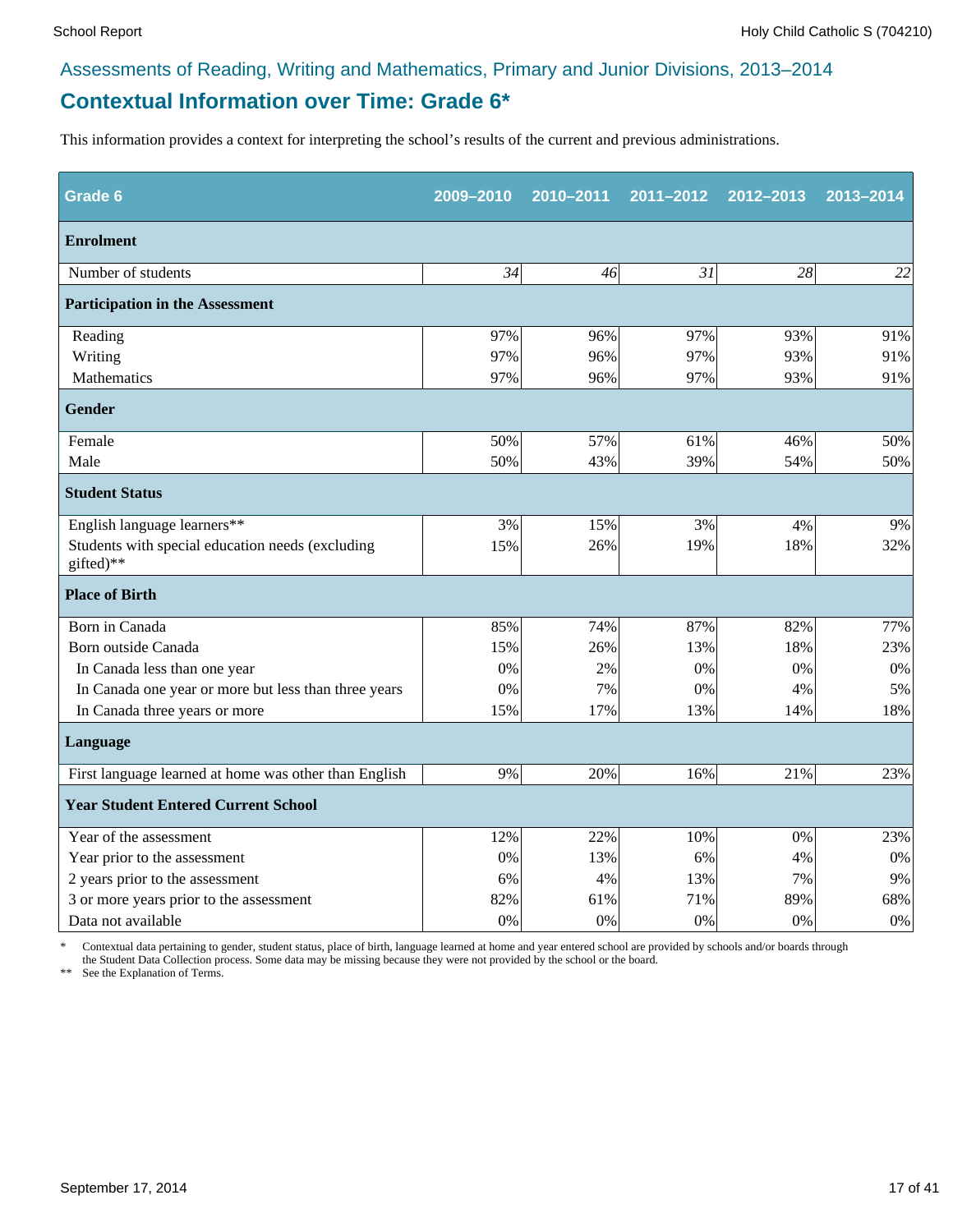## Results over Time, 2010–2011 to 2013–2014®

# **Grade 6: Reading**

| <b>Grade 6 Reading: School*</b>                                  |             |           |           |           |  |  |  |  |  |
|------------------------------------------------------------------|-------------|-----------|-----------|-----------|--|--|--|--|--|
| Year                                                             | $'10 - '11$ | $11 - 12$ | $12 - 13$ | $13 - 14$ |  |  |  |  |  |
| Number of<br><b>Students</b>                                     | 46          | 31        | 28        | 22        |  |  |  |  |  |
| Level 4                                                          | 13%         | 13%       | 4%        | 5%        |  |  |  |  |  |
| Level 3                                                          | 48%         | 71%       | 71%       | 55%       |  |  |  |  |  |
| Level 2                                                          | 17%         | 10%       | 18%       | 32%       |  |  |  |  |  |
| Level 1                                                          | 17%         | 3%        | 0%        | 0%        |  |  |  |  |  |
| $NE1**$                                                          | 0%          | 0%        | 0%        | 0%        |  |  |  |  |  |
| Participating<br><b>Students</b>                                 | 96%         | 97%       | 93%       | 91%       |  |  |  |  |  |
| No Data                                                          | 0%          | 3%        | 0%        | 0%        |  |  |  |  |  |
| <b>Exempt</b>                                                    | 4%          | 0%        | 7%        | 9%        |  |  |  |  |  |
| <b>At or Above</b><br><b>Provincial</b><br>Standard <sup>†</sup> | 61%         | 84%       | 75%       | 59%       |  |  |  |  |  |



#### **Grade 6 Reading: Province\***

| Year                                                             | $'10 - '11$ | $11 - 12$ | $12 - 13$ | $'13 - '14$ |
|------------------------------------------------------------------|-------------|-----------|-----------|-------------|
| Number of<br><b>Students</b>                                     | 132 283     | 129 420   | 131 514   | 127 261     |
| Level 4                                                          | 11%         | 13%       | 13%       | 12%         |
| Level 3                                                          | 63%         | 62%       | 64%       | 67%         |
| Level 2                                                          | 19%         | 19%       | 18%       | 16%         |
| Level 1                                                          | 4%          | 3%        | 2%        | 2%          |
| $NE1**$                                                          | $<$ 1%      | ${<}1\%$  | ${<}1\%$  | ${<}1\%$    |
| Participating<br><b>Students</b>                                 | 97%         | 97%       | 98%       | 98%         |
| No Data                                                          | 1%          | 1%        | $<$ 1%    | $<$ 1%      |
| <b>Exempt</b>                                                    | 2%          | 2%        | 2%        | 2%          |
| <b>At or Above</b><br><b>Provincial</b><br>Standard <sup>†</sup> | 74%         | 75%       | 77%       | 79%         |







Refer to the EQAO Web site (www.eqao.com) for data from previous years.

\* Because percentages in tables and graphs are rounded, and because graphs do not show all reporting categories, percentages may not add to 100.

 **\*\*** See the Explanation of Terms.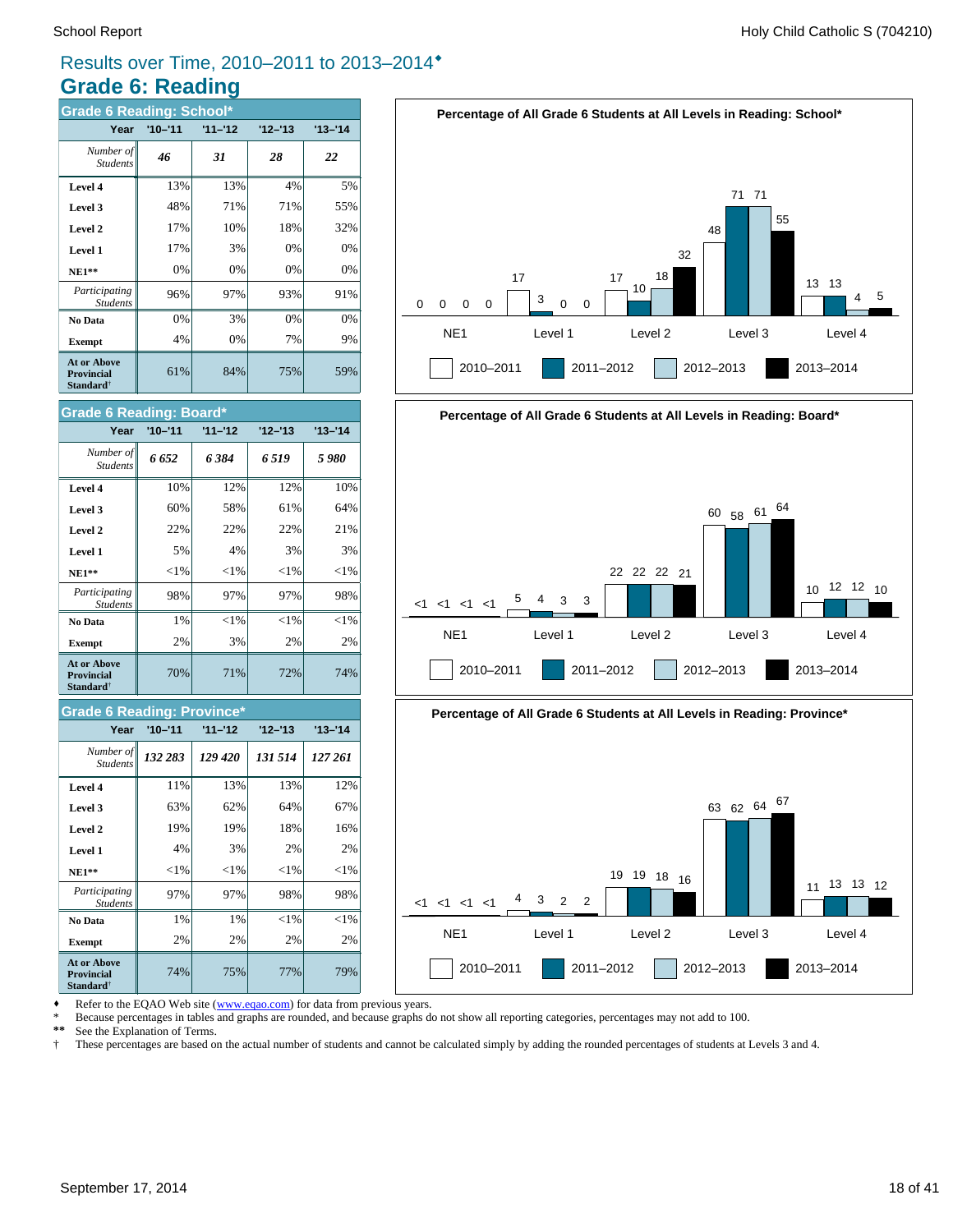$Participating$ 

**At or Above Provincial Standard**†

 $Participating$ 

**At or Above Provincial Standard**†

*StudentsX*

*Students*

**Grade 6 Writing: Province\***

Students

*Students*

**Grade 6 Writing: Board\***

#### Results over Time, 2010–2011 to 2013–2014®

# **Grade 6: Writing**

| <b>Grade 6 Writing: School*</b>                                  |             |           |           |           |  |  |  |  |  |
|------------------------------------------------------------------|-------------|-----------|-----------|-----------|--|--|--|--|--|
| Year                                                             | $'10 - '11$ | $11 - 12$ | $12 - 13$ | $13 - 14$ |  |  |  |  |  |
| Number of<br><b>Students</b>                                     | 46          | 31        | 28        | 22        |  |  |  |  |  |
| Level 4                                                          | 4%          | 13%       | 11%       | 5%        |  |  |  |  |  |
| Level 3                                                          | 52%         | 61%       | 68%       | 68%       |  |  |  |  |  |
| Level 2                                                          | 39%         | 19%       | 14%       | 18%       |  |  |  |  |  |
| Level 1                                                          | 0%          | 3%        | 0%        | 0%        |  |  |  |  |  |
| $NE1**$                                                          | 0%          | 0%        | 0%        | 0%        |  |  |  |  |  |
| Participating<br><b>Students</b>                                 | 96%         | 97%       | 93%       | 91%       |  |  |  |  |  |
| No Data                                                          | 0%          | 3%        | 0%        | 0%        |  |  |  |  |  |
| <b>Exempt</b>                                                    | 4%          | 0%        | 7%        | 9%        |  |  |  |  |  |
| <b>At or Above</b><br><b>Provincial</b><br>Standard <sup>†</sup> | 57%         | 74%       | 79%       | 73%       |  |  |  |  |  |







Refer to the EQAO Web site (www.eqao.com) for data from previous years.

**Exempt** 2% 2% 2% 2% 2% **No Data**  $\begin{array}{|c|c|c|c|} \hline \textbf{1}\% & \textbf{1}\% & \textbf{1}\% & \textbf{1}\% \hline \end{array}$ 

**NE1\*\***  $\vert \cdot \vert < 1\% \vert \cdot \vert < 1\% \vert \cdot \vert < 1\% \vert \cdot \vert < 1\%$ **Level 1**  $\vert$  <1%  $\vert$  <1%  $\vert$  1% 1% 1% **Level 2**  $\begin{array}{|c|c|c|c|c|} \hline \end{array}$  24% 23% 20% 20% 18% **Level 3**  $\begin{vmatrix} 63\% & 63\% \end{vmatrix}$  63% 64% 66% **Level 4** 10% 12% 12% 13% 12%

73% 74% 76% 78%

97% 97% 98% 98%

75% 76% 78% 81%

98% 97% 97% 98%

**Exempt** 2% 2% 2% 2% 2% **No Data**  $\begin{array}{|c|c|c|c|c|} \hline \textbf{N} & 1\% & & & & \textbf{1}\% \hline \end{array}$   $\begin{array}{|c|c|c|c|c|} \hline \textbf{N} & 1\% & & & \textbf{1}\% \hline \end{array}$ 

*132 266 129 420 131 504 127 207 Number of*

**Year '10–'11 '11–'12 '12–'13 '13–'14**

**NE1\*\***  $\vert \cdot \vert < 1\% \vert \cdot \vert < 1\% \vert \cdot \vert < 1\% \vert \cdot \vert < 1\%$ **Level 1**  $\left| \begin{array}{c} | & | & | \leq 1\% & | & 1\% \end{array} \right|$  1% 1% **Level 2** 22% 21% 18% 16% **Level 3**  $\begin{vmatrix} 64\% & 63\% \end{vmatrix}$  65% 68% **Level 4** 11% 13% 13% 14% 13% *6 652 6 384 6 519 5 980 Number of*

**Year '10–'11 '11–'12 '12–'13 '13–'14**

\* Because percentages in tables and graphs are rounded, and because graphs do not show all reporting categories, percentages may not add to 100.

 **\*\*** See the Explanation of Terms.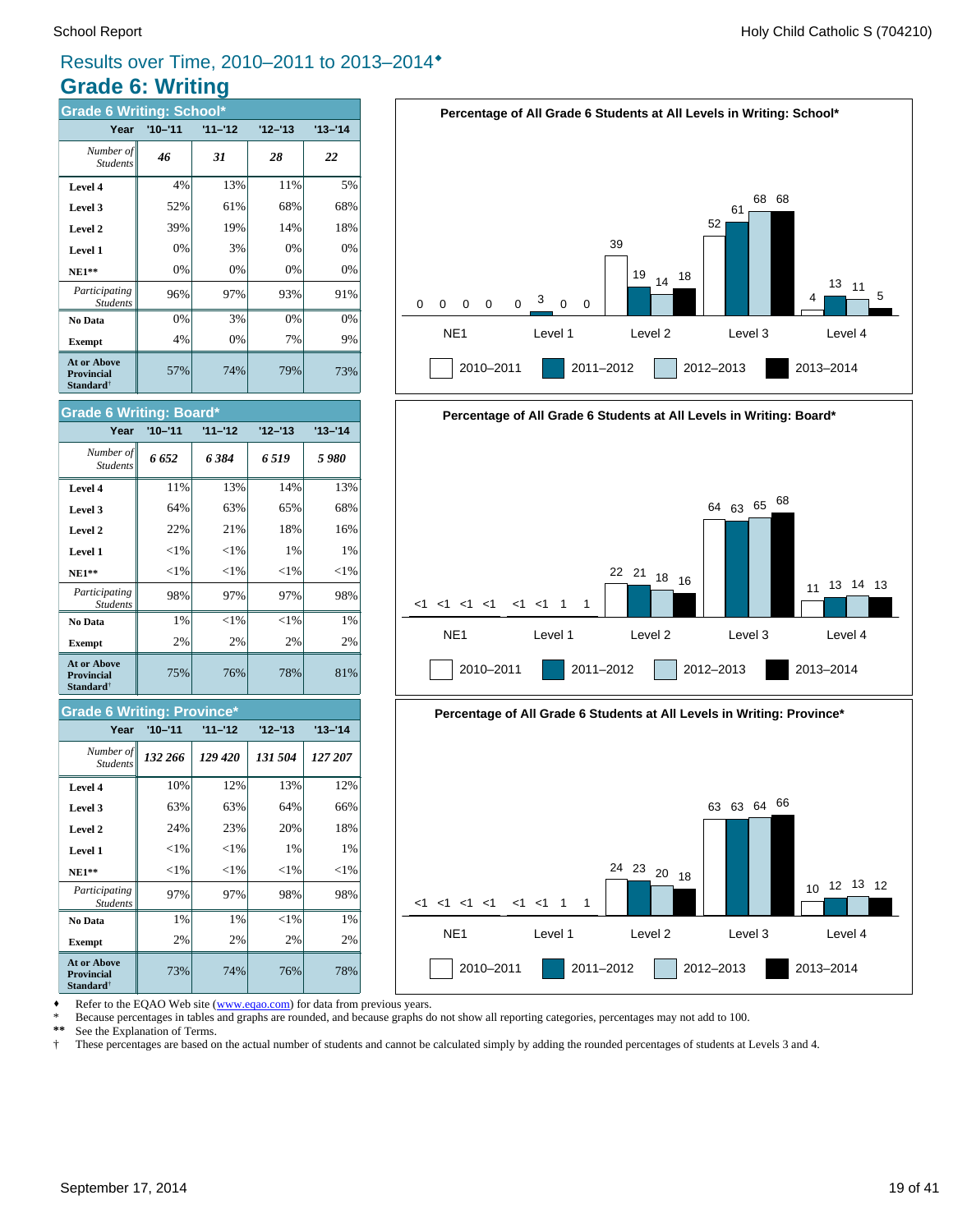$Participating$ 

**At or Above Provincial Standard**†

 $Participating$ 

**At or Above Provincial Standard**†

Studen

*Students*

Students

*Students*

**Grade 6 Mathematics: Board\***

#### Results over Time, 2010–2011 to 2013–2014®

# **Grade 6: Mathematics**

| <b>Grade 6 Mathematics: School*</b>                              |             |           |         |           |  |  |  |  |  |
|------------------------------------------------------------------|-------------|-----------|---------|-----------|--|--|--|--|--|
| Year                                                             | $'10 - '11$ | $11 - 12$ | '12–'13 | $13 - 14$ |  |  |  |  |  |
| Number of<br><b>Students</b>                                     | 46          | 31        | 28      | 22        |  |  |  |  |  |
| Level 4                                                          | 22%         | 10%       | 0%      | 27%       |  |  |  |  |  |
| Level 3                                                          | 28%         | 39%       | 21%     | 18%       |  |  |  |  |  |
| Level 2                                                          | 22%         | 23%       | 54%     | 27%       |  |  |  |  |  |
| Level 1                                                          | 24%         | 26%       | 18%     | 18%       |  |  |  |  |  |
| $NE1**$                                                          | 0%          | 0%        | 0%      | 0%        |  |  |  |  |  |
| Participating<br><b>Students</b>                                 | 96%         | 97%       | 93%     | 91%       |  |  |  |  |  |
| No Data                                                          | 0%          | 3%        | 0%      | 0%        |  |  |  |  |  |
| <b>Exempt</b>                                                    | 4%          | 0%        | 7%      | 9%        |  |  |  |  |  |
| <b>At or Above</b><br><b>Provincial</b><br>Standard <sup>†</sup> | 50%         | 48%       | 21%     | 45%       |  |  |  |  |  |



**Percentage of All Grade 6 Students at All Levels in Mathematics: School\***







Refer to the EQAO Web site (www.eqao.com) for data from previous years.

**Exempt**  $\begin{vmatrix} 2\% & 2\% \end{vmatrix}$  2% 2% 2% **No Data**  $\begin{vmatrix} 1\% & 1\% \\ 1\% & 1\% \end{vmatrix}$  1% 1%

**NE1\*\***  $\vert \qquad \langle 1\% \vert \qquad \langle 1\% \vert \qquad \langle 1\% \vert \qquad \langle 1\% \vert \qquad \langle 1\% \vert \qquad \langle 1\% \vert \qquad \langle 1\% \vert \qquad \langle 1\% \vert \qquad \langle 1\% \vert \qquad \langle 1\% \vert \qquad \langle 1\% \vert \qquad \langle 1\% \vert \qquad \langle 1\% \vert \qquad \langle 1\% \vert \qquad \langle 1\% \vert \qquad \langle 1\% \vert \qquad \langle 1\% \vert \qquad \langle 1\% \vert \qquad \langle 1\% \vert \q$ **Level 1**  $\begin{array}{|c|c|c|c|c|} \hline \end{array}$  10% 11% 13% **Level 2**  $\begin{vmatrix} 2.9\% & 29\% \end{vmatrix}$  29% 30% 30% **Level 3**  $\begin{vmatrix} 46\% & 45\% \\ 45\% & 43\% \end{vmatrix}$  42% **Level 4** 12% 13% 13% 13% 13%

58% 58% 57% 54%

97% 97% 97% 98%

57% 58% 55% 53%

98% 97% 97% 98%

**Exempt**  $\begin{vmatrix} 2\% & 3\% \end{vmatrix}$  2% 2% 2% **No Data**  $\begin{vmatrix} 1\% & 1\% \end{vmatrix}$  1% 1% 1%

**Grade 6 Mathematics: Province\***

*132 223 129 368 131 543 127 286 Number of*

**Year '10–'11 '11–'12 '12–'13 '13–'14**

**NE1\*\***  $\vert \qquad \langle 1\% \vert \qquad \langle 1\% \vert \qquad \langle 1\% \vert \qquad \langle 1\% \vert \qquad \langle 1\% \vert \qquad \langle 1\% \vert \qquad \langle 1\% \vert \qquad \langle 1\% \vert \qquad \langle 1\% \vert \qquad \langle 1\% \vert \qquad \langle 1\% \vert \qquad \langle 1\% \vert \qquad \langle 1\% \vert \qquad \langle 1\% \vert \qquad \langle 1\% \vert \qquad \langle 1\% \vert \qquad \langle 1\% \vert \qquad \langle 1\% \vert \qquad \langle 1\% \vert \q$ **Level 1**  $\begin{array}{ccc} 11\% & 10\% \\ 10\% & 12\% \end{array}$  13% **Level 2**  $\begin{array}{|c|c|c|c|c|c|} \hline \end{array}$  29% 29% 29% 30% 31% **Level 3**  $\begin{vmatrix} 44\% & 44\% \end{vmatrix}$  42% 42% 42% **Level 4**  $\vert$  14% 14% 13% 12%

*6 648 6 371 6 521 5 986 Number of*

**Year '10–'11 '11–'12 '12–'13 '13–'14**

\* Because percentages in tables and graphs are rounded, and because graphs do not show all reporting categories, percentages may not add to 100.

 **\*\*** See the Explanation of Terms.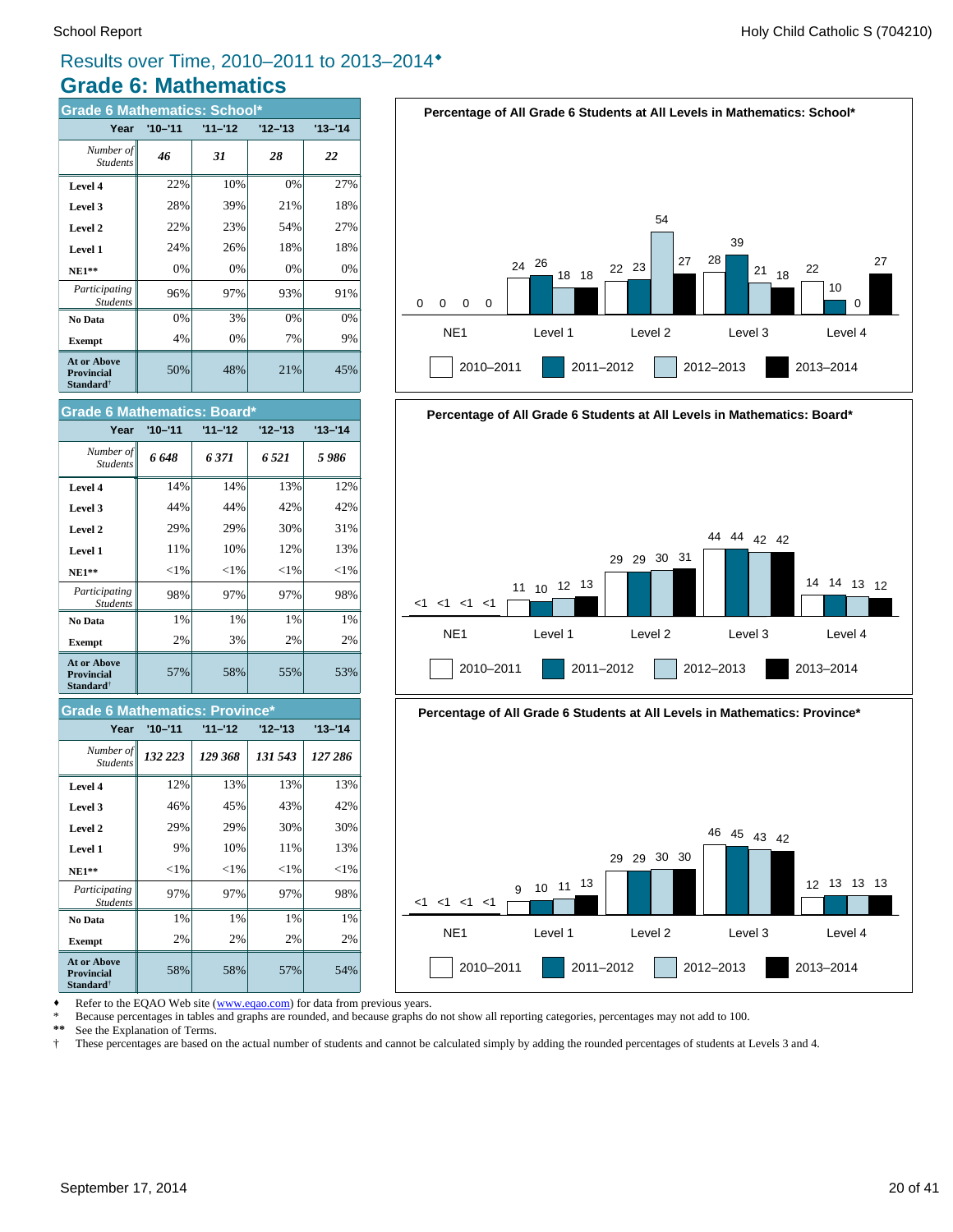

|        | 2009-2010     |             | 2010-2011     |      | 2011-2012     |             | 2012-2013     |             | 2013-2014     |             |
|--------|---------------|-------------|---------------|------|---------------|-------------|---------------|-------------|---------------|-------------|
|        | <b>Female</b> | <b>Male</b> | <b>Female</b> | Male | <b>Female</b> | <b>Male</b> | <b>Female</b> | <b>Male</b> | <b>Female</b> | <b>Male</b> |
| School | 15            | 18          | 11            | 16   | 12            | 21          | 20            | 18          | 19            | 20          |

\* Includes only students for whom gender data were available.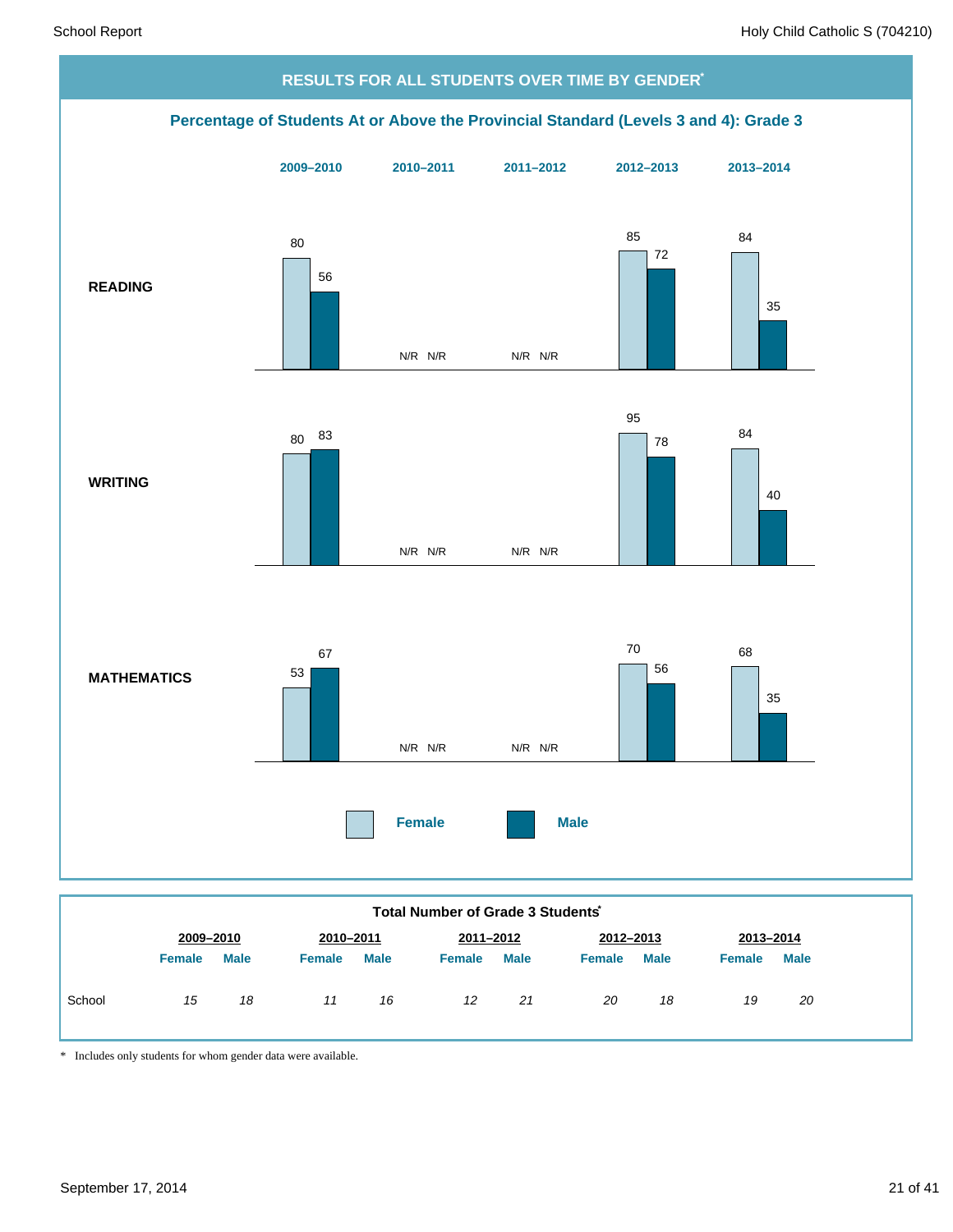

| Total Number of Grade 6 Students |               |             |               |             |               |             |               |             |               |             |
|----------------------------------|---------------|-------------|---------------|-------------|---------------|-------------|---------------|-------------|---------------|-------------|
|                                  | 2009-2010     |             | 2010-2011     |             | 2011-2012     |             | 2012-2013     |             | 2013-2014     |             |
|                                  | <b>Female</b> | <b>Male</b> | <b>Female</b> | <b>Male</b> | <b>Female</b> | <b>Male</b> | <b>Female</b> | <b>Male</b> | <b>Female</b> | <b>Male</b> |
| School                           | 17            | 17          | 26            | 20          | 19            | 12          | 13            | 15          | 11            | 11          |

\* Includes only students for whom gender data were available.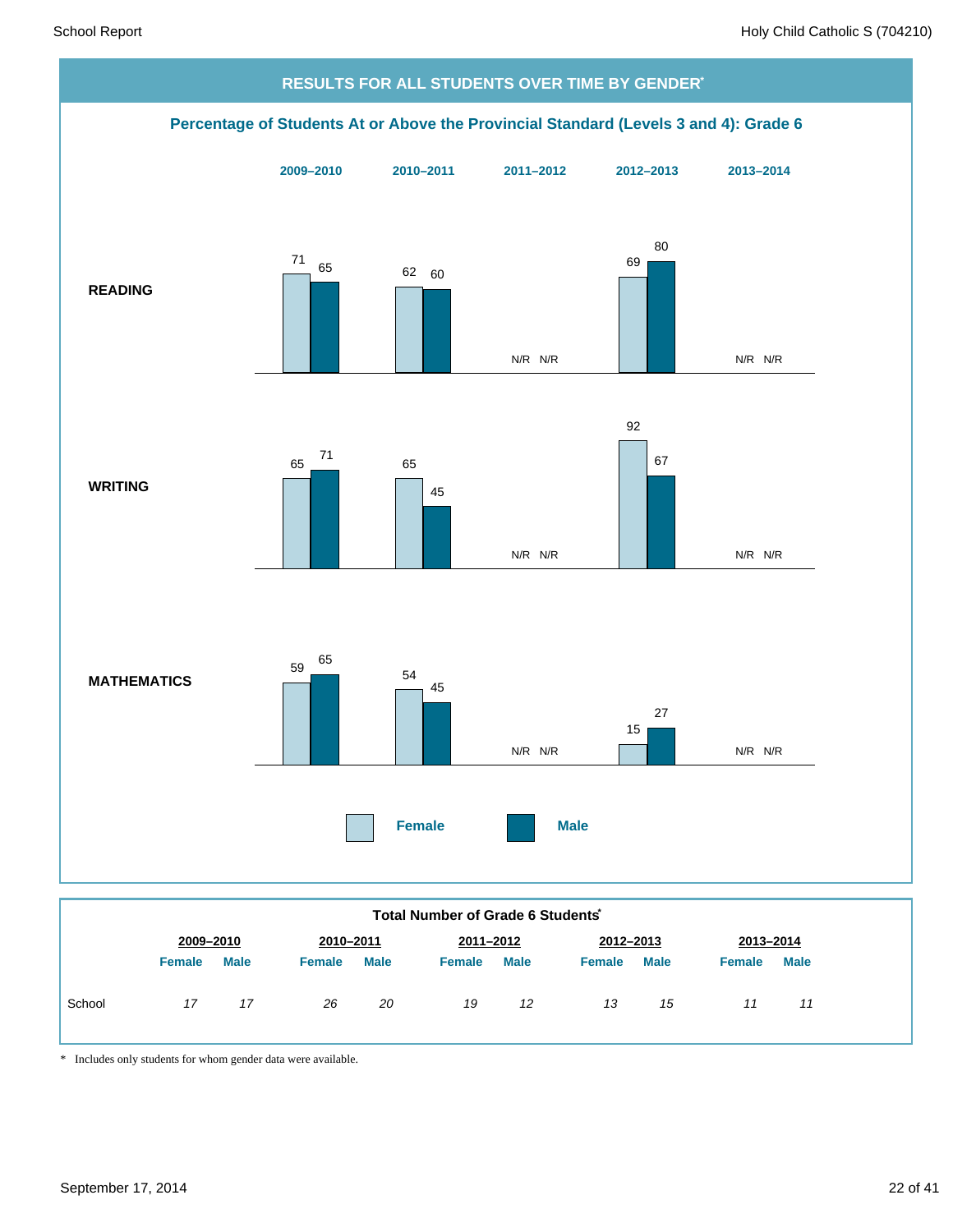|                                                                                                                              | STUDENT QUESTIONNAIRE RESULTS FOR SCHOOL: GRADE 3 (# = 35) |                                                          |
|------------------------------------------------------------------------------------------------------------------------------|------------------------------------------------------------|----------------------------------------------------------|
| Never                                                                                                                        | <b>Sometimes</b><br>Most of the time                       |                                                          |
| STUDENT ENGAGEMENT<br>About reading:                                                                                         | Percentage of Students*                                    | Number of students<br>who answered<br>"most of the time" |
| I like to read.                                                                                                              | 69<br>29                                                   | 10                                                       |
| I am a good reader.                                                                                                          | 34<br>63                                                   | 22                                                       |
| I am able to understand difficult reading passages.                                                                          | 11<br>54<br>29                                             | 10                                                       |
| I do my best when I do reading activities in class.                                                                          | 40<br>11<br>49                                             | 17                                                       |
| STUDENT ENGAGEMENT<br>About writing:                                                                                         |                                                            |                                                          |
| I like to write.                                                                                                             | 49<br>34<br>14                                             | 12                                                       |
| I am a good writer.                                                                                                          | 49<br>40                                                   | 14                                                       |
| I am able to communicate my ideas in writing.                                                                                | 51<br>37<br>9                                              | 13                                                       |
| I do my best when I do writing activities in class.                                                                          | 43<br>6<br>43                                              | 15                                                       |
| COGNITIVE STRATEGIES USED IN LANGUAGE                                                                                        |                                                            |                                                          |
| Before I start to read, I try to predict what the text will be about.                                                        | 49<br>20<br>23                                             | 7                                                        |
| I make sure I understand what I am reading.                                                                                  | 34<br>51                                                   | 18                                                       |
| I slow down my reading if it is difficult.                                                                                   | 31<br>23<br>43                                             | 15                                                       |
| When I come to a word I do not understand, I look for clues (e.g.,<br>punctuation, word parts, other words in the sentence). | 54<br>20<br>26                                             | 9                                                        |
| When I am finished reading, I think about what I have read.                                                                  | 51<br>40<br>9                                              | 14                                                       |
| I organize my ideas before I start to write.                                                                                 | 40<br>20<br>29                                             | 10                                                       |
| I edit my writing to make it better.                                                                                         | 37<br>11<br>46                                             | 16                                                       |
| I check my writing for spelling and grammar.                                                                                 | 46<br>9<br>34                                              | 12                                                       |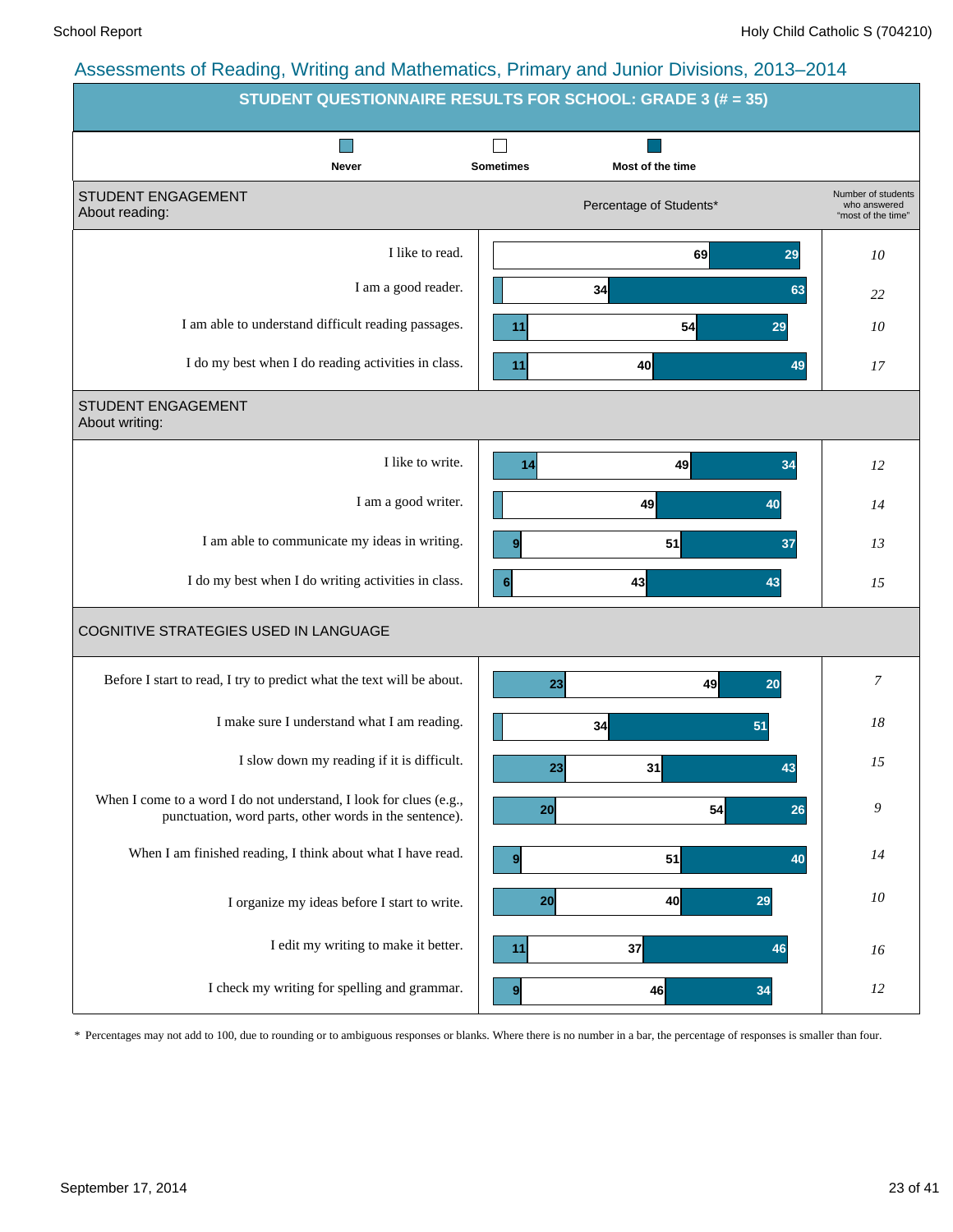|                                                                                                                             | STUDENT QUESTIONNAIRE RESULTS FOR SCHOOL: GRADE 3 (# = 35) |                                                          |
|-----------------------------------------------------------------------------------------------------------------------------|------------------------------------------------------------|----------------------------------------------------------|
| <b>Never</b>                                                                                                                | <b>Sometimes</b><br>Most of the time                       |                                                          |
| INSTRUCTIONAL TOOLS USED IN READING AND WRITING<br>How often do you use the following when you read and write<br>at school? | Percentage of Students*                                    | Number of students who<br>answered<br>"most of the time" |
| A computer for reading activities                                                                                           | 71<br>11<br>14                                             | 5                                                        |
| A computer for writing activities                                                                                           | 63                                                         | 34<br>$\mathcal{I}$                                      |
| Reading and writing tools (e.g., a dictionary, thesaurus, word<br>wall, editing checklist)                                  | 34                                                         | 22<br>63                                                 |
| STUDENT ENGAGEMENT<br>About mathematics:                                                                                    |                                                            |                                                          |
| I like mathematics.                                                                                                         | 34<br>11                                                   | 54<br>19                                                 |
| I am good at mathematics.                                                                                                   | 46                                                         | 17<br>49                                                 |
| I am able to answer difficult mathematics questions.                                                                        | 51<br>14                                                   | 12<br>34                                                 |
| I do my best when I do mathematics activities in class.                                                                     | 31<br>66                                                   | 23                                                       |
| <b>COGNITIVE STRATEGIES USED IN MATHEMATICS</b><br>When I am working on a mathematics problem,                              |                                                            |                                                          |
| I read over the mathematics problem first to make sure I<br>know what I am supposed to do.                                  | 51<br>9 <sup>1</sup>                                       | 14<br>40                                                 |
| I think about the steps I will use to solve the problem.                                                                    | 57<br>9                                                    | 34<br>12                                                 |
| I ask for help if I don't understand the problem.                                                                           | 34                                                         | 22<br>63                                                 |
| I check my work for mistakes.                                                                                               | 37<br>14<br>46                                             | 16                                                       |
| I check my answer to see if it makes sense.                                                                                 | 51<br>11                                                   | 13<br>37                                                 |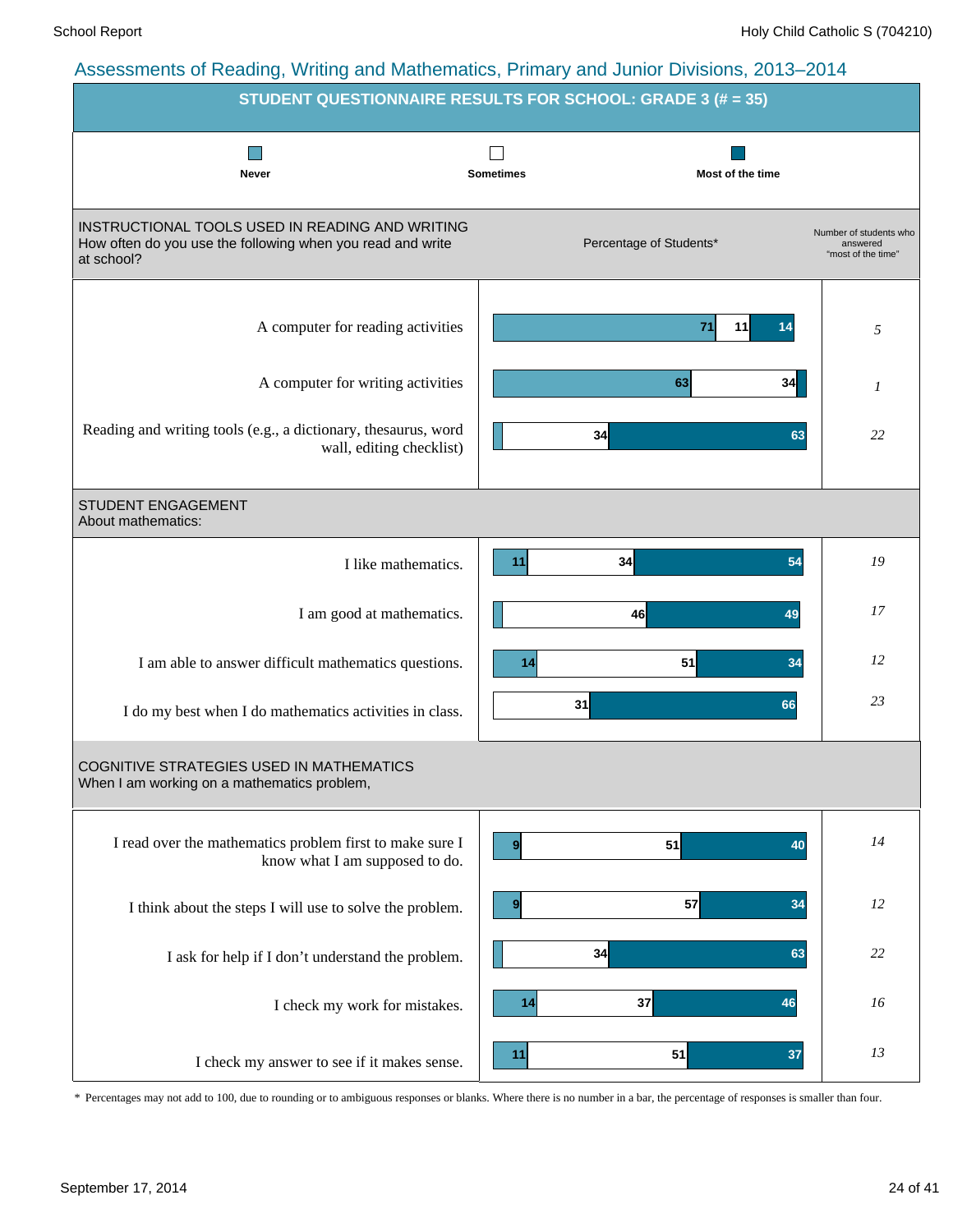| <b>STUDENT QUESTIONNAIRE RESULTS FOR SCHOOL: GRADE 3 (# = 35)</b>                                                         |                  |                         |                                                          |  |  |  |  |  |  |
|---------------------------------------------------------------------------------------------------------------------------|------------------|-------------------------|----------------------------------------------------------|--|--|--|--|--|--|
|                                                                                                                           |                  |                         |                                                          |  |  |  |  |  |  |
| <b>Never</b>                                                                                                              | <b>Sometimes</b> | Most of the time        |                                                          |  |  |  |  |  |  |
| INSTRUCTIONAL TOOLS USED IN MATHEMATICS<br>How often do you use the following during mathematics<br>activities at school? |                  | Percentage of Students* | Number of students<br>who answered<br>"most of the time" |  |  |  |  |  |  |
| Manipulatives (e.g., base ten blocks, tiles)                                                                              | 6                | 49<br>40                | 14                                                       |  |  |  |  |  |  |
| A calculator                                                                                                              | 14               | 57<br>26                | 9                                                        |  |  |  |  |  |  |
| A computer to learn mathematics                                                                                           |                  | $14 \quad 6$<br>71      | $\overline{c}$                                           |  |  |  |  |  |  |
|                                                                                                                           |                  |                         |                                                          |  |  |  |  |  |  |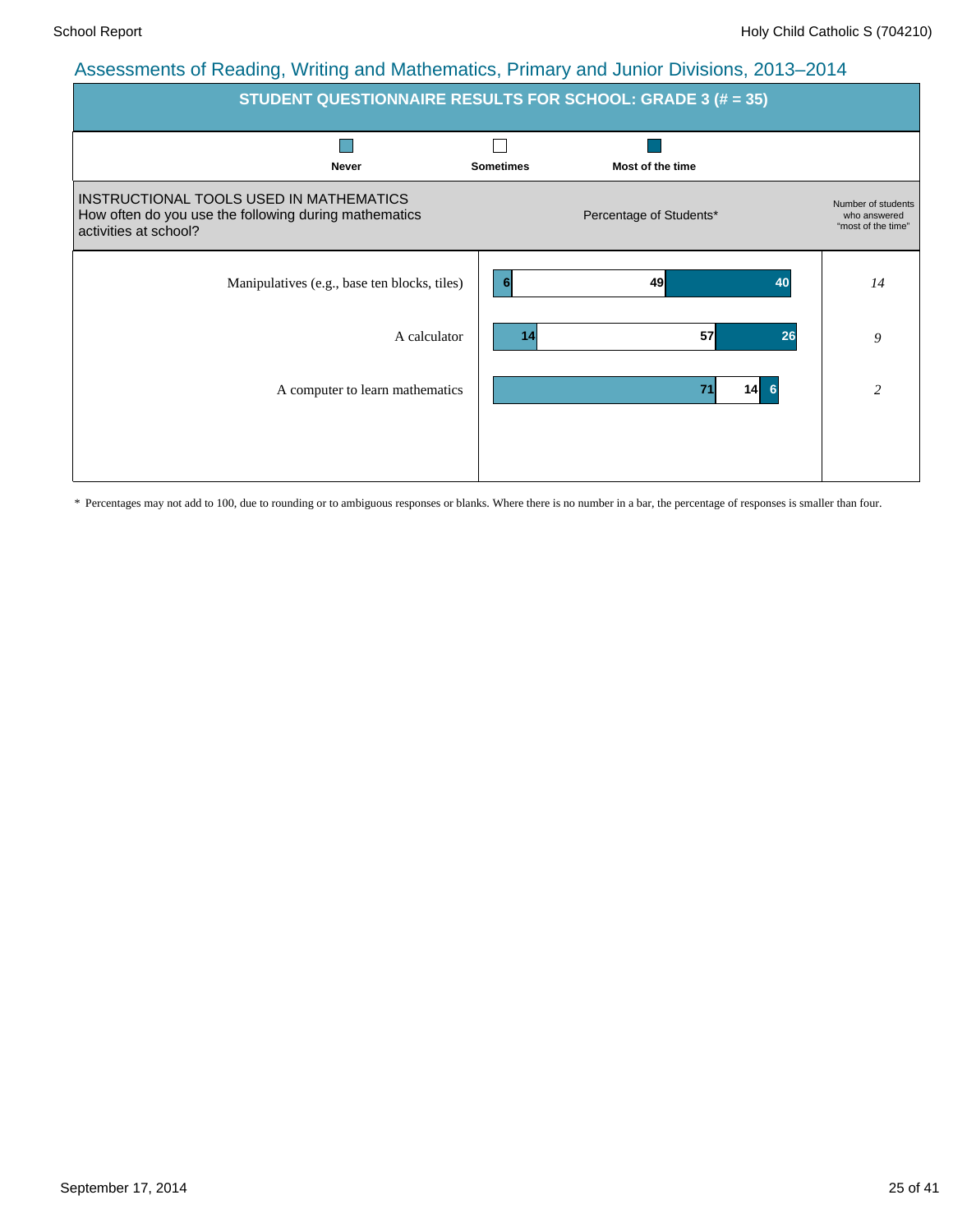|                                                                                                                           |                                      | STUDENT QUESTIONNAIRE RESULTS FOR SCHOOL: GRADE 3 (# = 35) |                           |                                                                          |
|---------------------------------------------------------------------------------------------------------------------------|--------------------------------------|------------------------------------------------------------|---------------------------|--------------------------------------------------------------------------|
| Never                                                                                                                     | 1 or 2 times a month                 | 1 to 3 times a week                                        | Every day or almost every |                                                                          |
|                                                                                                                           |                                      |                                                            | day                       |                                                                          |
| OUT-OF-SCHOOL ACTIVITIES<br>How often do you do the following when you are not at school?                                 |                                      |                                                            | Percentage of Students*   | Number of students<br>who answered<br>"every day or almost<br>every day" |
| I participate in art, music or drama activities.                                                                          |                                      | 40                                                         | 23<br>23<br>14            | 8                                                                        |
|                                                                                                                           | I participate in after-school clubs. |                                                            | 60<br>14<br>9<br>14       | 5                                                                        |
| I participate in sports or other physical activities.                                                                     |                                      | 46                                                         | 26<br>14<br>11            | 9                                                                        |
| PARENTAL ENGAGEMENT<br>How often do you and a parent, a guardian or another adult<br>who lives with you do the following? |                                      |                                                            |                           |                                                                          |
| We talk about the activities I do in school.                                                                              |                                      | $26$ 6<br>17                                               | 46                        | 16                                                                       |
| We talk about the reading and writing work I do in school.                                                                |                                      | 11<br>17                                                   | 29<br>34                  | 12                                                                       |
| We talk about the mathematics work I do in school.                                                                        |                                      | 20<br>11<br>14                                             | 46                        | 16                                                                       |
|                                                                                                                           | We read together.                    | 29<br>14                                                   | 23<br>31                  | II                                                                       |
|                                                                                                                           | We look at my school agenda.         | 14<br>91<br>11                                             | 63                        | 22                                                                       |
|                                                                                                                           | We use a computer together.          | 51                                                         | 14<br>20<br>9             | $\boldsymbol{7}$                                                         |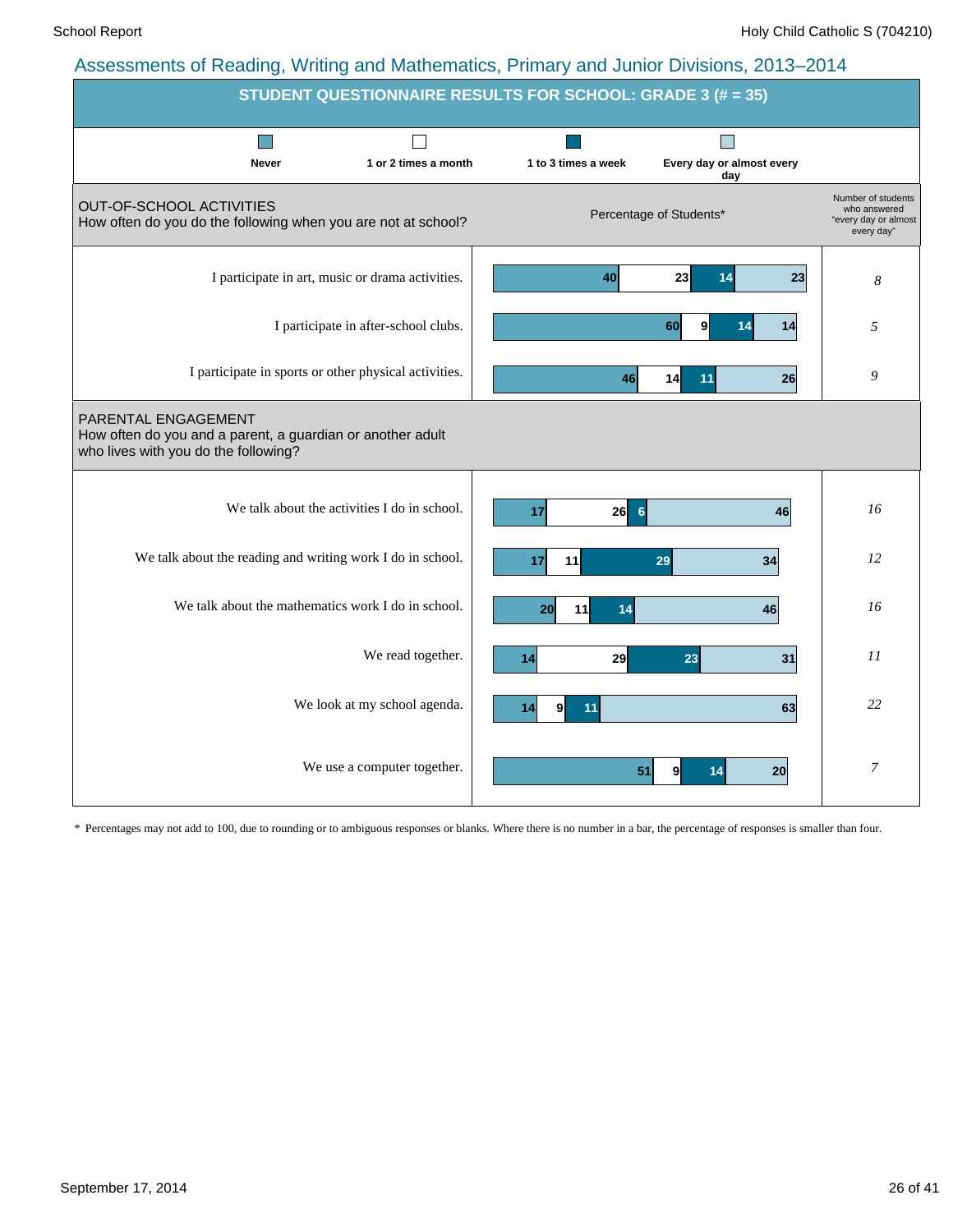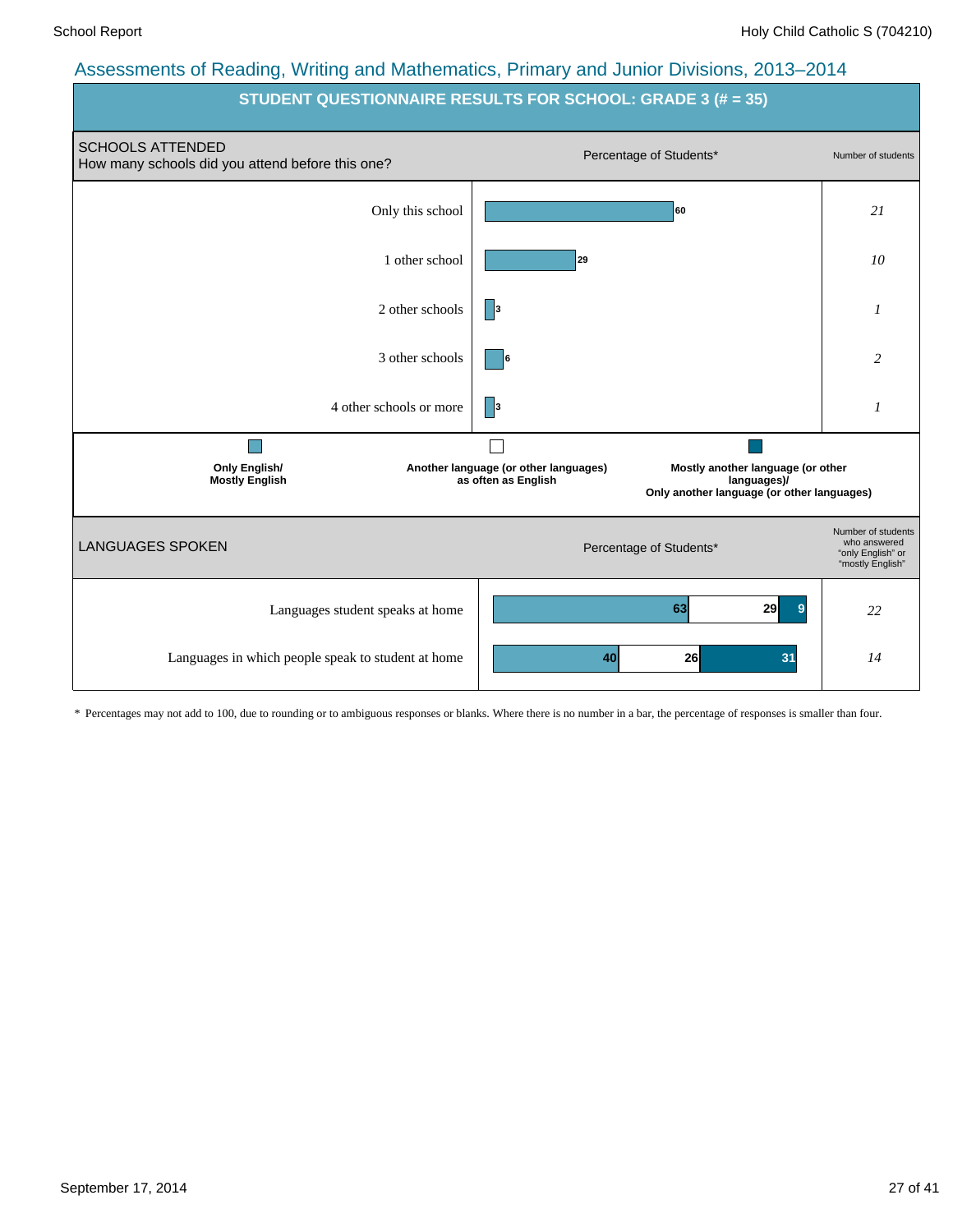| <b>GRADE 3: STUDENT QUESTIONNAIRE RESULTS</b>                                                                                  |                                                   | <b>School</b>                       |                             |                                      | <b>Board</b>                          |                                                     |                                                                     | <b>Province</b>                                    |                                   |
|--------------------------------------------------------------------------------------------------------------------------------|---------------------------------------------------|-------------------------------------|-----------------------------|--------------------------------------|---------------------------------------|-----------------------------------------------------|---------------------------------------------------------------------|----------------------------------------------------|-----------------------------------|
| FOR SCHOOL, BOARD AND PROVINCE (all<br>students, female, male)                                                                 | <b>Students</b><br>$= 35$<br>$\overline{a}$<br>#. | Female<br>(61)<br>$\mathbf{u}$<br>共 | $= 16$<br><b>Male*</b><br>共 | <b>All Students</b><br>$= 5823$<br>共 | 2873)<br>Female*<br>$\mathbf{u}$<br>巷 | <b>949</b><br>$\frac{2}{\pi}$<br><b>Male*</b><br>3k | $= 123 163$<br><b>Students</b><br>共                                 | ြ<br>$\ddot{\mathbf{z}}$<br>Female*<br>$= 60$<br>巷 | 944)<br>$= 62$<br><u>nai</u><br>进 |
| <b>STUDENT ENGAGEMENT</b><br>About reading:                                                                                    |                                                   |                                     |                             |                                      |                                       |                                                     | Percentage of students who answered "most of the time" <sup>†</sup> |                                                    |                                   |
| I like to read.                                                                                                                | 29%                                               | 42%                                 | 12%                         | 43%                                  | 49%                                   | 38%                                                 | 47%                                                                 | 54%                                                | 41%                               |
| I am a good reader.                                                                                                            | 63%                                               | 79%                                 | 44%                         | 62%                                  | 65%                                   | 59%                                                 | 64%                                                                 | 66%                                                | 62%                               |
| I am able to understand difficult reading passages.                                                                            | 29%                                               | 16%                                 | 44%                         | 29%                                  | 28%                                   | 30%                                                 | 29%                                                                 | 27%                                                | 30%                               |
| I do my best when I do reading activities in class.                                                                            | 49%                                               | 58%                                 | 38%                         | 69%                                  | 72%                                   | 66%                                                 | 73%                                                                 | 77%                                                | 69%                               |
| <b>STUDENT ENGAGEMENT</b><br>About writing:                                                                                    |                                                   |                                     |                             |                                      |                                       |                                                     | Percentage of students who answered "most of the time" <sup>†</sup> |                                                    |                                   |
| I like to write.                                                                                                               | 34%                                               | 32%                                 | 38%                         | 50%                                  | 56%                                   | 45%                                                 | 51%                                                                 | 59%                                                | 43%                               |
| I am a good writer.                                                                                                            | 40%                                               | 37%                                 | 44%                         | 45%                                  | 51%                                   | 39%                                                 | 49%                                                                 | 56%                                                | 43%                               |
| I am able to communicate my ideas in writing.                                                                                  | 37%                                               | 42%                                 | 31%                         | 40%                                  | 41%                                   | 39%                                                 | 42%                                                                 | 44%                                                | 41%                               |
| I do my best when I do writing activities in class.                                                                            | 43%                                               | 47%                                 | 38%                         | 68%                                  | 72%                                   | 64%                                                 | 71%                                                                 | 76%                                                | 66%                               |
| COGNITIVE STRATEGIES USED IN LANGUAGE                                                                                          |                                                   |                                     |                             |                                      |                                       |                                                     | Percentage of students who answered "most of the time" <sup>†</sup> |                                                    |                                   |
| Before I start to read, I try to predict what the text will be<br>about.                                                       | 20%                                               | 21%                                 | 19%                         | 23%                                  | 23%                                   | 24%                                                 | 20%                                                                 | 20%                                                | 20%                               |
| I make sure I understand what I am reading.                                                                                    | 51%                                               | 68%                                 | 31%                         | 64%                                  | 68%                                   | 60%                                                 | 65%                                                                 | 68%                                                | 62%                               |
| I slow down my reading if it is difficult.                                                                                     | 43%                                               | 47%                                 | 38%                         | 49%                                  | 54%                                   | 45%                                                 | 51%                                                                 | 55%                                                | 47%                               |
| When I come to a word I do not understand, I look for<br>clues (e.g., punctuation, word parts, other words in the<br>sentence. | 26%                                               | 21%                                 | 31%                         | 34%                                  | 37%                                   | 32%                                                 | 36%                                                                 | 39%                                                | 33%                               |
| When I am finished reading, I think about what I have<br>read.                                                                 | 40%                                               | 47%                                 | 31%                         | 39%                                  | 40%                                   | 38%                                                 | 38%                                                                 | 40%                                                | 36%                               |
| I organize my ideas before I start to write.                                                                                   | 29%                                               | 42%                                 | 12%                         | 41%                                  | 45%                                   | 37%                                                 | 40%                                                                 | 43%                                                | 37%                               |
| I edit my writing to make it better.                                                                                           | 46%                                               | 53%                                 | 38%                         | 43%                                  | 48%                                   | 38%                                                 | 44%                                                                 | 48%                                                | 40%                               |
| I check my writing for spelling and grammar.                                                                                   | 34%                                               | 53%                                 | 12%                         | 45%                                  | 49%                                   | 42%                                                 | 45%                                                                 | 49%                                                | 41%                               |
| INSTRUCTIONAL TOOLS USED IN READING AND<br><b>WRITING</b>                                                                      |                                                   |                                     |                             |                                      |                                       |                                                     | Percentage of students who answered "most of the time" <sup>†</sup> |                                                    |                                   |
| A computer for reading activities                                                                                              | 14%                                               | 11%                                 | 19%                         | 11%                                  | 11%                                   | 12%                                                 | 14%                                                                 | 13%                                                | 16%                               |
| A computer for writing activities                                                                                              | 3%                                                | 5%                                  | 0%                          | 14%                                  | 13%                                   | 15%                                                 | 19%                                                                 | 18%                                                | 20%                               |
| Reading and writing tools (e.g., a dictionary, thesaurus,<br>word wall, editing checklist)                                     | 63%                                               | 89%                                 | 31%                         | 42%                                  | 47%                                   | 37%                                                 | 39%                                                                 | 44%                                                | 34%                               |

\* Only includes students for whom gender data were available.

† Other response options were "never" and "sometimes."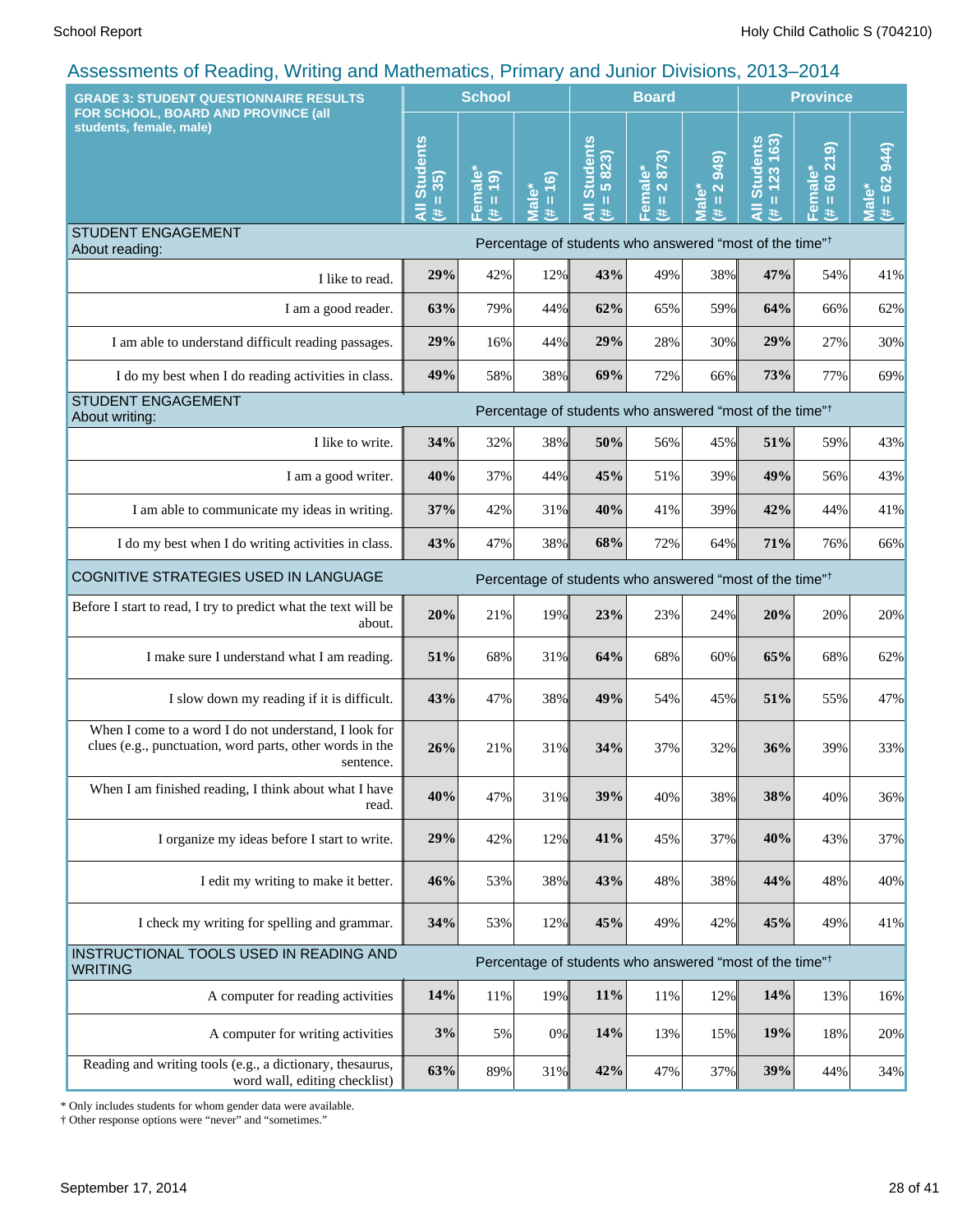| <b>GRADE 3: STUDENT QUESTIONNAIRE RESULTS</b>                                                                                                                                   |                                     | <b>School</b>                                   |                                  |                                                                     | <b>Board</b>           |                                                                         |                                                            | <b>Province</b>                 |                                  |
|---------------------------------------------------------------------------------------------------------------------------------------------------------------------------------|-------------------------------------|-------------------------------------------------|----------------------------------|---------------------------------------------------------------------|------------------------|-------------------------------------------------------------------------|------------------------------------------------------------|---------------------------------|----------------------------------|
| FOR SCHOOL, BOARD AND PROVINCE (all<br>students, female, male)                                                                                                                  | <b>Students</b><br>$(44 = 35)$<br>Ę | Female*<br>$\overline{19}$<br>$\mathbf{u}$<br>美 | $= 16$<br>Male <sup>*</sup><br>共 | All Students<br>5823)<br>$\rm{II}$<br>进                             | Female*<br>(# = 2 873) | 949)<br>$\overline{\mathbf{N}}$<br>Male*<br>$\, \, \mathrm{II} \,$<br>茉 | <b>Students</b><br>163)<br>123<br>Ш<br>$\bar{a}$<br>$\ast$ | 60219<br>Female*<br>$\,$ H<br>巷 | $# = 62944$<br>Male <sup>®</sup> |
| <b>STUDENT ENGAGEMENT</b><br>About mathematics:                                                                                                                                 |                                     |                                                 |                                  | Percentage of students who answered "most of the time" <sup>†</sup> |                        |                                                                         |                                                            |                                 |                                  |
| I like mathematics.                                                                                                                                                             | 54%                                 | 58%                                             | 50%                              | 59%                                                                 | 55%                    | 63%                                                                     | 57%                                                        | 53%                             | 62%                              |
| I am good at mathematics.                                                                                                                                                       | 49%                                 | 53%                                             | 44%                              | 53%                                                                 | 46%                    | 60%                                                                     | 55%                                                        | 48%                             | 61%                              |
| I am able to answer difficult mathematics questions.                                                                                                                            | 34%                                 | 21%                                             | 50%                              | 34%                                                                 | 28%                    | 40%                                                                     | 37%                                                        | 30%                             | 44%                              |
| I do my best when I do mathematics activities in class.                                                                                                                         | 66%                                 | 68%                                             | 62%                              | 76%                                                                 | 77%                    | 75%                                                                     | 78%                                                        | 79%                             | 77%                              |
| <b>COGNITIVE STRATEGIES USED IN</b><br><b>MATHEMATICS</b><br>Percentage of students who answered "most of the time" <sup>†</sup><br>When I am working on a mathematics problem, |                                     |                                                 |                                  |                                                                     |                        |                                                                         |                                                            |                                 |                                  |
| I read over the mathematics problem first to make sure I<br>know what I am supposed to do.                                                                                      | 40%                                 | 53%                                             | 25%                              | 65%                                                                 | 69%                    | 61%                                                                     | 68%                                                        | 73%                             | 64%                              |
| I think about the steps I will use to solve the problem.                                                                                                                        | 34%                                 | 32%                                             | 38%                              | 41%                                                                 | 42%                    | 41%                                                                     | 44%                                                        | 45%                             | 43%                              |
| I ask for help if I don't understand the problem.                                                                                                                               | 63%                                 | 63%                                             | 62%                              | 49%                                                                 | 55%                    | 44%                                                                     | 53%                                                        | 58%                             | 48%                              |
| I check my work for mistakes.                                                                                                                                                   | 46%                                 | 42%                                             | 50%                              | 50%                                                                 | 52%                    | 47%                                                                     | 51%                                                        | 54%                             | 49%                              |
| I check my answers to see if it makes sense.                                                                                                                                    | 37%                                 | 37%                                             | 38%                              | 57%                                                                 | 60%                    | 55%                                                                     | 60%                                                        | 63%                             | 57%                              |
| <b>INSTRUCTIONAL TOOLS USED IN</b><br><b>MATHEMATICS</b>                                                                                                                        |                                     |                                                 |                                  | Percentage of students who answered "most of the time" <sup>†</sup> |                        |                                                                         |                                                            |                                 |                                  |
| Manipulatives (e.g., base ten blocks, tiles)                                                                                                                                    | 40%                                 | 53%                                             | 25%                              | 35%                                                                 | 39%                    | 32%                                                                     | 31%                                                        | 34%                             | 27%                              |
| A calculator                                                                                                                                                                    | 26%                                 | 16%                                             | 38%                              | 15%                                                                 | 14%                    | 15%                                                                     | 15%                                                        | 15%                             | 15%                              |
| A computer to learn mathematics                                                                                                                                                 | 6%                                  | 5%                                              | 6%                               | 15%                                                                 | 14%                    | 16%                                                                     | 20%                                                        | 20%                             | 20%                              |
| * Only includes students for whom gender data were available.<br>† Other response options were "never" and "sometimes."                                                         |                                     |                                                 |                                  |                                                                     |                        |                                                                         |                                                            |                                 |                                  |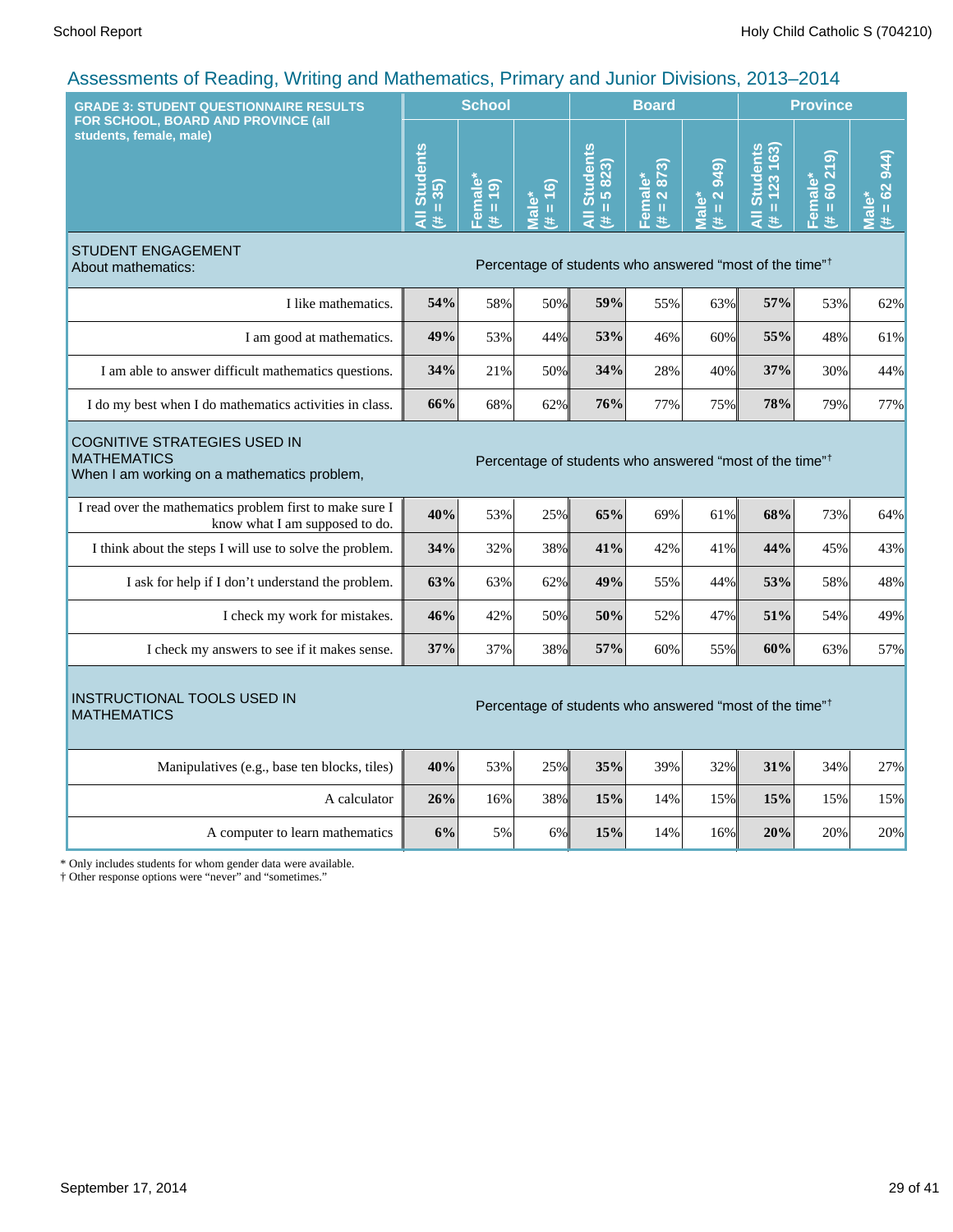| <b>GRADE 3: STUDENT QUESTIONNAIRE RESULTS</b><br>FOR SCHOOL, BOARD AND PROVINCE (all                                      | <b>School</b>                                    |                                                |                                          |                                                                                  | <b>Board</b>           |                                                         | <b>Province</b>                                  |                                                    |                                          |  |
|---------------------------------------------------------------------------------------------------------------------------|--------------------------------------------------|------------------------------------------------|------------------------------------------|----------------------------------------------------------------------------------|------------------------|---------------------------------------------------------|--------------------------------------------------|----------------------------------------------------|------------------------------------------|--|
| students, female, male)                                                                                                   | <b>Students</b><br>$= 35$<br>$\overline{a}$<br>共 | Female*<br>$\overline{9}$<br>$\mathbf{H}$<br>共 | $= 16$<br>Male <sup>*</sup><br>$\ddot{}$ | <b>Students</b><br>5823)<br>$\mathbf{H}$<br>$\bar{a}$<br>主                       | Female*<br>(# = 2 873) | <b>949</b><br>$\frac{2}{\pi}$<br>Male <sup>*</sup><br># | $= 123 163$<br><b>Students</b><br>$\bar{a}$<br>主 | ெ<br>$\overline{z}$<br>Female*<br>8<br>$\,$ H<br>共 | 944)<br>$= 62$<br>Male <sup>*</sup><br>进 |  |
| <b>OUT-OF-SCHOOL ACTIVITIES</b><br>How often do you do the following when you are not<br>at school?                       |                                                  |                                                |                                          | Percentage of students who answered "every day or almost every day" <sup>†</sup> |                        |                                                         |                                                  |                                                    |                                          |  |
| I participate in art, music or drama activities.                                                                          | 23%                                              | 26%                                            | 19%                                      | 22%                                                                              | 26%                    | 19%                                                     | 23%                                              | 28%                                                | 19%                                      |  |
| I participate in after-school clubs.                                                                                      | 14%                                              | 16%                                            | 12%                                      | 15%                                                                              | 15%                    | 15%                                                     | 13%                                              | 13%                                                | 12%                                      |  |
| I participate in sports or other physical activities.                                                                     | 26%                                              | 26%                                            | 25%                                      | 41%                                                                              | 34%                    | 47%                                                     | 43%                                              | 37%                                                | 48%                                      |  |
| PARENTAL ENGAGEMENT<br>How often do you and a parent, a guardian or<br>another adult who lives with you do the following? |                                                  |                                                |                                          | Percentage of students who answered "every day or almost every day"              |                        |                                                         |                                                  |                                                    |                                          |  |
| We talk about the activities I do in school.                                                                              | 46%                                              | 53%                                            | 38%                                      | 51%                                                                              | 55%                    | 47%                                                     | 48%                                              | 53%                                                | 44%                                      |  |
| We talk about the reading and writing work I do in<br>school.                                                             | 34%                                              | 42%                                            | 25%                                      | 31%                                                                              | 34%                    | 29%                                                     | 29%                                              | 32%                                                | 27%                                      |  |
| We talk about the mathematics work I do in school.                                                                        | 46%                                              | 58%                                            | 31%                                      | 41%                                                                              | 44%                    | 39%                                                     | 36%                                              | 39%                                                | 34%                                      |  |
| We read together.                                                                                                         | 31%                                              | 32%                                            | 31%                                      | 29%                                                                              | 31%                    | 27%                                                     | 31%                                              | 33%                                                | 28%                                      |  |
| We look at my school agenda.                                                                                              | 63%                                              | 53%                                            | 75%                                      | 53%                                                                              | 52%                    | 54%                                                     | 56%                                              | 57%                                                | 55%                                      |  |
| We use a computer together.                                                                                               | 20%                                              | 26%                                            | 12%                                      | 16%                                                                              | 18%                    | 15%                                                     | 15%                                              | 15%                                                | 15%                                      |  |

\* Only includes students for whom gender data were available.

† Other response options were "never," "1 or 2 times a month" and "1 to 3 times a week."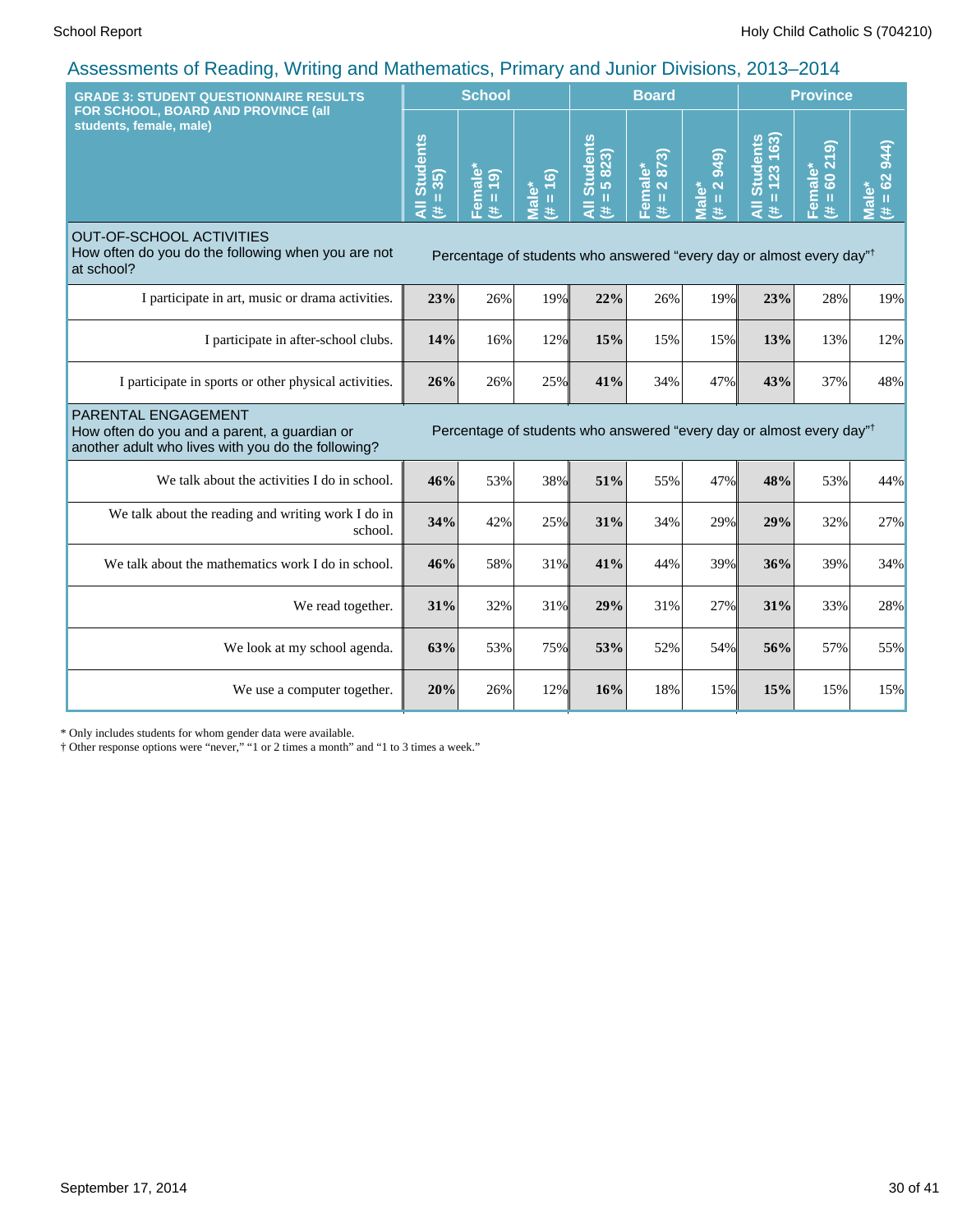| <b>GRADE 3: STUDENT QUESTIONNAIRE RESULTS</b>                                               |                                          | <b>School</b>                                   |                     |                                       | <b>Board</b>                        |                                           | <b>Province</b>                          |                                                  |                      |
|---------------------------------------------------------------------------------------------|------------------------------------------|-------------------------------------------------|---------------------|---------------------------------------|-------------------------------------|-------------------------------------------|------------------------------------------|--------------------------------------------------|----------------------|
| FOR SCHOOL, BOARD AND PROVINCE (all<br>students, female, male)                              | <b>Students</b><br>$= 35$<br>₹<br>$\ast$ | emale*<br>$\overline{19}$<br>$\,$ II<br>#<br>n. | $(91 = #)$<br>Male* | <b>Students</b><br>$= 5823$<br>Ę<br>巷 | Female*<br>(# = 2 873)              | $(6 + 6)$<br>$# = 2$<br>Male <sup>*</sup> | $= 123 163$<br><b>Students</b><br>₹<br>进 | ெ<br>60 21<br>Female*<br>$\mathbf{\bar{H}}$<br>进 | $H = 62944$<br>lale* |
| <b>SCHOOLS ATTENDED</b><br>How many schools did you attend before this one?                 |                                          |                                                 |                     |                                       | Percentage of students <sup>†</sup> |                                           |                                          |                                                  |                      |
| Only this school/1 other school                                                             | 89%                                      | 95%                                             | 81%                 | 81%                                   | 81%                                 | 80%                                       | 78%                                      | 78%                                              | 77%                  |
| 2 other schools/3 other schools                                                             | 9%                                       | 5%                                              | 12%                 | 14%                                   | 13%                                 | 14%                                       | 16%                                      | 15%                                              | 16%                  |
| 4 other schools or more                                                                     | 3%                                       | 0%                                              | 6%                  | 3%                                    | 3%                                  | 3%                                        | 4%                                       | 4%                                               | 4%                   |
| LANGUAGES STUDENTS SPEAK AT HOME                                                            |                                          |                                                 |                     |                                       | Percentage of students <sup>†</sup> |                                           |                                          |                                                  |                      |
| Only English/Mostly English                                                                 | 63%                                      | 47%                                             | 81%                 | 59%                                   | 56%                                 | 61%                                       | 71%                                      | 70%                                              | 72%                  |
| Another language (or other languages) as often<br>as English                                | 29%                                      | 42%                                             | 12%                 | 25%                                   | 26%                                 | 23%                                       | 17%                                      | 18%                                              | 16%                  |
| Mostly another language (or other languages)/<br>Only another language (or other languages) | 9%                                       | 11%                                             | 6%                  | 15%                                   | 15%                                 | 14%                                       | 10%                                      | 11%                                              | 10%                  |
| LANGUAGES SPOKEN TO STUDENTS AT<br><b>HOME</b>                                              |                                          |                                                 |                     |                                       | Percentage of students <sup>†</sup> |                                           |                                          |                                                  |                      |
| Only English/Mostly English                                                                 | 40%                                      | 32%                                             | 50%                 | 48%                                   | 45%                                 | 51%                                       | 66%                                      | 65%                                              | 67%                  |
| Another language (or other languages) as often<br>as English                                | 26%                                      | 32%                                             | 19%                 | 24%                                   | 25%                                 | 23%                                       | 14%                                      | 15%                                              | 14%                  |
| Mostly another language (or other languages)/<br>Only another language (or other languages) | 31%                                      | 37%                                             | 25%                 | 25%                                   | 26%                                 | 23%                                       | 17%                                      | 17%                                              | 16%                  |

\* Only includes students for whom gender data were available.

† Percentages may not add to 100, due to rounding or to ambiguous responses or blanks.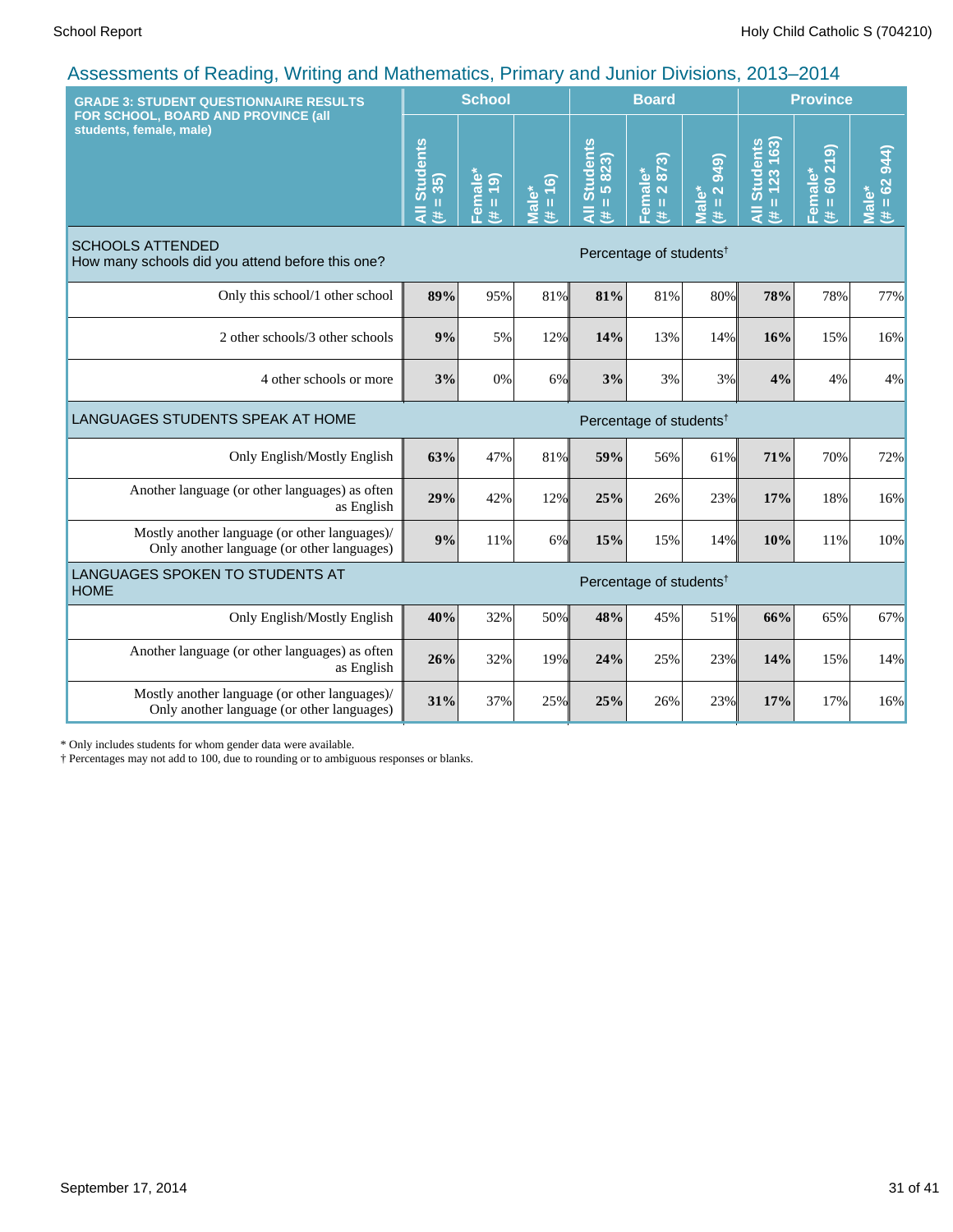|                                                                                                                              | STUDENT QUESTIONNAIRE RESULTS FOR SCHOOL: GRADE 6 (# = 19) |                                                          |
|------------------------------------------------------------------------------------------------------------------------------|------------------------------------------------------------|----------------------------------------------------------|
| Never                                                                                                                        | <b>Sometimes</b><br>Most of the time                       |                                                          |
| STUDENT ENGAGEMENT<br>About reading:                                                                                         | Percentage of Students*                                    | Number of students<br>who answered<br>"most of the time" |
| I like to read.                                                                                                              | $\vert$<br>79                                              | 3<br>16                                                  |
| I am a good reader.                                                                                                          | 37                                                         | 63<br>12                                                 |
| I am able to understand difficult reading passages.                                                                          | 74                                                         | 26<br>5                                                  |
| I do my best when I do reading activities in class.                                                                          | 32                                                         | 68<br>13                                                 |
| STUDENT ENGAGEMENT<br>About writing:                                                                                         |                                                            |                                                          |
| I like to write.                                                                                                             | $\vert 5 \vert$<br>58                                      | 37<br>7                                                  |
| I am a good writer.                                                                                                          | 42                                                         | 58<br>11                                                 |
| I am able to communicate my ideas in writing.                                                                                | $\overline{\mathbf{5}}$<br>47                              | 9<br>47                                                  |
| I do my best when I do writing activities in class.                                                                          | 32                                                         | 68<br>13                                                 |
| COGNITIVE STRATEGIES USED IN LANGUAGE                                                                                        |                                                            |                                                          |
| Before I start to read, I try to predict what the text will be about.                                                        | 42<br>37                                                   | 4<br>21                                                  |
| I make sure I understand what I am reading.                                                                                  | 53                                                         | 9<br>47                                                  |
| I slow down my reading if it is difficult.                                                                                   | 37<br>11                                                   | 9<br>47                                                  |
| When I come to a word I do not understand, I look for clues (e.g.,<br>punctuation, word parts, other words in the sentence). | 32<br>21                                                   | 9<br>47                                                  |
| When I am finished reading, I think about what I have read.                                                                  | 37<br>26                                                   | 6<br>32                                                  |
| I organize my ideas before I start to write.                                                                                 | 63<br>16                                                   | 4<br>21                                                  |
| I edit my writing to make it better.                                                                                         | 63<br>11                                                   | 26<br>5                                                  |
| I check my writing for spelling and grammar.                                                                                 | $\mathbf{5}$<br>68                                         | 5<br>26                                                  |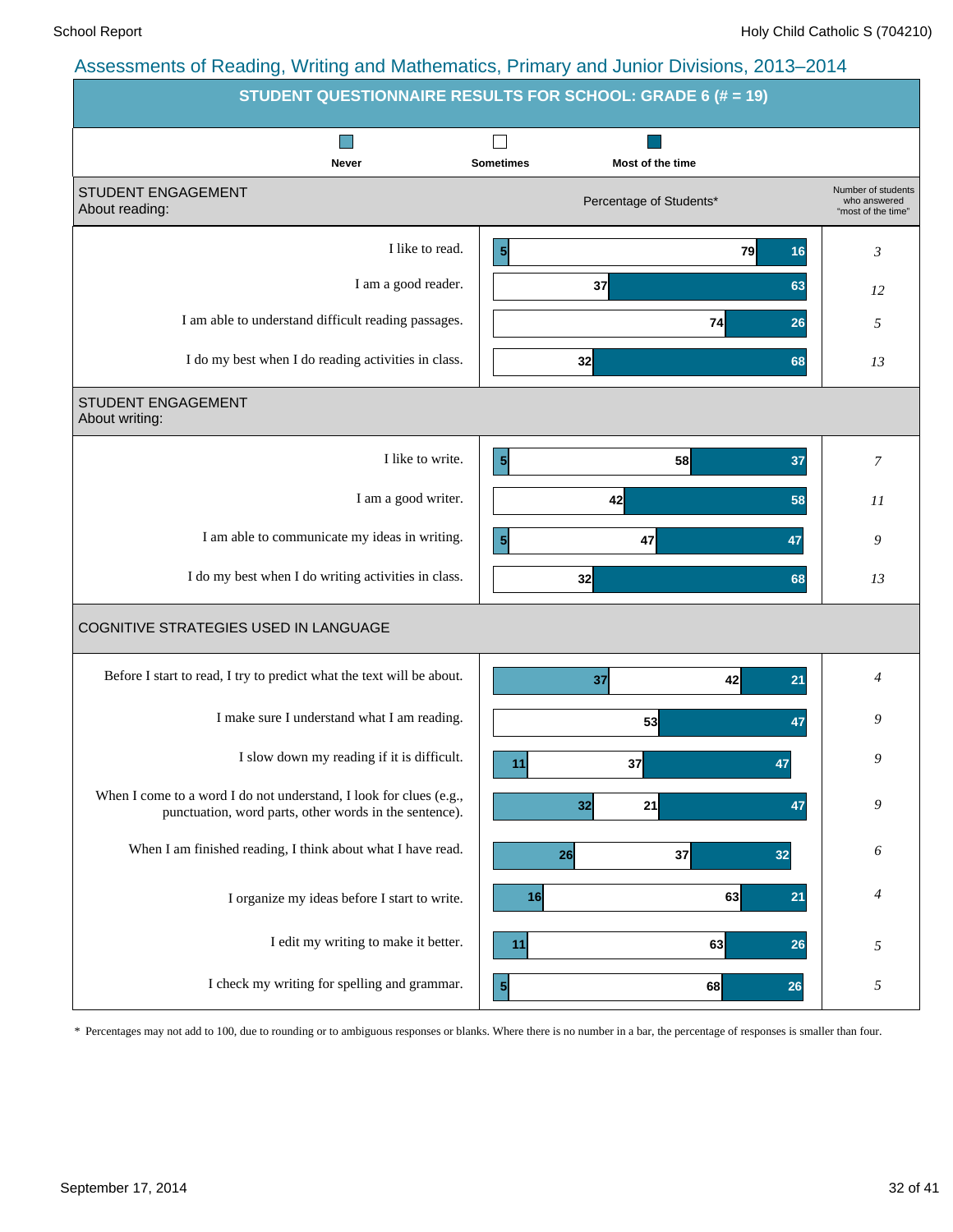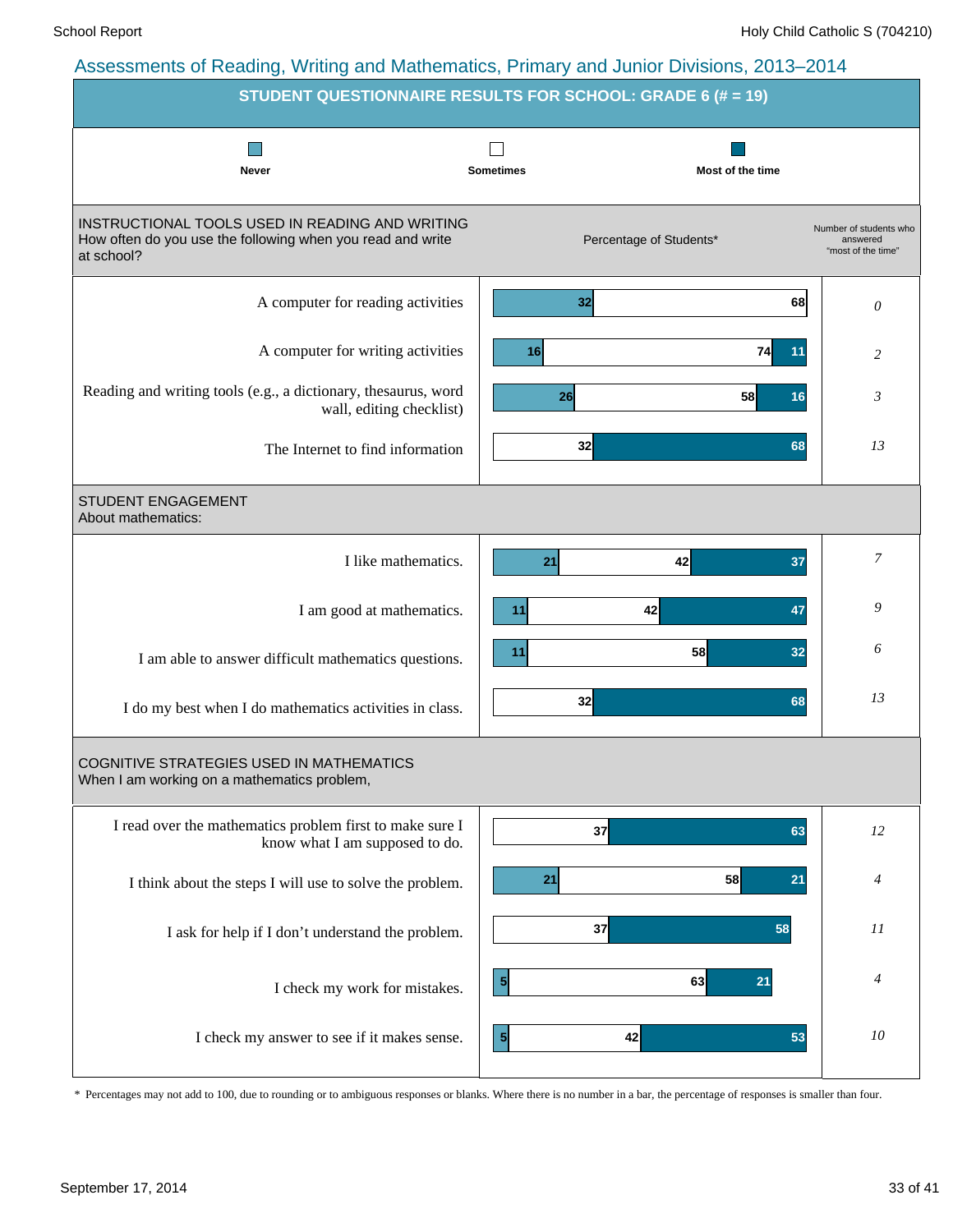| <b>STUDENT QUESTIONNAIRE RESULTS FOR SCHOOL: GRADE 6 (# = 19)</b>                                                         |                                      |                                                          |  |  |  |  |  |  |  |
|---------------------------------------------------------------------------------------------------------------------------|--------------------------------------|----------------------------------------------------------|--|--|--|--|--|--|--|
| <b>Never</b>                                                                                                              | Most of the time<br><b>Sometimes</b> |                                                          |  |  |  |  |  |  |  |
| INSTRUCTIONAL TOOLS USED IN MATHEMATICS<br>How often do you use the following during mathematics<br>activities at school? | Percentage of Students*              | Number of students<br>who answered<br>"most of the time" |  |  |  |  |  |  |  |
| Manipulatives (e.g., base ten blocks, tiles)                                                                              | $\vert 5 \vert$<br>47<br>47          | 9                                                        |  |  |  |  |  |  |  |
| A calculator                                                                                                              | 58<br>42                             | 8                                                        |  |  |  |  |  |  |  |
| A computer to learn mathematics                                                                                           | $53 \mid 5$<br>42                    |                                                          |  |  |  |  |  |  |  |
| The Internet                                                                                                              | 53<br>26<br>21                       | 5                                                        |  |  |  |  |  |  |  |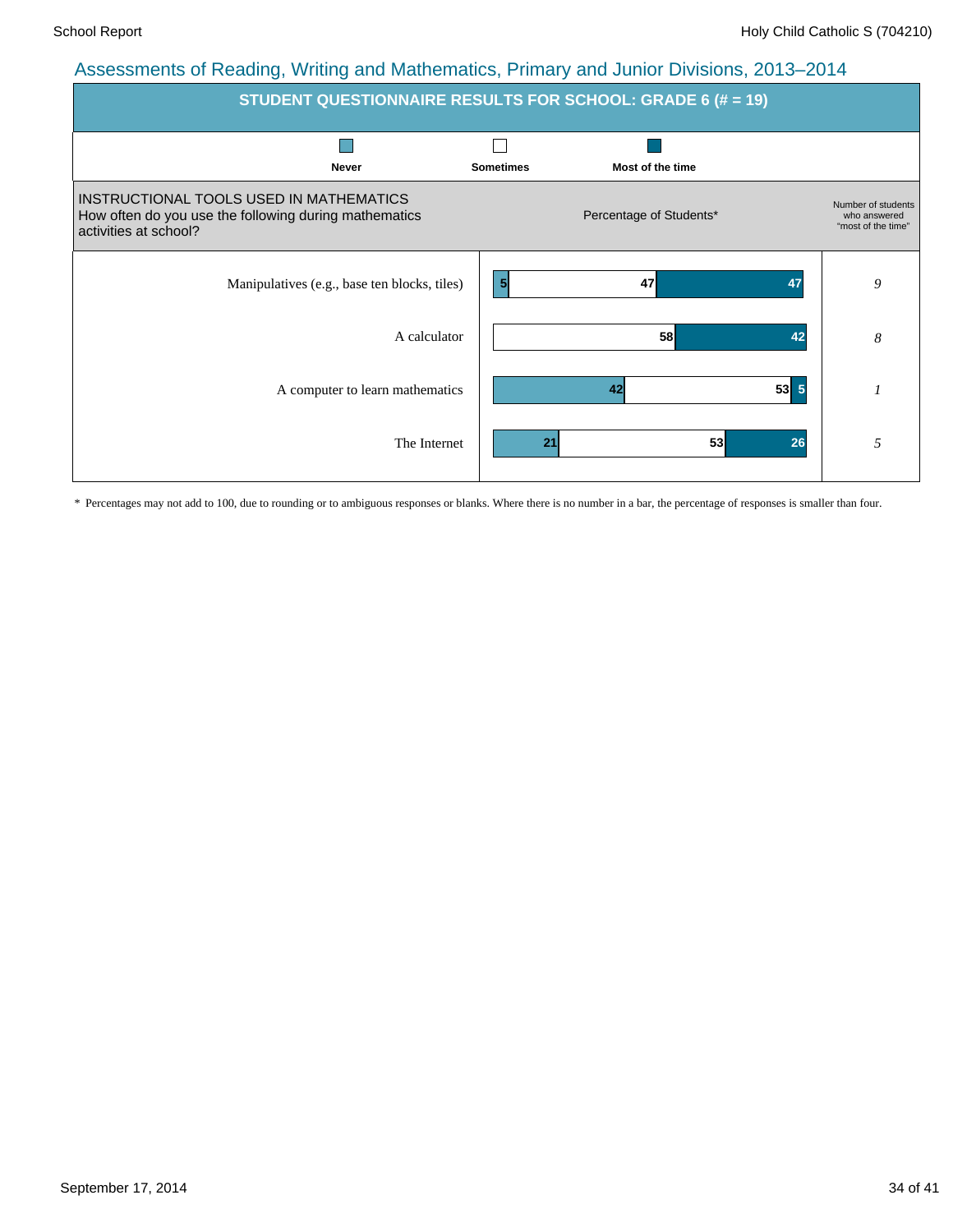|                                                                                                                           |                                      | STUDENT QUESTIONNAIRE RESULTS FOR SCHOOL: GRADE 6 (# = 19) |                                  |                                                                          |
|---------------------------------------------------------------------------------------------------------------------------|--------------------------------------|------------------------------------------------------------|----------------------------------|--------------------------------------------------------------------------|
| <b>Never</b>                                                                                                              | 1 or 2 times a month                 | 1 to 3 times a week                                        | Every day or almost every<br>day |                                                                          |
| <b>OUT-OF-SCHOOL ACTIVITIES</b><br>How often do you do the following when you are not at school?                          |                                      |                                                            | Percentage of Students*          | Number of students<br>who answered<br>"every day or almost<br>every day" |
| I participate in art, music or drama activities.                                                                          |                                      | 37                                                         | 26<br>26<br>11                   | 5                                                                        |
|                                                                                                                           | I participate in after-school clubs. | 42                                                         | 21<br>21<br>16                   | 3                                                                        |
| I participate in sports or other physical activities.                                                                     |                                      | 21<br>21                                                   | 16<br>42                         | 8                                                                        |
| PARENTAL ENGAGEMENT<br>How often do you and a parent, a guardian or another adult<br>who lives with you do the following? |                                      |                                                            |                                  |                                                                          |
| We talk about the activities I do in school.                                                                              |                                      | 26 <sup>1</sup><br>16                                      | 32<br>26                         | 5                                                                        |
| We talk about the reading and writing work I do in school.                                                                |                                      | 21                                                         | 37<br>21<br>21                   | $\overline{4}$                                                           |
| We talk about the mathematics work I do in school.                                                                        |                                      | 5<br>26                                                    | 26<br>42                         | 8                                                                        |
|                                                                                                                           | We read together.                    |                                                            | 68<br>11<br>11<br>11             | 2                                                                        |
|                                                                                                                           | We look at my school agenda.         | 37                                                         | 26<br>16<br>21                   | 4                                                                        |
|                                                                                                                           | We use a computer together.          |                                                            | 58<br>32 <sub>l</sub><br>11      | $\overline{c}$                                                           |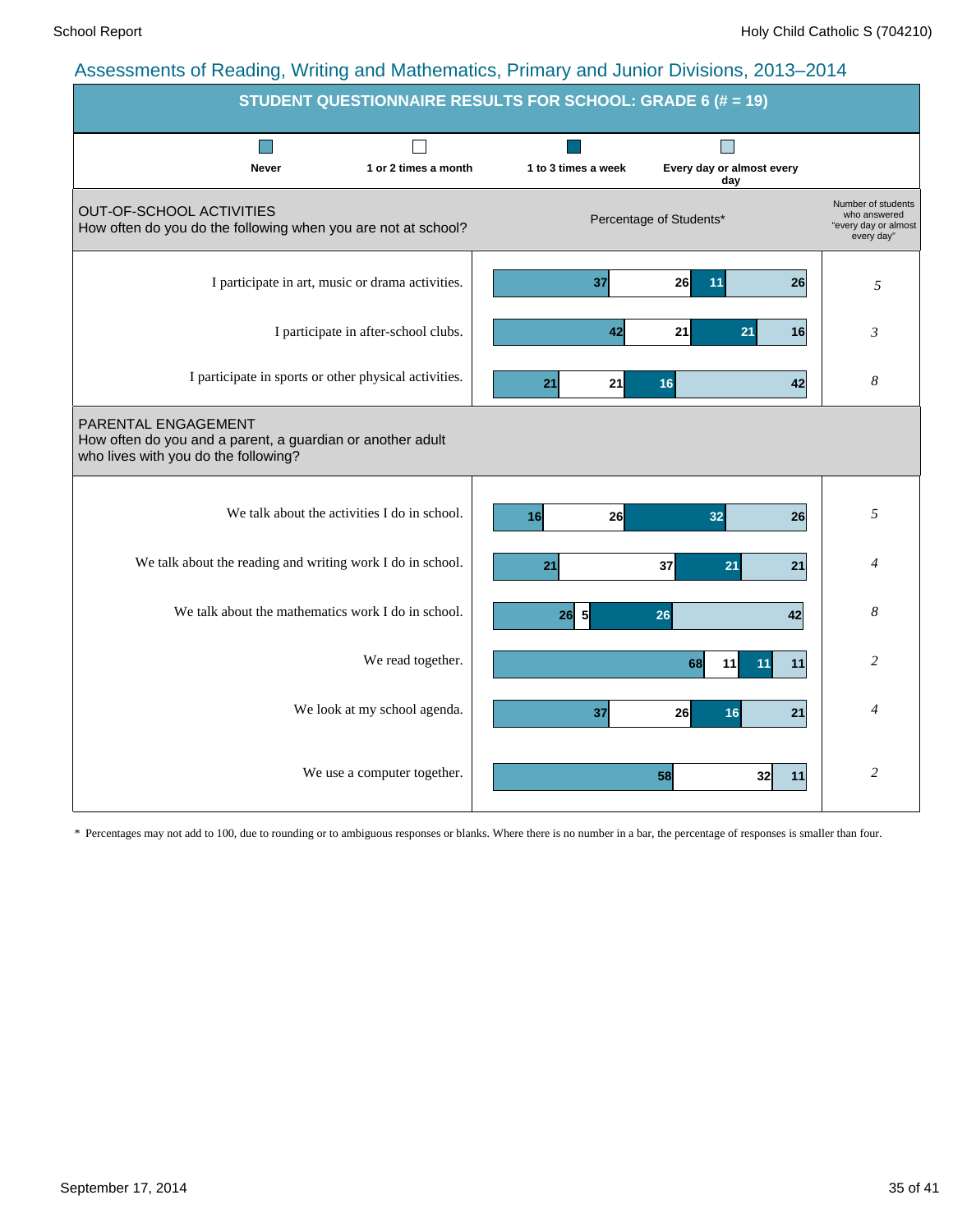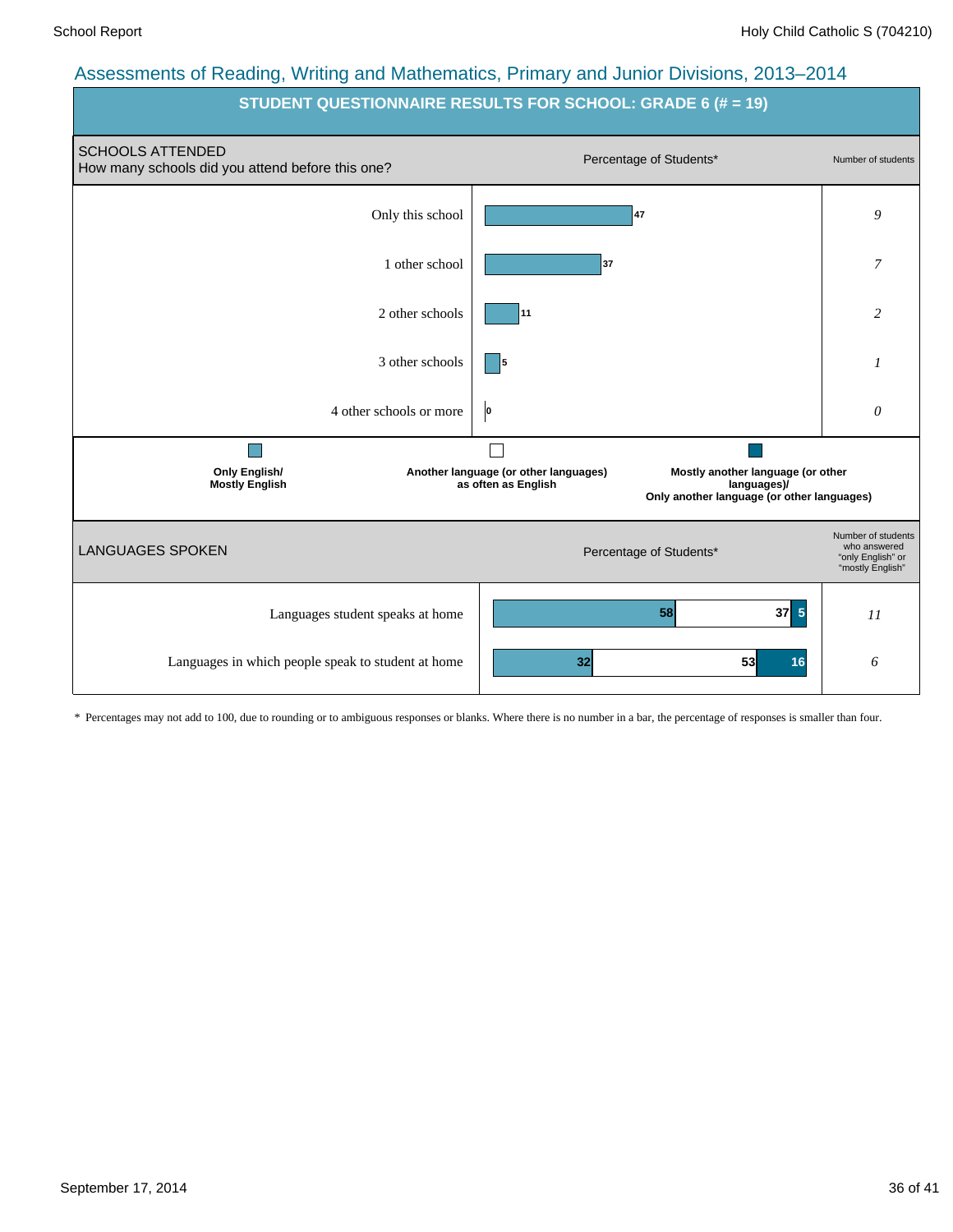| <b>GRADE 6: STUDENT QUESTIONNAIRE RESULTS</b><br>FOR SCHOOL, BOARD AND PROVINCE (all                                           |                                    | <b>School</b>                                                            |                                                    |                                                        | <b>Board</b>                     |                                                                          | <b>Province</b>                                                     |                                |                            |
|--------------------------------------------------------------------------------------------------------------------------------|------------------------------------|--------------------------------------------------------------------------|----------------------------------------------------|--------------------------------------------------------|----------------------------------|--------------------------------------------------------------------------|---------------------------------------------------------------------|--------------------------------|----------------------------|
| students, female, male)                                                                                                        | <b>All Students</b><br>$= 19$<br>共 | male <sup>*</sup><br>$\widehat{\infty}$<br>$\, \, \mathrm{II}$<br>Φ<br>进 | ÔΟ<br>$\mathbf{I}$<br>$\overline{\mathbf{a}}$<br># | <b>Students</b><br>816)<br>lo.<br>$\rm{II}$<br>Ę<br>y. | 2846)<br>Female*<br>$\rm H$<br>违 | $\overline{0}$<br>$\overline{\mathbf{N}}$<br>Male*<br>$\mathbf{u}$<br>y. | $= 123190$<br><b>Students</b><br>Ę<br>巷                             | 506)<br>Female*<br>$= 60$<br>违 | 683)<br>$= 62$<br>πal<br>巷 |
| <b>STUDENT ENGAGEMENT</b><br>About reading:                                                                                    |                                    |                                                                          |                                                    |                                                        |                                  |                                                                          | Percentage of students who answered "most of the time" <sup>†</sup> |                                |                            |
| I like to read.                                                                                                                | 16%                                | 25%                                                                      | 9%                                                 | 40%                                                    | 48%                              | 31%                                                                      | 47%                                                                 | 56%                            | 39%                        |
| I am a good reader.                                                                                                            | 63%                                | 88%                                                                      | 45%                                                | 62%                                                    | 64%                              | 60%                                                                      | 67%                                                                 | 70%                            | 64%                        |
| I am able to understand difficult reading passages.                                                                            | 26%                                | 50%                                                                      | 9%                                                 | 38%                                                    | 36%                              | 39%                                                                      | 41%                                                                 | 40%                            | 42%                        |
| I do my best when I do reading activities in class.                                                                            | 68%                                | 62%                                                                      | 73%                                                | 68%                                                    | 72%                              | 64%                                                                      | 69%                                                                 | 74%                            | 65%                        |
| <b>STUDENT ENGAGEMENT</b><br>About writing:                                                                                    |                                    |                                                                          |                                                    |                                                        |                                  |                                                                          | Percentage of students who answered "most of the time" <sup>†</sup> |                                |                            |
| I like to write.                                                                                                               | 37%                                | 38%                                                                      | 36%                                                | 41%                                                    | 49%                              | 33%                                                                      | 42%                                                                 | 53%                            | 30%                        |
| I am a good writer.                                                                                                            | 58%                                | 75%                                                                      | 45%                                                | 39%                                                    | 43%                              | 35%                                                                      | 42%                                                                 | 49%                            | 36%                        |
| I am able to communicate my ideas in writing.                                                                                  | 47%                                | 38%                                                                      | 55%                                                | 45%                                                    | 50%                              | 41%                                                                      | 48%                                                                 | 53%                            | 44%                        |
| I do my best when I do writing activities in class.                                                                            | 68%                                | 62%                                                                      | 73%                                                | 66%                                                    | 72%                              | 61%                                                                      | 68%                                                                 | 74%                            | 63%                        |
| COGNITIVE STRATEGIES USED IN LANGUAGE                                                                                          |                                    |                                                                          |                                                    |                                                        |                                  |                                                                          | Percentage of students who answered "most of the time" <sup>†</sup> |                                |                            |
| Before I start to read, I try to predict what the text will be<br>about.                                                       | 21%                                | 38%                                                                      | 9%                                                 | 19%                                                    | 18%                              | 19%                                                                      | 16%                                                                 | 16%                            | 16%                        |
| I make sure I understand what I am reading.                                                                                    | 47%                                | 62%                                                                      | 36%                                                | 68%                                                    | 73%                              | 64%                                                                      | 71%                                                                 | 75%                            | 67%                        |
| I slow down my reading if it is difficult.                                                                                     | 47%                                | 50%                                                                      | 45%                                                | 55%                                                    | 61%                              | 49%                                                                      | 57%                                                                 | 63%                            | 51%                        |
| When I come to a word I do not understand, I look for<br>clues (e.g., punctuation, word parts, other words in the<br>sentence. | 47%                                | 50%                                                                      | 45%                                                | 40%                                                    | 45%                              | 36%                                                                      | 41%                                                                 | 45%                            | 37%                        |
| When I am finished reading, I think about what I have<br>read.                                                                 | 32%                                | 62%                                                                      | 9%                                                 | 39%                                                    | 41%                              | 36%                                                                      | 40%                                                                 | 44%                            | 37%                        |
| I organize my ideas before I start to write.                                                                                   | 21%                                | 25%                                                                      | 18%                                                | 34%                                                    | 37%                              | 31%                                                                      | 34%                                                                 | 39%                            | 30%                        |
| I edit my writing to make it better.                                                                                           | 26%                                | 38%                                                                      | 18%                                                | 48%                                                    | 55%                              | 42%                                                                      | 50%                                                                 | 56%                            | 43%                        |
| I check my writing for spelling and grammar.                                                                                   | 26%                                | 25%                                                                      | 27%                                                | 52%                                                    | 57%                              | 47%                                                                      | 51%                                                                 | 56%                            | 46%                        |
| INSTRUCTIONAL TOOLS USED IN READING AND<br><b>WRITING</b>                                                                      |                                    |                                                                          |                                                    |                                                        |                                  |                                                                          | Percentage of students who answered "most of the time" <sup>†</sup> |                                |                            |
| A computer for reading activities                                                                                              | 0%                                 | $0\%$                                                                    | $0\%$                                              | 9%                                                     | $7\%$                            | 10%                                                                      | 9%                                                                  | 7%                             | 10%                        |
| A computer for writing activities                                                                                              | 11%                                | 12%                                                                      | 9%                                                 | 22%                                                    | 22%                              | 22%                                                                      | 27%                                                                 | 25%                            | 29%                        |
| Reading and writing tools (e.g., a dictionary, thesaurus,<br>word wall, editing checklist)                                     | 16%                                | 25%                                                                      | 9%                                                 | 37%                                                    | 42%                              | 31%                                                                      | 33%                                                                 | 38%                            | 28%                        |
| The internet to find information                                                                                               | 68%                                | 75%                                                                      | 64%                                                | 50%                                                    | 51%                              | 49%                                                                      | 51%                                                                 | 51%                            | 50%                        |

\* Only includes students for whom gender data were available.

† Other response options were "never" and "sometimes."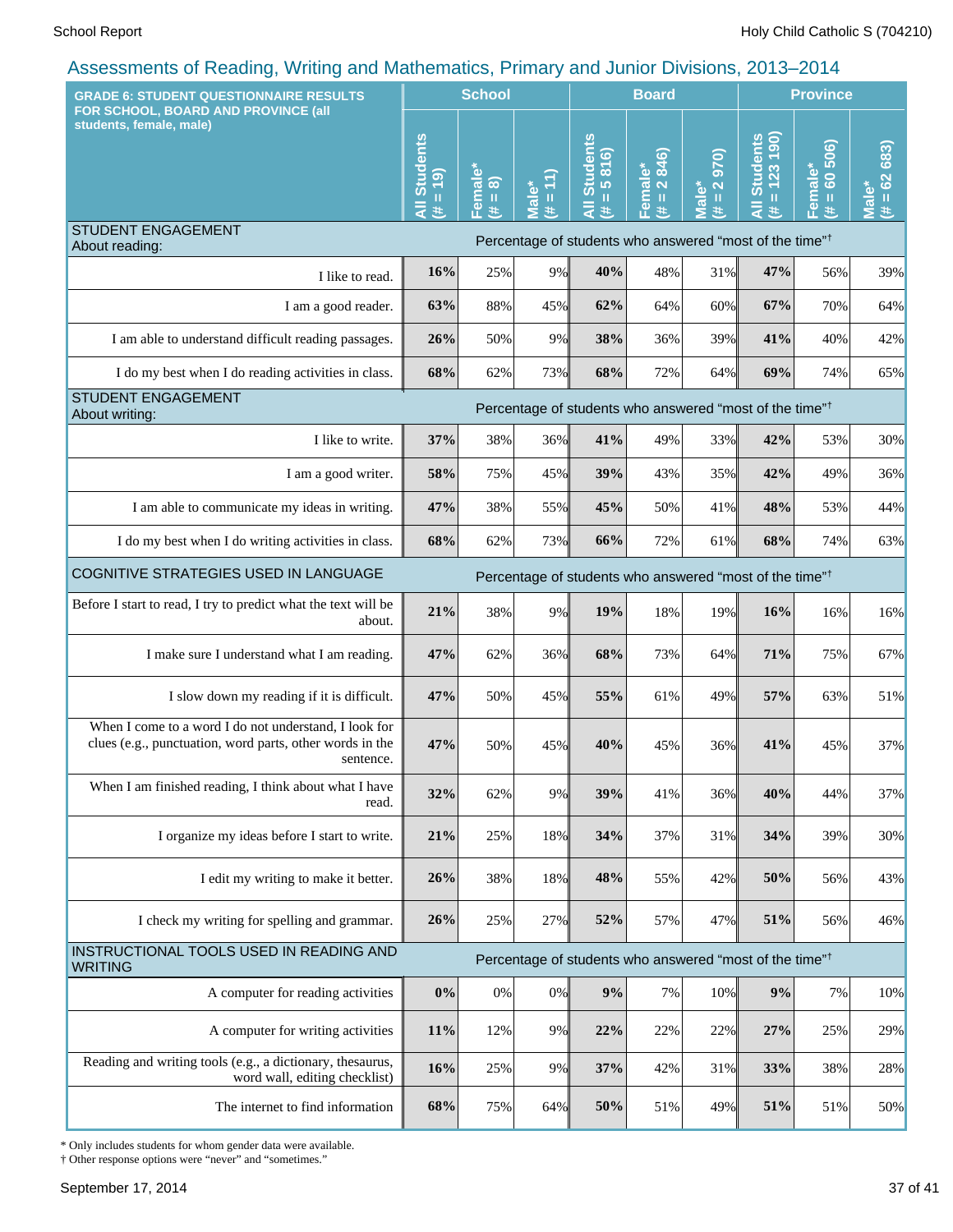| <b>GRADE 6: STUDENT QUESTIONNAIRE RESULTS</b>                                                                                                                                   |                                     | <b>School</b>                                                  |                                       |                                                                     | <b>Board</b>                 |                                                             | <b>Province</b>                                   |                              |                                      |
|---------------------------------------------------------------------------------------------------------------------------------------------------------------------------------|-------------------------------------|----------------------------------------------------------------|---------------------------------------|---------------------------------------------------------------------|------------------------------|-------------------------------------------------------------|---------------------------------------------------|------------------------------|--------------------------------------|
| FOR SCHOOL, BOARD AND PROVINCE (all<br>students, female, male)                                                                                                                  | <b>All Students</b><br>$= 19$<br>y. | Female <sup>®</sup><br>$\widehat{\infty}$<br>$\mathbf{u}$<br>进 | $\overline{\mathbf{u}}$<br>Male*<br>⊕ | <b>Students</b><br>816)<br>$\overline{5}$<br>$\rm{II}$<br>₹<br>违    | 846)<br>Female*<br>(# = 2 84 | $\overline{0}$<br>$\mathbf{\Omega}$<br>Male*<br>$\,$ H<br>共 | ents<br>(061)<br><b>All Stud</b><br>123<br>ш<br>违 | 60 506)<br>Female*<br>Ш<br>违 | $= 62683$<br>ۘ۫ٯ<br><u>iely</u><br>进 |
| <b>STUDENT ENGAGEMENT</b><br>About mathematics:                                                                                                                                 |                                     |                                                                |                                       | Percentage of students who answered "most of the time" <sup>†</sup> |                              |                                                             |                                                   |                              |                                      |
| I like mathematics.                                                                                                                                                             | 37%                                 | 12%                                                            | 55%                                   | 48%                                                                 | 41%                          | 55%                                                         | 48%                                               | 41%                          | 55%                                  |
| I am good at mathematics.                                                                                                                                                       | 47%                                 | 38%                                                            | 55%                                   | 50%                                                                 | 44%                          | 55%                                                         | 52%                                               | 45%                          | 59%                                  |
| I am able to answer difficult mathematics questions.                                                                                                                            | 32%                                 | 12%                                                            | 45%                                   | 34%                                                                 | 27%                          | 40%                                                         | 38%                                               | 30%                          | 46%                                  |
| I do my best when I do mathematics activities in class.                                                                                                                         | 68%                                 | 75%                                                            | 64%                                   | 73%                                                                 | 73%                          | 73%                                                         | 75%                                               | 75%                          | 75%                                  |
| <b>COGNITIVE STRATEGIES USED IN</b><br><b>MATHEMATICS</b><br>Percentage of students who answered "most of the time" <sup>†</sup><br>When I am working on a mathematics problem, |                                     |                                                                |                                       |                                                                     |                              |                                                             |                                                   |                              |                                      |
| I read over the mathematics problem first to make sure I<br>know what I am supposed to do.                                                                                      | 63%                                 | 75%                                                            | 55%                                   | 76%                                                                 | 81%                          | 72%                                                         | 80%                                               | 84%                          | 76%                                  |
| I think about the steps I will use to solve the problem.                                                                                                                        | 21%                                 | 38%                                                            | 9%                                    | 45%                                                                 | 45%                          | 44%                                                         | 49%                                               | 50%                          | 48%                                  |
| I ask for help if I don't understand the problem.                                                                                                                               | 58%                                 | 62%                                                            | 55%                                   | 56%                                                                 | 60%                          | 53%                                                         | 60%                                               | 64%                          | 56%                                  |
| I check my work for mistakes.                                                                                                                                                   | 21%                                 | 25%                                                            | 18%                                   | 45%                                                                 | 45%                          | 45%                                                         | 47%                                               | 48%                          | 46%                                  |
| I check my answers to see if it makes sense.                                                                                                                                    | 53%                                 | 50%                                                            | 55%                                   | 63%                                                                 | 65%                          | 61%                                                         | 65%                                               | 67%                          | 63%                                  |
| <b>INSTRUCTIONAL TOOLS USED IN</b><br><b>MATHEMATICS</b>                                                                                                                        |                                     |                                                                |                                       | Percentage of students who answered "most of the time" <sup>†</sup> |                              |                                                             |                                                   |                              |                                      |
| Manipulatives (e.g., base ten blocks, tiles)                                                                                                                                    | 47%                                 | 50%                                                            | 45%                                   | 18%                                                                 | 19%                          | 16%                                                         | 17%                                               | 20%                          | 15%                                  |
| A calculator                                                                                                                                                                    | 42%                                 | 25%                                                            | 55%                                   | 48%                                                                 | 53%                          | 43%                                                         | 48%                                               | 53%                          | 44%                                  |
| A computer to learn mathematics                                                                                                                                                 | $5\%$                               | 0%                                                             | 9%                                    | 9%                                                                  | 9%                           | 9%                                                          | 9%                                                | 9%                           | $10\%$                               |
| The Internet                                                                                                                                                                    | 26%                                 | 12%                                                            | 36%                                   | 15%                                                                 | 14%                          | 16%                                                         | 14%                                               | 13%                          | 15%                                  |
| * Only includes students for whom gender data were available.                                                                                                                   |                                     |                                                                |                                       |                                                                     |                              |                                                             |                                                   |                              |                                      |

† Other response options were "never" and "sometimes."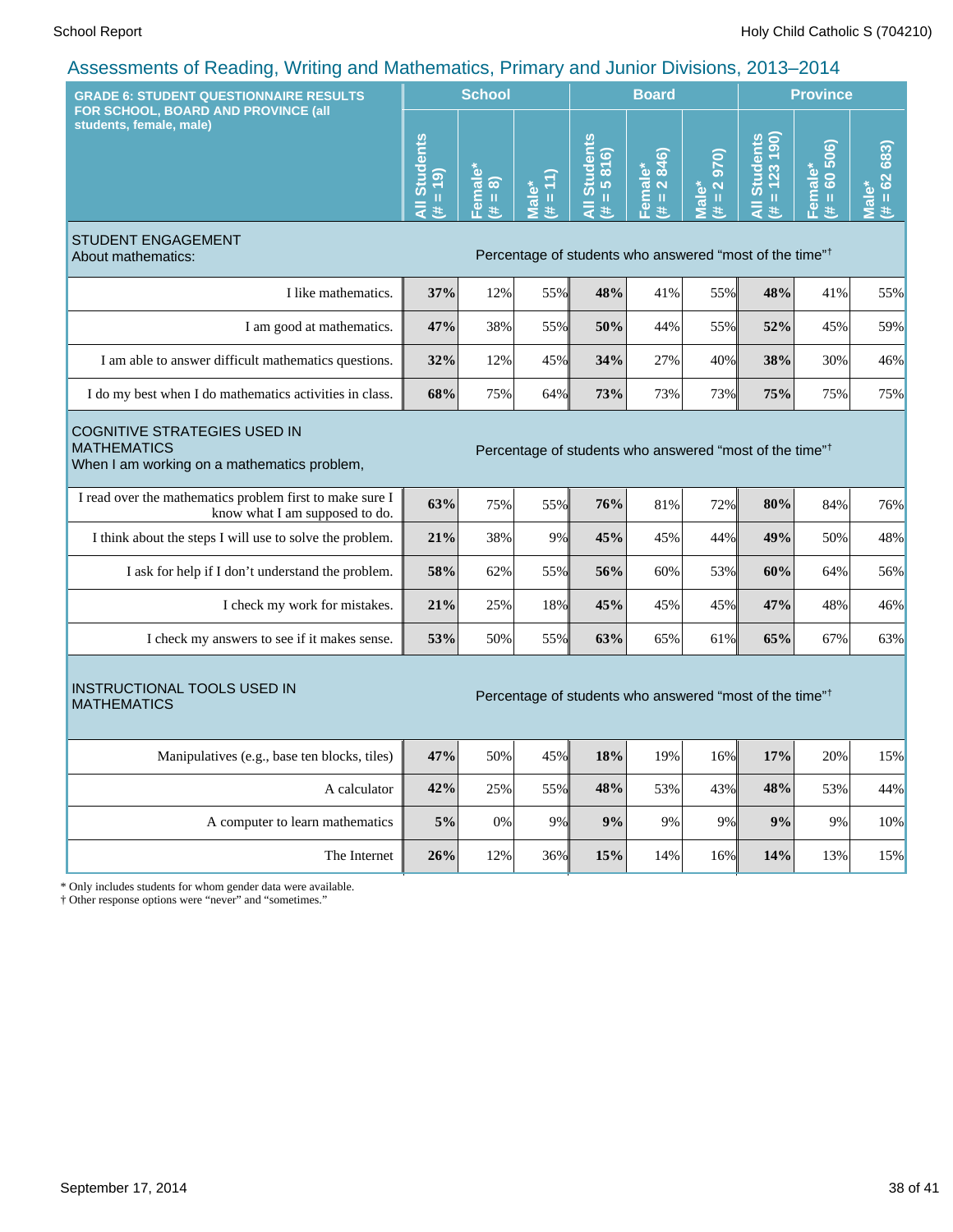| <b>GRADE 6: STUDENT QUESTIONNAIRE RESULTS</b><br>FOR SCHOOL, BOARD AND PROVINCE (all                                      |                                                            | <b>School</b>      |                               |                                                                                  | <b>Board</b>           |                                                                           |                                            | <b>Province</b>                                   |                              |  |  |
|---------------------------------------------------------------------------------------------------------------------------|------------------------------------------------------------|--------------------|-------------------------------|----------------------------------------------------------------------------------|------------------------|---------------------------------------------------------------------------|--------------------------------------------|---------------------------------------------------|------------------------------|--|--|
| students, female, male)                                                                                                   | <b>Students</b><br>$= 19$<br>$\bar{\bar{\mathsf{z}}}$<br>共 | Female*<br>(# = 8) | $11 = #$<br>Male <sup>*</sup> | <b>All Students</b><br>$= 5816$<br>进                                             | Female*<br>(# = 2 846) | (016<br>$\overline{\mathbf{N}}$<br>Male <sup>*</sup><br>$\mathbf{u}$<br>共 | $= 123 190$<br><b>Students</b><br>ह्∣<br>主 | 506)<br>Female*<br><u>င</u><br>$\bar{\rm H}$<br>违 | 683)<br>$= 62$<br>Male*<br>进 |  |  |
| <b>OUT-OF-SCHOOL ACTIVITIES</b><br>How often do you do the following when you are not<br>at school?                       |                                                            |                    |                               | Percentage of students who answered "every day or almost every day" <sup>†</sup> |                        |                                                                           |                                            |                                                   |                              |  |  |
| I participate in art, music or drama activities.                                                                          | 26%                                                        | 12%                | $36\%$                        | 16%                                                                              | 20%                    | 12%                                                                       | 16%                                        | 21%                                               | 12%                          |  |  |
| I participate in after-school clubs.                                                                                      | 16%                                                        | 0%                 | 27%                           | 11%                                                                              | 11%                    | 10%                                                                       | 10%                                        | 11%                                               | 9%                           |  |  |
| I participate in sports or other physical activities.                                                                     | 42%                                                        | 25%                | 55%                           | 39%                                                                              | 32%                    | 45%                                                                       | 43%                                        | 37%                                               | 48%                          |  |  |
| PARENTAL ENGAGEMENT<br>How often do you and a parent, a guardian or<br>another adult who lives with you do the following? |                                                            |                    |                               | Percentage of students who answered "every day or almost every day" <sup>†</sup> |                        |                                                                           |                                            |                                                   |                              |  |  |
| We talk about the activities I do in school.                                                                              | 26%                                                        | 25%                | 27%                           | 40%                                                                              | 44%                    | 37%                                                                       | 43%                                        | 46%                                               | 39%                          |  |  |
| We talk about the reading and writing work I do in<br>school.                                                             | 21%                                                        | 0%                 | 36%                           | 19%                                                                              | 20%                    | 18%                                                                       | 21%                                        | 22%                                               | 19%                          |  |  |
| We talk about the mathematics work I do in school.                                                                        | 42%                                                        | 50%                | 36%                           | 30%                                                                              | 33%                    | 28%                                                                       | 32%                                        | 34%                                               | 30%                          |  |  |
| We read together.                                                                                                         | 11%                                                        | 25%                | 0%                            | 8%                                                                               | 7%                     | 8%                                                                        | 7%                                         | 7%                                                | 8%                           |  |  |
| We look at my school agenda.                                                                                              | 21%                                                        | 12%                | 27%                           | 23%                                                                              | 21%                    | 25%                                                                       | 32%                                        | 31%                                               | 33%                          |  |  |
| We use a computer together.                                                                                               | 11%                                                        | 0%                 | 18%                           | 10%                                                                              | 10%                    | 10%                                                                       | 9%                                         | 8%                                                | 9%                           |  |  |

\* Only includes students for whom gender data were available.

† Other response options were "never," "1 or 2 times a month" and "1 to 3 times a week."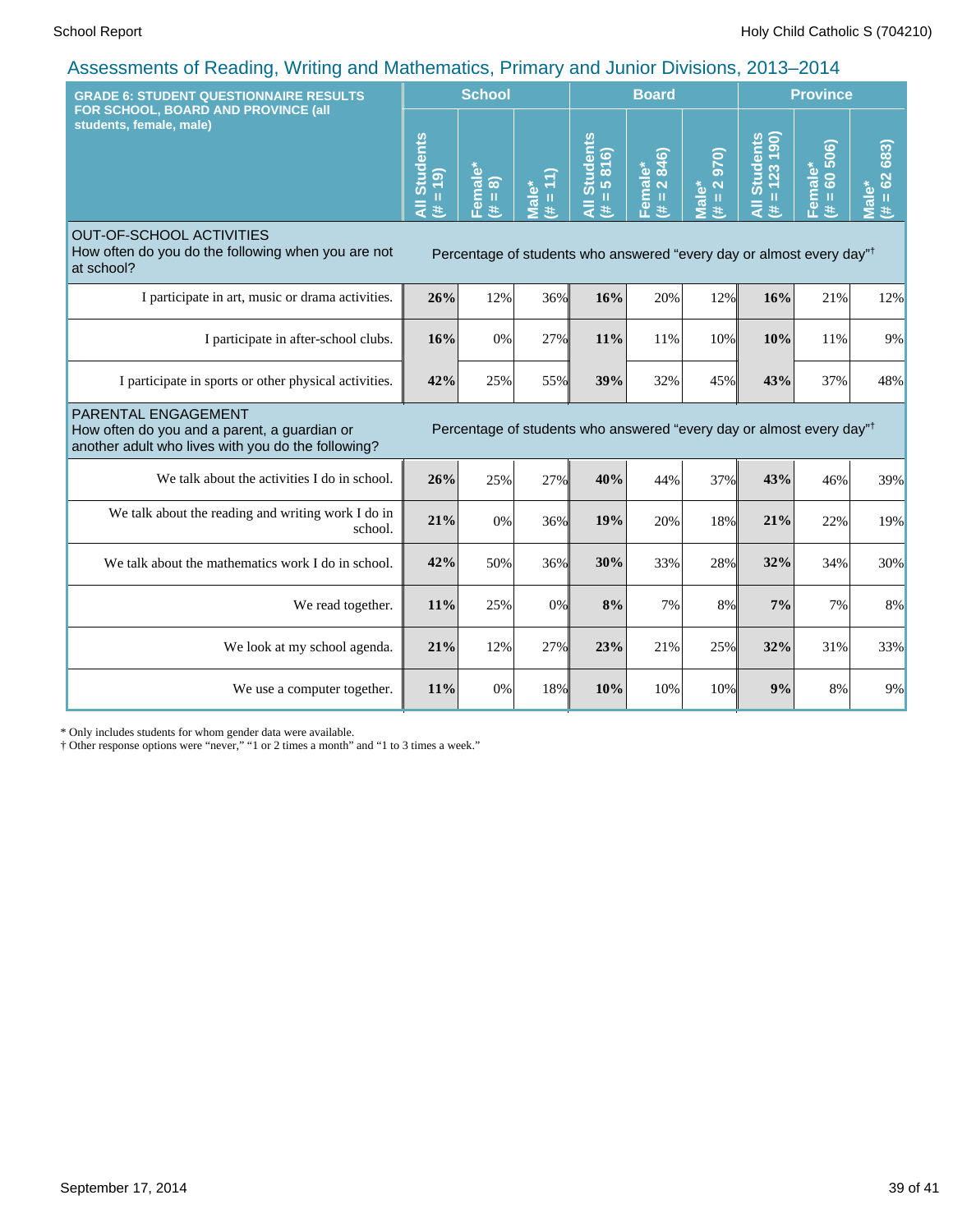| <b>GRADE 6: STUDENT QUESTIONNAIRE RESULTS</b><br>FOR SCHOOL, BOARD AND PROVINCE (all<br>students, female, male) |                                     | <b>School</b>                                    |                |                               | <b>Board</b>           |                          |                                        | <b>Province</b>                         |                      |  |
|-----------------------------------------------------------------------------------------------------------------|-------------------------------------|--------------------------------------------------|----------------|-------------------------------|------------------------|--------------------------|----------------------------------------|-----------------------------------------|----------------------|--|
|                                                                                                                 |                                     | emale<br>$\widehat{\infty}$<br>$\mathbf{u}$<br>共 | (11)<br>Viale* | All Students<br>$= 5816$<br>苤 | Female*<br>(# = 2 846) | 970)<br>$# = 2$<br>Male* | $= 123190$<br><b>All Students</b><br>进 | 60 506)<br>Female*<br>$\mathbf{u}$<br>进 | $# = 62683$<br>Male* |  |
| <b>SCHOOLS ATTENDED</b><br>How many schools did you attend before this one?                                     | Percentage of students <sup>†</sup> |                                                  |                |                               |                        |                          |                                        |                                         |                      |  |
| Only this school/1 other school                                                                                 | 84%                                 | 88%                                              | 82%            | 76%                           | 77%                    | 75%                      | 69%                                    | 70%                                     | 69%                  |  |
| 2 other schools/3 other schools                                                                                 | 16%                                 | 12%                                              | 18%            | 18%                           | 17%                    | 18%                      | 22%                                    | 22%                                     | 22%                  |  |
| 4 other schools or more                                                                                         | 0%                                  | 0%                                               | 0%             | 4%                            | 4%                     | $4\%$                    | 6%                                     | 6%                                      | 6%                   |  |
| LANGUAGES STUDENTS SPEAK AT HOME<br>Percentage of students <sup>†</sup>                                         |                                     |                                                  |                |                               |                        |                          |                                        |                                         |                      |  |
| Only English/Mostly English                                                                                     | 58%                                 | 38%                                              | 73%            | 63%                           | 62%                    | 64%                      | 74%                                    | 74%                                     | 75%                  |  |
| Another language (or other languages) as often<br>as English                                                    | 37%                                 | 50%                                              | 27%            | 24%                           | 26%                    | 23%                      | 16%                                    | 17%                                     | 15%                  |  |
| Mostly another language (or other languages)/<br>Only another language (or other languages)                     | 5%                                  | 12%                                              | 0%             | 11%                           | 11%                    | 11%                      | 8%                                     | 7%                                      | 8%                   |  |
| LANGUAGES SPOKEN TO STUDENTS AT<br>Percentage of students <sup>†</sup><br><b>HOME</b>                           |                                     |                                                  |                |                               |                        |                          |                                        |                                         |                      |  |
| Only English/Mostly English                                                                                     | 32%                                 | 25%                                              | 36%            | 51%                           | 50%                    | 53%                      | 69%                                    | 69%                                     | 70%                  |  |
| Another language (or other languages) as often<br>as English                                                    | 53%                                 | 50%                                              | 55%            | 24%                           | 25%                    | 23%                      | 14%                                    | 15%                                     | 13%                  |  |
| Mostly another language (or other languages)/<br>Only another language (or other languages)                     | 16%                                 | 25%                                              | 9%             | 22%                           | 23%                    | 21%                      | 14%                                    | 14%                                     | 14%                  |  |

\* Only includes students for whom gender data were available.

† Percentages may not add to 100, due to rounding or to ambiguous responses or blanks.